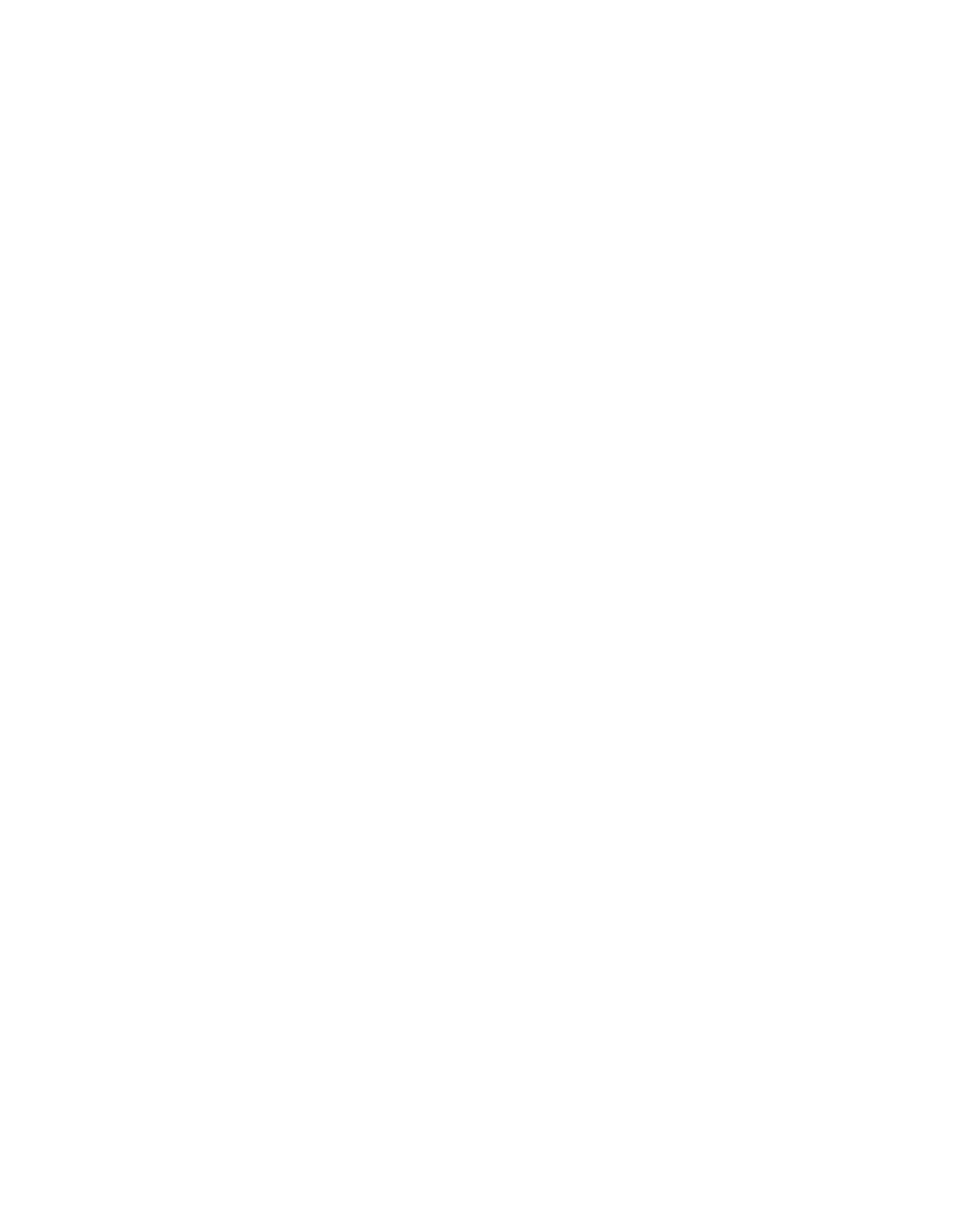

## **State of Alabama** Department of **Examiners of Public Accounts** P.O. Box 302251, Montgomery, AL 36130-2251

401 Adams Avenue, Suite 280 Montgomery, Alabama 36104-4325 Rachel Laurie Riddle Telephone (334) 242-9200 *Chief Examiner* FAX (334) 242-1775

May 18, 2022

Representative Howard Sanderford Chairman, Sunset Committee Alabama State House Montgomery, AL 36130

Dear Representative Sanderford,

This report was prepared to provide information for use by the Sunset Committee in conducting its review and evaluation of the operations of the Alabama Real Estate Commission in accordance with the *Code of Alabama 1975,* Section 41-20-9.

The report contains unaudited information obtained from the management, staff, and records of the Alabama Real Estate Commission, in addition to information obtained from other sources.

Please contact me if you have any questions concerning this report.

Sincerely,

fachel Lanie Lidde

Rachel Laurie Riddle Chief Examiner

**Examiner** Troy A. Eastman, CPA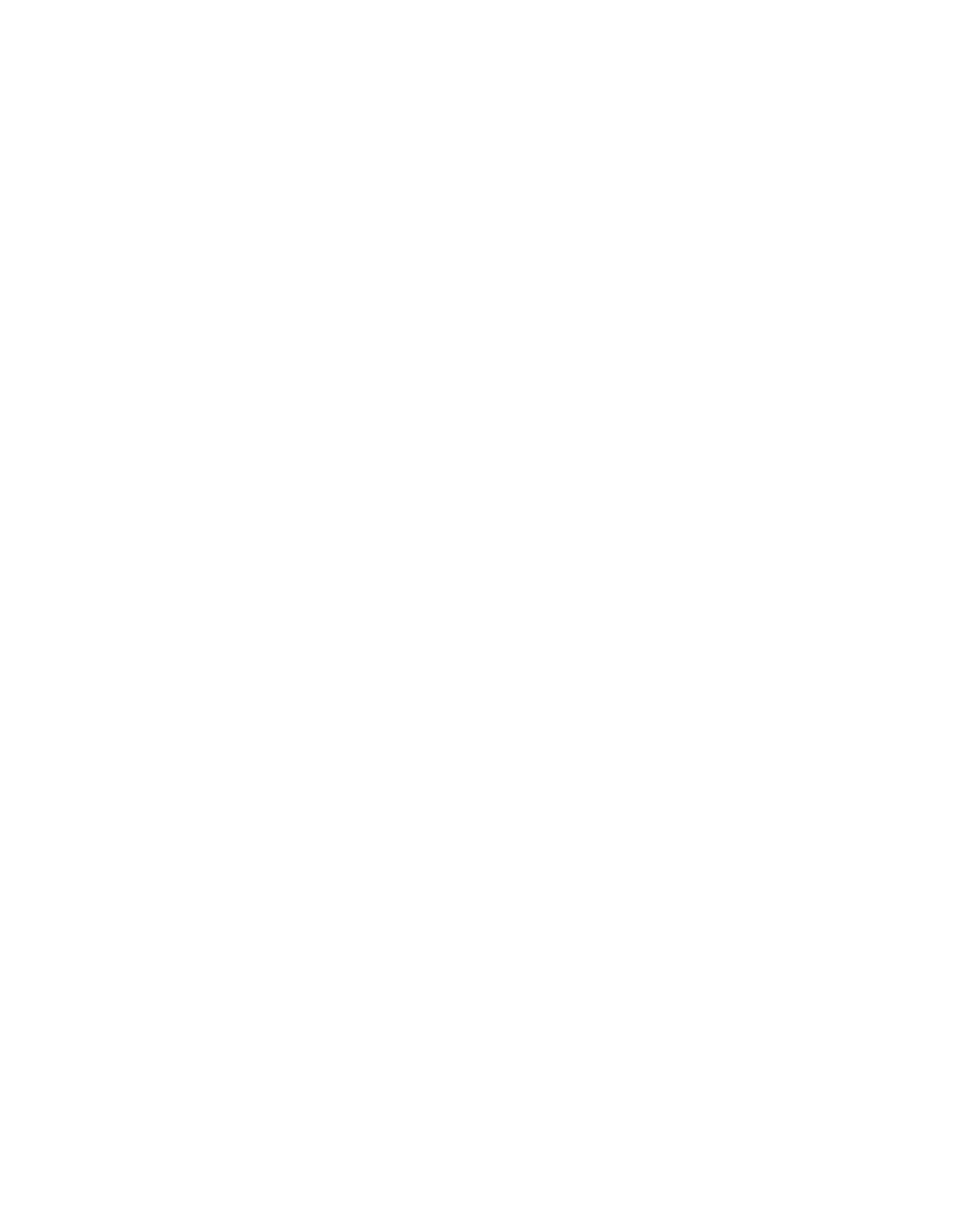# **CONTENTS**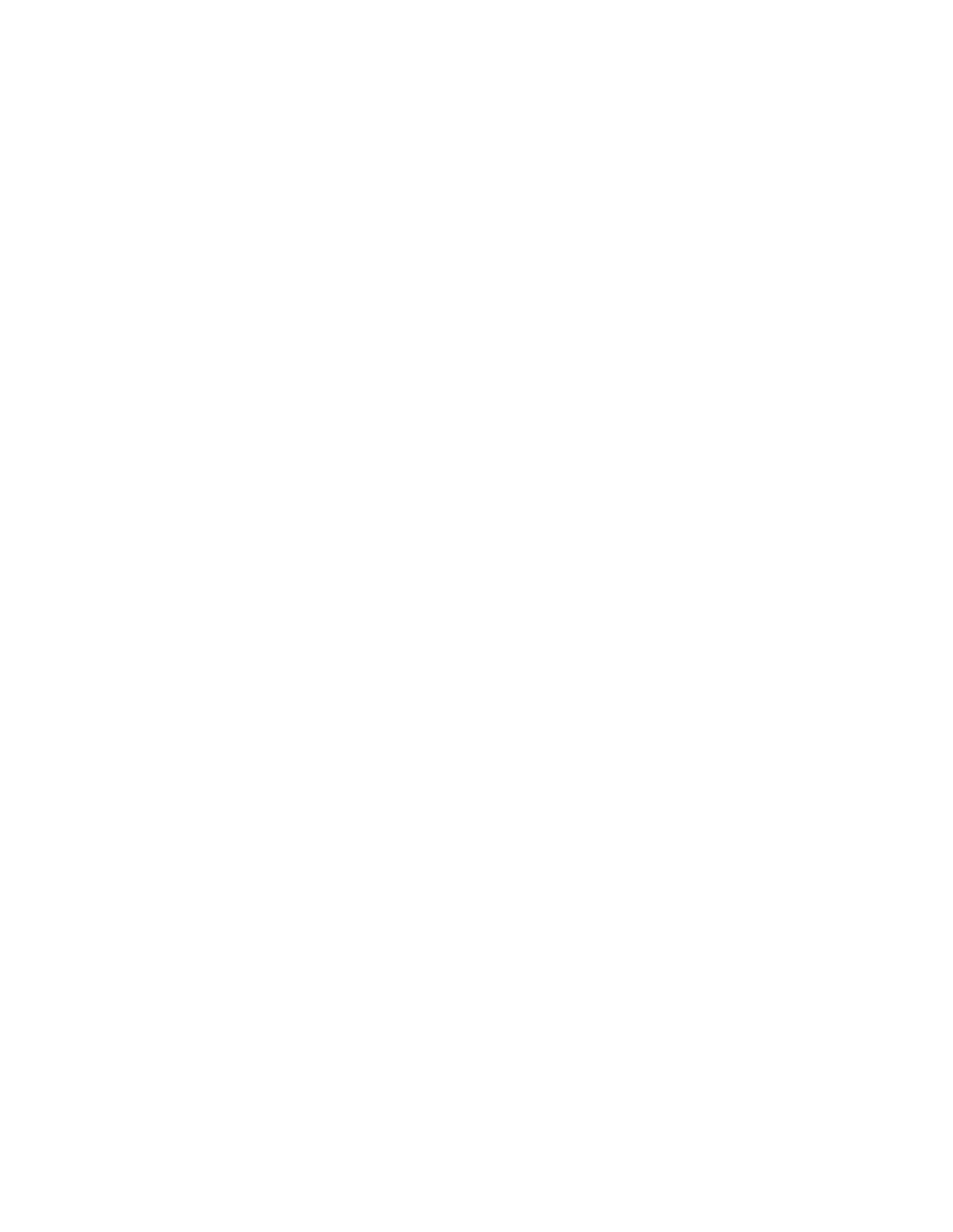# <span id="page-6-0"></span>**PROFILE**

## <span id="page-6-1"></span>*Purpose/Authority*

The Alabama Real Estate Commission was established by Act No. 422, Acts of Alabama 1951. The Commission licenses and regulates real estate companies, brokers, salespersons, instructors, and schools in Alabama. Currently, the Commission operates under the authority of the *Code of Alabama 1975,* Section 34-27-1 through 34-27-101.

<span id="page-6-2"></span>

| <b>Characteristics</b>                 |                                                                                                                                                                                                                                                                                                                                                                                                                                                                                                                                                                                                                                                                                                                                             |  |  |  |
|----------------------------------------|---------------------------------------------------------------------------------------------------------------------------------------------------------------------------------------------------------------------------------------------------------------------------------------------------------------------------------------------------------------------------------------------------------------------------------------------------------------------------------------------------------------------------------------------------------------------------------------------------------------------------------------------------------------------------------------------------------------------------------------------|--|--|--|
| <b>Members and</b><br><b>Selection</b> | Nine members. Eight real estate professionals and one<br>consumer appointed by the Governor with the advice and<br>consent of the Senate:<br>• Real estate professionals are appointed from a list of three<br>persons nominated by the governing body of the Alabama<br>professional real estate society or trade association with the<br>largest licensee membership – currently the Alabama<br><b>Association of Realtors.</b><br>• At least one person nominated for each position shall not be<br>a member of the real estate society or trade association.<br>• The consumer member is appointed directly by the<br>Governor.<br>As of February 2022, there are eight members serving.<br>Code of Alabama 1975, Section 34-27-7(a)(e) |  |  |  |
| <b>Term</b>                            | Members serve five-year terms and serve until their successors<br>are appointed and confirmed. Members shall not serve more<br>than two consecutive terms.                                                                                                                                                                                                                                                                                                                                                                                                                                                                                                                                                                                  |  |  |  |
|                                        | Code of Alabama 1975, Section 34-27-7(c)                                                                                                                                                                                                                                                                                                                                                                                                                                                                                                                                                                                                                                                                                                    |  |  |  |
| <b>Qualifications</b>                  | <b>Real Estate Professionals</b><br>Resident of the state for at least 10 years prior to<br>appointment.<br>Vocation of real estate broker or salesperson for at least 10<br>$\bullet$<br>years prior to appointment.<br>Not convicted of any violation of federal or state real<br>$\bullet$<br>estate license law.                                                                                                                                                                                                                                                                                                                                                                                                                        |  |  |  |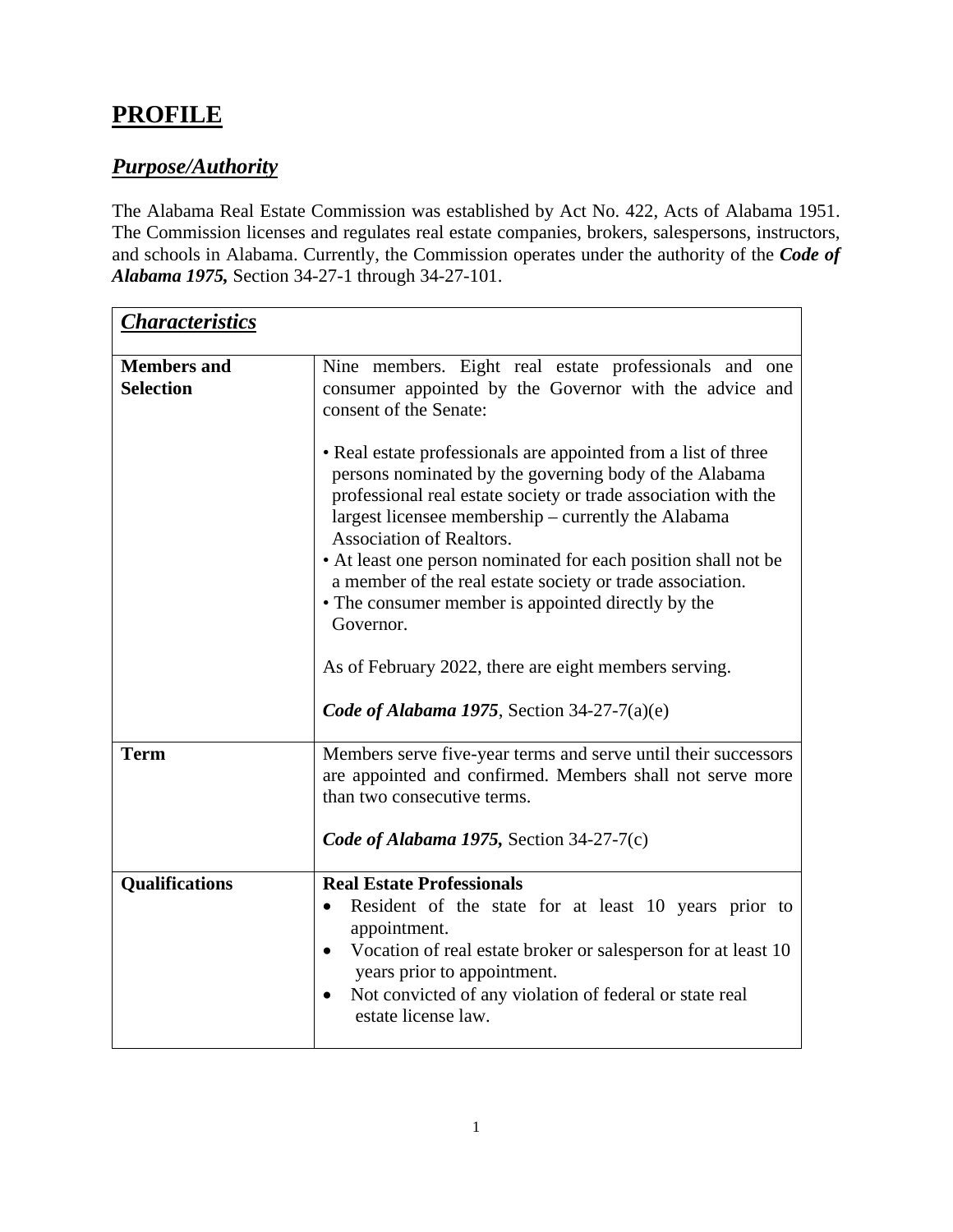|                              | <b>Consumer member</b>                                                                                                    |  |  |  |  |
|------------------------------|---------------------------------------------------------------------------------------------------------------------------|--|--|--|--|
|                              | Registered voter, 21 or older, no felony convictions, and a                                                               |  |  |  |  |
|                              | resident of the state for at least 10 years prior to                                                                      |  |  |  |  |
|                              | appointment.                                                                                                              |  |  |  |  |
|                              | Owner of real property, not licensed as a real estate broker<br>or salesperson for 10 years prior to appointment, and not |  |  |  |  |
|                              | related to, or employed by, a real estate licensee.                                                                       |  |  |  |  |
|                              |                                                                                                                           |  |  |  |  |
|                              | Code of Alabama 1975, Section 34-27-7(c)(e)                                                                               |  |  |  |  |
| <b>Consumer</b>              | One consumer member required.                                                                                             |  |  |  |  |
| <b>Representation</b>        | No consumer member serving.                                                                                               |  |  |  |  |
|                              | Code of Alabama 1975, Section 34-27-7(e)                                                                                  |  |  |  |  |
|                              |                                                                                                                           |  |  |  |  |
| <b>Racial Representation</b> | One black professional member required.                                                                                   |  |  |  |  |
|                              | Two black members serving.                                                                                                |  |  |  |  |
|                              | Code of Alabama 1975, Section 34-27-7(d)                                                                                  |  |  |  |  |
|                              |                                                                                                                           |  |  |  |  |
| Geographical                 | Seven positions on the Commission are appointed from each                                                                 |  |  |  |  |
| <b>Representation</b>        | congressional district. The black member position and the<br>consumer member position may be appointed from any           |  |  |  |  |
|                              | congressional district, with each successor appointed from a                                                              |  |  |  |  |
|                              | different district on a rotating basis.                                                                                   |  |  |  |  |
|                              |                                                                                                                           |  |  |  |  |
|                              | Code of Alabama 1975, Section 34-27-7                                                                                     |  |  |  |  |
| <b>Other Representation</b>  | No other statutory requirements.                                                                                          |  |  |  |  |
| Compensation                 | Members receive \$300.00 per month and are reimbursed for                                                                 |  |  |  |  |
|                              | travel expenses in the same manner as state employees.                                                                    |  |  |  |  |
|                              |                                                                                                                           |  |  |  |  |
|                              | Code of Alabama 1975, Section 34-27-7(g)                                                                                  |  |  |  |  |
| <b>Attended Board</b>        | <b>Executive Director</b>                                                                                                 |  |  |  |  |
| <b>Member Training</b>       | <b>Seven Commission Members</b>                                                                                           |  |  |  |  |
|                              | Nine staff members                                                                                                        |  |  |  |  |
|                              |                                                                                                                           |  |  |  |  |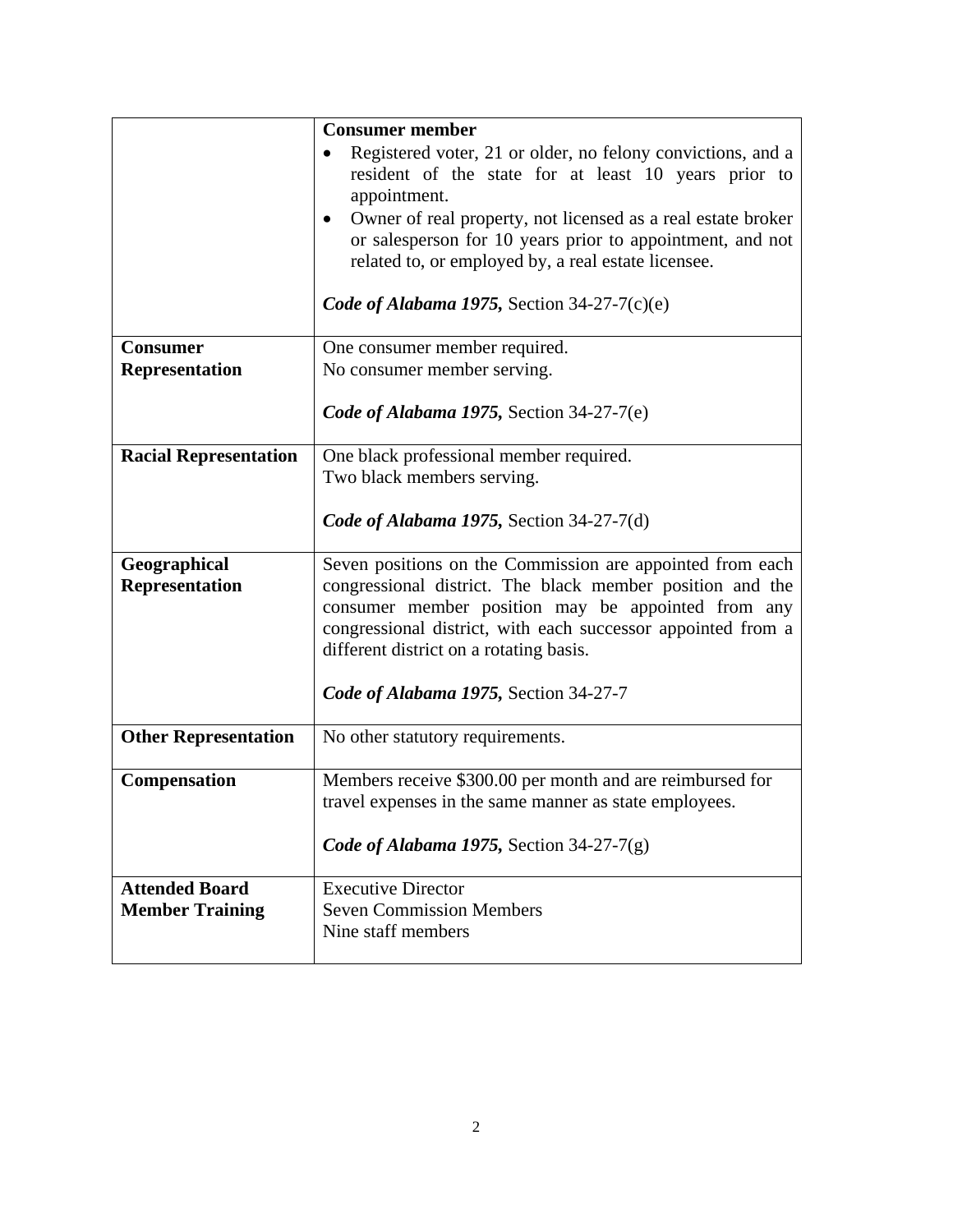<span id="page-8-1"></span><span id="page-8-0"></span>

| <i><b>Operations</b></i> |                                                              |  |  |  |
|--------------------------|--------------------------------------------------------------|--|--|--|
| <b>Administrator</b>     | Vaughn T. Poe, Executive Director                            |  |  |  |
|                          | Appointed by and serves at the pleasure of the Commission.   |  |  |  |
|                          | The Commission sets the director's salary,<br>currently      |  |  |  |
|                          | \$144,633.60 annually.                                       |  |  |  |
|                          | Code of Alabama 1975, Section 34-27-7(h)                     |  |  |  |
|                          |                                                              |  |  |  |
| <b>Location</b>          | 1201 Carmichael Way                                          |  |  |  |
|                          | Montgomery, AL 36106                                         |  |  |  |
|                          | Office Hours: M-F 7:30 to 4:30                               |  |  |  |
| <b>Employees</b>         | 37                                                           |  |  |  |
|                          |                                                              |  |  |  |
| <b>Legal Counsel</b>     | Starla Van Steenis, Deputy Attorney General, employee of the |  |  |  |
|                          | Commission, serves as General Counsel.                       |  |  |  |
|                          |                                                              |  |  |  |
| <b>Subpoena Power</b>    | Yes, for witnesses and records.                              |  |  |  |
|                          |                                                              |  |  |  |
|                          | Code of Alabama 1975, Section 34-27-36(a)                    |  |  |  |
| <b>Internet Presence</b> | www.arec.alabama.gov                                         |  |  |  |
|                          | Information available includes:                              |  |  |  |
|                          | News, calendar, and meeting minutes                          |  |  |  |
|                          | Directory of commission members and staff                    |  |  |  |
|                          | Law and rules                                                |  |  |  |
|                          | Licensee verification                                        |  |  |  |
|                          | Licensing forms and license renewal                          |  |  |  |
|                          | Consumer complaint form and feedback survey                  |  |  |  |
| <u>Financial</u>         |                                                              |  |  |  |
| <b>Source of Funds</b>   | License fees and fines.                                      |  |  |  |
|                          |                                                              |  |  |  |
| <b>State Treasury</b>    | The Commission operates from the State Treasury:             |  |  |  |
|                          | Fund 371 - Real Estate Commission Fund (Operating Fund)      |  |  |  |
|                          | Fund 372 - Real Estate Recovery Fund                         |  |  |  |
|                          | Fund 569 - Real Estate Commission Proportionate Fund         |  |  |  |
|                          |                                                              |  |  |  |
|                          | <b>Code of Alabama 1975, Section 34-27-4 and 34-27-31</b>    |  |  |  |
|                          |                                                              |  |  |  |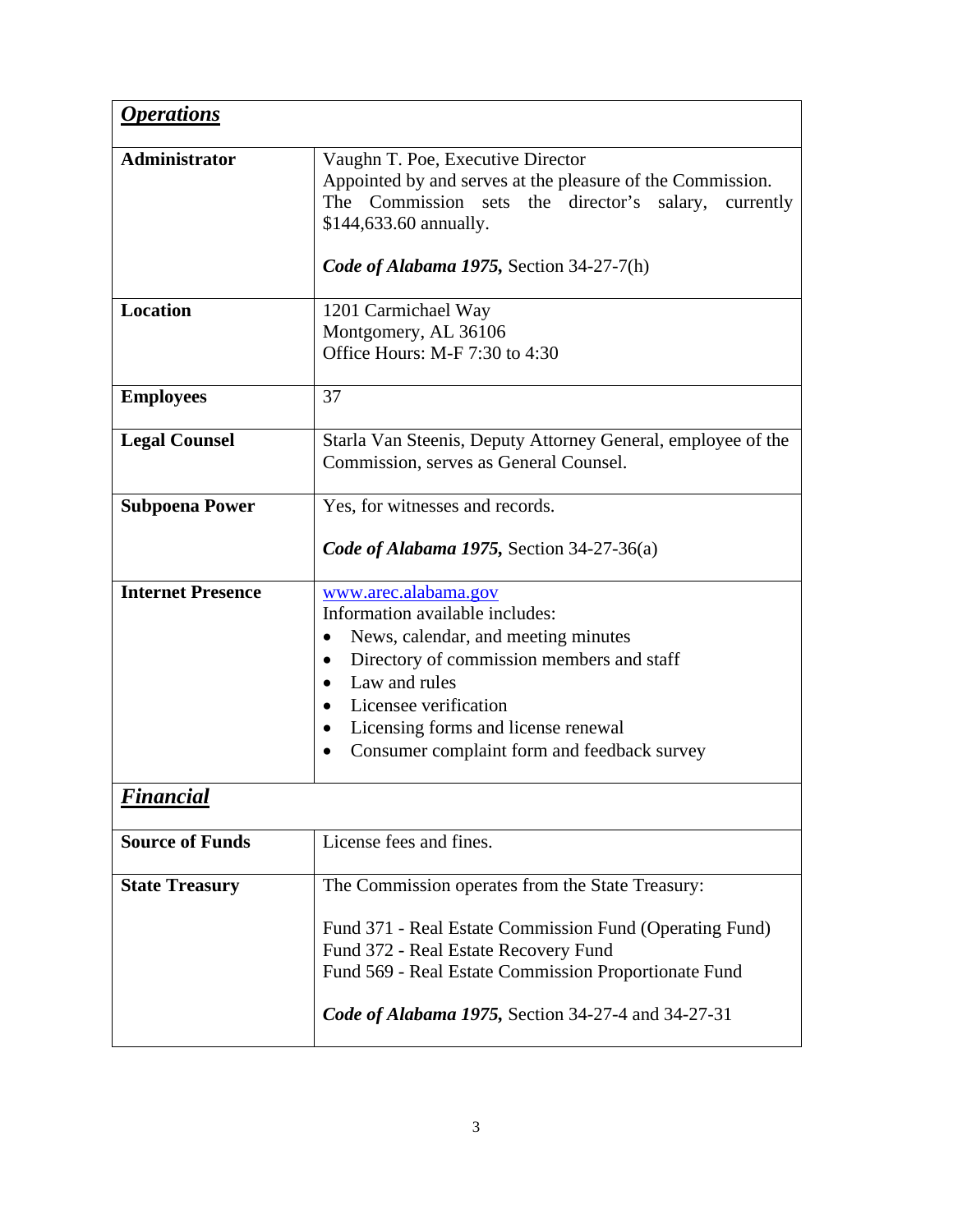<span id="page-9-0"></span>

| <b>Required Distributions</b> | <b>Real Estate Commission Proportionate Fund</b>                                                                                                                                                                                                                                      |        |  |  |
|-------------------------------|---------------------------------------------------------------------------------------------------------------------------------------------------------------------------------------------------------------------------------------------------------------------------------------|--------|--|--|
|                               | Fees collected for research and education are disbursed<br>quarterly to the Real Estate Research and Education Center.<br>Interest or other income from investments in the proportionate<br>fund are deposited into the operating fund. Funds are invested<br>by the State Treasurer. |        |  |  |
|                               | <b>Fund 372 Real Estate Recovery Fund</b>                                                                                                                                                                                                                                             |        |  |  |
|                               | Interest or other income from investments in the recovery fund<br>are deposited into the operating fund, with one-half transferred<br>to the University of Alabama Real Estate Research and<br>Education Center. Funds are invested by the State Treasurer.                           |        |  |  |
|                               | Code of Alabama 1975, Section 34-27-4 and 34-27-31                                                                                                                                                                                                                                    |        |  |  |
| <b>Unused Funds</b>           | Unused funds are retained at fiscal year-end.                                                                                                                                                                                                                                         |        |  |  |
|                               | Code of Alabama 1975, Section 34-27-4                                                                                                                                                                                                                                                 |        |  |  |
| <i>Licensure</i>              |                                                                                                                                                                                                                                                                                       |        |  |  |
| <b>Licensees</b>              | <b>Active Licensees as of February 3, 2022</b>                                                                                                                                                                                                                                        |        |  |  |
|                               | <b>Type</b>                                                                                                                                                                                                                                                                           |        |  |  |
|                               | Company                                                                                                                                                                                                                                                                               | 4,344  |  |  |
|                               | <b>Brokers</b>                                                                                                                                                                                                                                                                        | 7,692  |  |  |
|                               | Salespersons                                                                                                                                                                                                                                                                          | 16,154 |  |  |
|                               | <b>Temporary Salespersons</b>                                                                                                                                                                                                                                                         | 1,043  |  |  |
|                               | Schools                                                                                                                                                                                                                                                                               | 225    |  |  |
|                               | <b>Pre</b> \Post Instructors                                                                                                                                                                                                                                                          | 203    |  |  |
|                               | <b>CE</b> Instructors                                                                                                                                                                                                                                                                 | 189    |  |  |
|                               | Administrators                                                                                                                                                                                                                                                                        | 83     |  |  |
|                               | <b>Total</b>                                                                                                                                                                                                                                                                          | 29,933 |  |  |
|                               | <b>Source: Commission Staff</b>                                                                                                                                                                                                                                                       |        |  |  |
|                               |                                                                                                                                                                                                                                                                                       |        |  |  |
| Licensure                     | <b>Salesperson License</b>                                                                                                                                                                                                                                                            |        |  |  |
| <b>Qualifications</b>         | US citizen or legally present.                                                                                                                                                                                                                                                        |        |  |  |
|                               | At least 19 years old.<br>$\bullet$                                                                                                                                                                                                                                                   |        |  |  |
|                               | High school graduation or equivalent.                                                                                                                                                                                                                                                 |        |  |  |
|                               | Not have been convicted of a felony.                                                                                                                                                                                                                                                  |        |  |  |
|                               | Not have had an application or license rejected or revoked<br>in any state within two years.                                                                                                                                                                                          |        |  |  |
|                               |                                                                                                                                                                                                                                                                                       |        |  |  |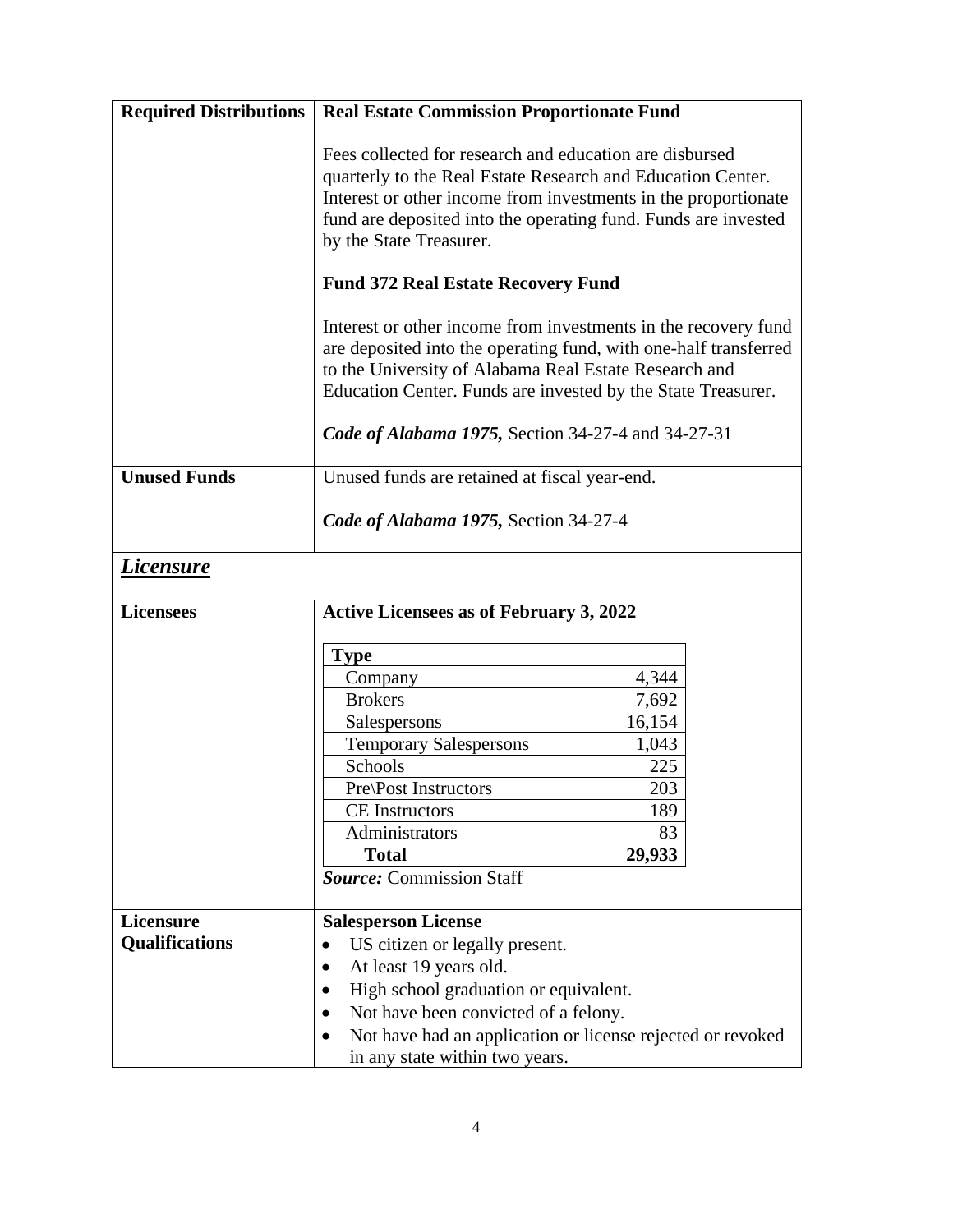• Federal and state criminal background check. • Complete approved 60 clock hour pre-license course • Pass examination. • Complete 30-hour post license training course within 12 months of licensure. **Broker License** • Meet same requirements as salesperson. • In addition, must have held an active real estate salesperson license in any state for at least 24 months of the 36-month period immediately preceding the date of application. **Company License** • Application made by qualifying broker. • Must maintain a place of business. Must have a license for each separate location or branch office. **School License** • Furnish surety bond - \$20,000.00. • Appoint an administrator that is approved by the Commission **Instructor License** • Hold and maintain a current broker license. • Not have been found guilty of violating any provision of real estate license law. • Meet Commission requirements in education, industry experience, and teaching experience. All licensees must complete application forms as prescribed by the Commission and pay all applicable license fees. *Code of Alabama 1975,* Sections 34-27-6, 34-27-32, and 34-27-33. *Administrative Rule* 790-X-1-.07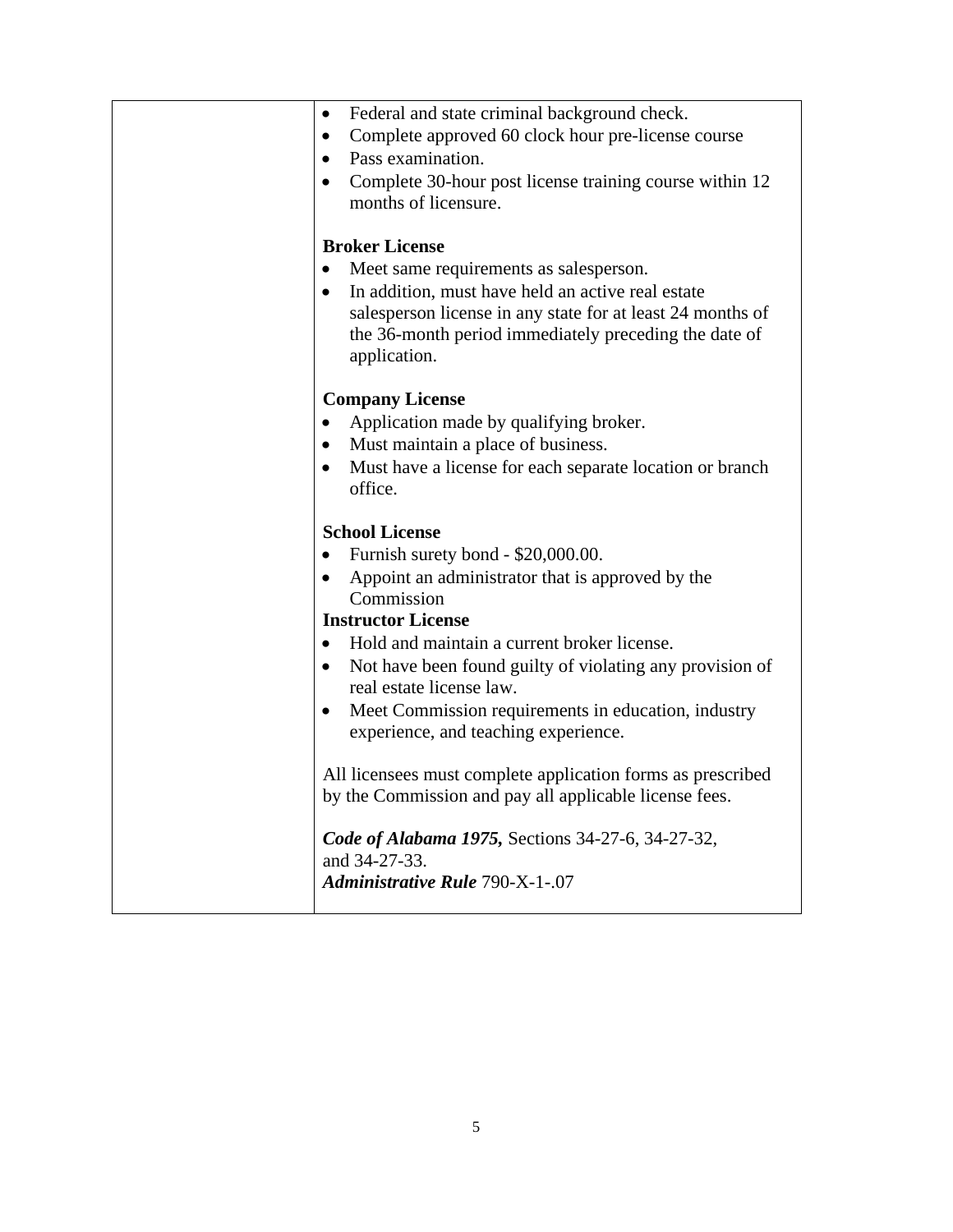| <b>Examinations</b>         | Applicants for a salesperson or broker license must pass a              |       |        |          |  |
|-----------------------------|-------------------------------------------------------------------------|-------|--------|----------|--|
|                             | licensing examination. Real estate licensing examinations are           |       |        |          |  |
|                             | administered at PSI Assessment Centers in Birmingham,                   |       |        |          |  |
|                             | Dothan, Huntsville, Mobile, and Montgomery. The exams are               |       |        |          |  |
|                             | administered by appointment only, and exam fees are paid                |       |        |          |  |
|                             | directly to PSI.                                                        |       |        |          |  |
|                             |                                                                         |       |        |          |  |
|                             | <b>Licensing Examination Statistics</b>                                 |       |        |          |  |
|                             | <b>Salesperson Examination</b>                                          |       |        |          |  |
|                             |                                                                         | Taken | Passed | % Passed |  |
|                             | 2021                                                                    | 7,140 | 2,980  | 41.7%    |  |
|                             | <b>Broker Examination</b>                                               |       |        |          |  |
|                             |                                                                         | Taken | Passed | % Passed |  |
|                             | 2021                                                                    | 372   | 314    | 84.4%    |  |
|                             | <b>Source: Commission Staff</b>                                         |       |        |          |  |
| <b>Reciprocity</b>          | Applicants who apply for a reciprocal license must submit               |       |        |          |  |
|                             | proof of licensure in another state, complete at least six hours        |       |        |          |  |
|                             | of course work in Alabama real estate, pass a written                   |       |        |          |  |
|                             | examination prepared by the Commission on the subject of                |       |        |          |  |
|                             | Alabama real estate, and pay the applicable fee. There are no           |       |        |          |  |
|                             | state specific agreements.                                              |       |        |          |  |
|                             |                                                                         |       |        |          |  |
|                             | Code of Alabama 1975, Section 34-27-32(b)(1)                            |       |        |          |  |
|                             |                                                                         |       |        |          |  |
| <b>Renewals</b>             | Licenses expire biennially on September 30. Renewals must               |       |        |          |  |
|                             | be received by August 31 to avoid a late penalty.                       |       |        |          |  |
|                             |                                                                         |       |        |          |  |
|                             | Online renewal is available, and 92.57% of licensees renewed<br>online. |       |        |          |  |
|                             |                                                                         |       |        |          |  |
|                             | Code of Alabama 1975, Section 34-27-35(g)                               |       |        |          |  |
|                             |                                                                         |       |        |          |  |
| <b>Licensee</b>             | Demographic data is not collected by the agency.                        |       |        |          |  |
| <b>Demographics</b>         |                                                                         |       |        |          |  |
|                             |                                                                         |       |        |          |  |
| <b>Continuing Education</b> | Salespersons and brokers must complete 15 hours of approved             |       |        |          |  |
|                             | continuing education as a condition for license renewal. Pre-           |       |        |          |  |
|                             | license and post-license instructors must complete 12 hours of          |       |        |          |  |
|                             | approved training courses as a condition for license renewal.           |       |        |          |  |
|                             |                                                                         |       |        |          |  |
|                             | Code of Alabama 1975, Section 34-27-35(j)                               |       |        |          |  |
|                             | <b>Administrative Rule 790-X-1-.10</b>                                  |       |        |          |  |
|                             |                                                                         |       |        |          |  |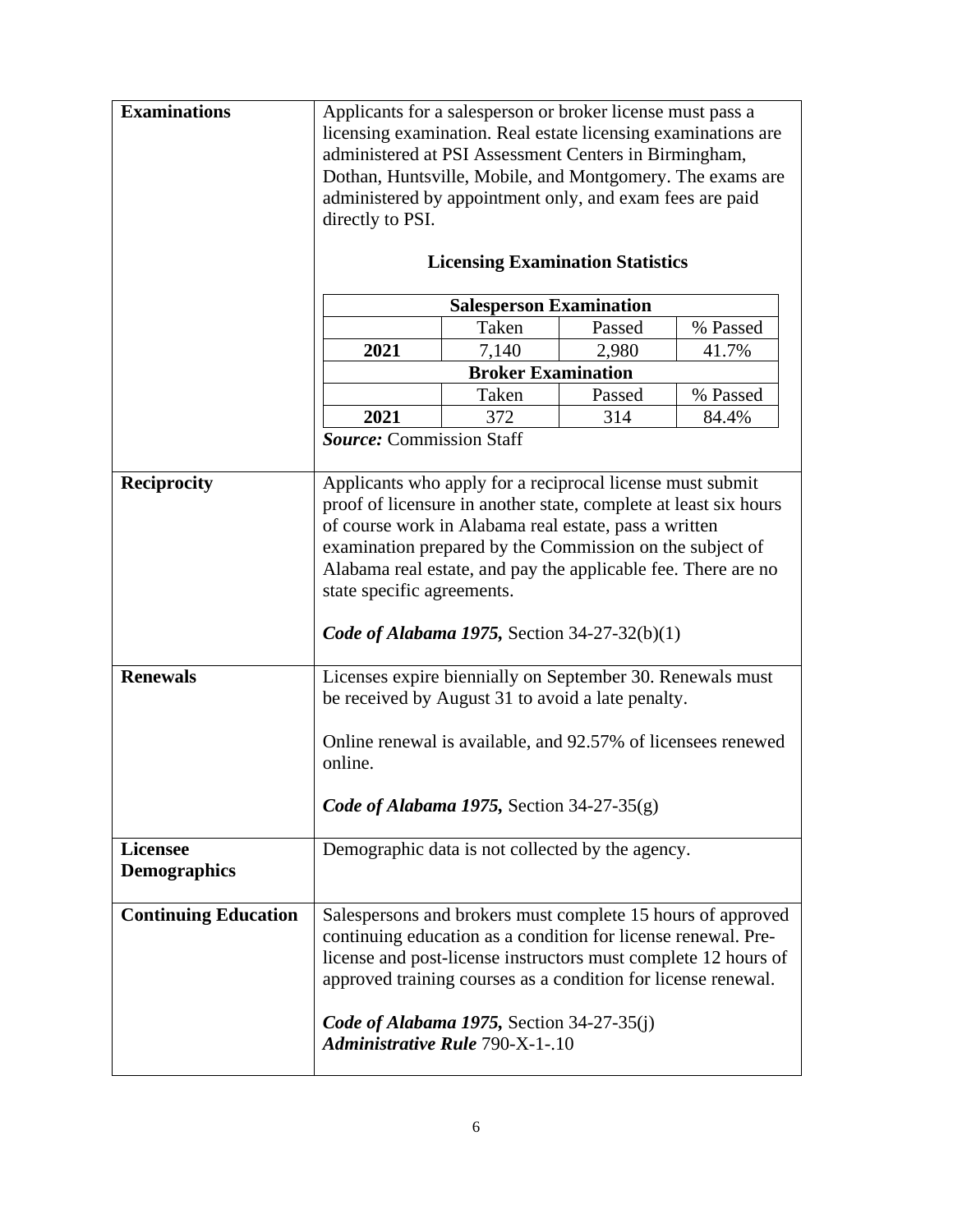## <span id="page-12-0"></span>**SIGNIFICANT ISSUES**

There were no new significant issues during this review.

# <span id="page-12-1"></span>**STATUS OF PRIOR FINDINGS/SIGNIFICANT ISSUES**

There were no unresolved prior findings or significant issues.

# <span id="page-12-2"></span>**APPENDICES**

## <span id="page-12-3"></span>*Applicable Statutes*

## **Section 34-27-1 Short title.**

This chapter may be cited as the Alabama Real Estate License Law of 1951. *(Acts 1951, No. 422, p. 745, §1; Acts 1971, No. 2485, p. 3966, §1; Acts 1971, 3rd Ex. Sess., No. 310, p. 4599, §1; Acts 1975, No. 563, p. 1276, §1.)*

## **Section 34-27-2 Definitions; exemptions from chapter.**

(a) For purposes of Articles 1 and 2 of this chapter, the following terms shall have the respective meanings ascribed by this section:

(1) ASSOCIATE BROKER. Any broker other than a qualifying broker.

(2) BROKER. Any person licensed as a real estate broker under Articles 1 and 2 of this chapter.

(3) COMMISSION. The Alabama Real Estate Commission, except where the context requires that it means the fee paid to a broker or salesperson.

(4) COMMISSIONER. A member of the commission.

(5) COMPANY. Any sole proprietorship, corporation, partnership, branch office, or lawfully constituted business organization as the Legislature may provide for from time to time, which is licensed as a company under Articles 1 and 2 of this chapter.

(6) ENGAGE. Contractual relationships between a qualifying broker and an associate broker or salesperson licensed under him or her whether the relationship is employer-employee, independent contractor, or otherwise.

(7) INACTIVE LICENSE. A license which is being held by the commission office by law, order of the commission, at the request of the licensee, or which is renewable but is not currently valid because of failure to renew.

(8) LICENSEE. Any broker, salesperson, or company.

(9) LICENSE PERIOD. That period of time beginning on October 1 of a year designated by the commission to be the first year of a license period and ending on midnight September 30 of the year designated by the commission as the final year of that license period.

(10) PERSON. A natural person.

(11) PLACE OF BUSINESS.

a. A licensed broker living in a rural area of this state who operates from his or her home, provided that he or she sets up and maintains an office for the conduct of the real estate business, which shall not be used for living purposes or occupancy other than the conduct of the real estate business. The office shall be used by the broker only and not as a place of business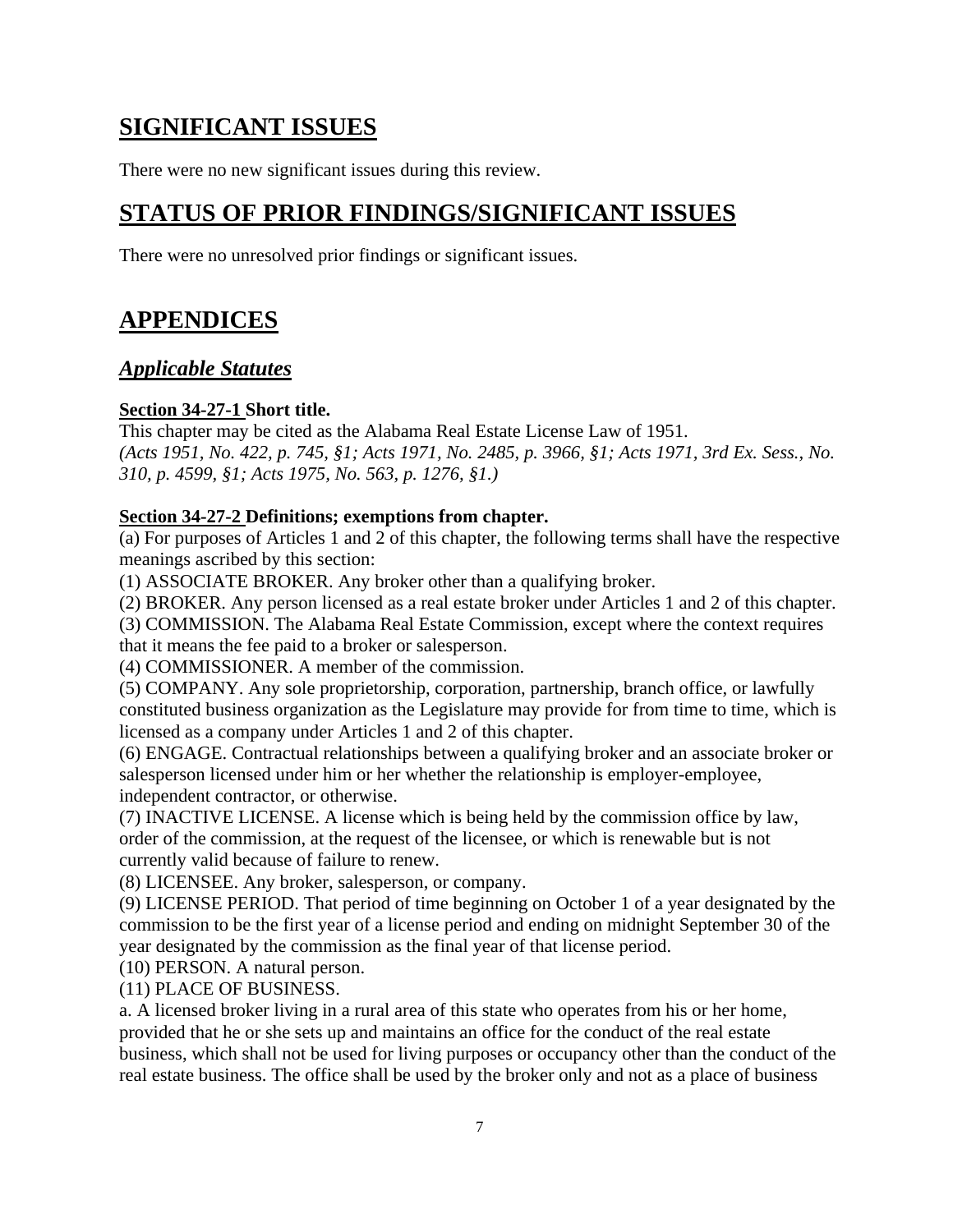from which any additional licensee operates under his or her license. The office shall have a separate business telephone, separate entrance, and be properly identified as a real estate office. b. All licensees located within the city limits or police jurisdiction of a municipality shall operate from a separate office located in the city limits or police jurisdiction. The office shall have a business telephone, meet all other regulations of the Real Estate Commission, and be properly identified as a real estate office. Hardship cases may be subject to waiver of this regulation upon application and approval by the commission.

c. All business records and files shall be kept at the place of business as required by law or Real Estate Commission rules.

(12) QUALIFYING BROKER. A broker under whom a sole proprietorship, corporation, partnership, branch office, or lawfully constituted business organization as the Legislature may from time to time provide is licensed, or a broker licensed as a company to do business as a sole proprietorship who is responsible for supervising the acts of the company or proprietorship and all real estate licensees licensed therewith.

(13) RECOVERY FUND. The Alabama Real Estate Recovery Fund.

(14) SALESPERSON. Any person licensed as a real estate salesperson under Articles 1 and 2 of this chapter.

(b) The licensing requirements of Articles 1 and 2 of this chapter shall not apply to any of the following persons and transactions:

(1) Any owner in the managing of, or in consummating a real estate transaction involving, his or her own real estate or the real estate of his or her spouse or child or parent.

(2) An attorney-at-law performing his or her duties as an attorney-at-law.

(3) Persons acting without compensation and in good faith under a duly executed power of attorney authorizing the consummation of a real estate transaction.

(4) Persons or a state or federally chartered financial institution acting as a receiver, trustee, administrator, executor, or guardian; or acting under a court order or under authority of a trust instrument or will.

(5) Public officers performing their official duties.

(6) Persons performing general clerical or administrative duties for a broker so long as the person does not physically show listed property.

(7) Persons acting as the manager for an apartment building or complex. However, this exception shall not apply to a person acting as an on-site manager of a condominium building or complex.

(8) Persons licensed as time-share sellers under Article 3 of this chapter performing an act consistent with that article.

(9) Transactions involving the sale, lease, or transfer of cemetery lots.

*(Acts 1951, No. 422, p. 745, §3; Acts 1963, No. 290, p. 734, §1; Acts 1971, No. 2485, p. 3966, §3; Acts 1971, 3rd Ex. Sess., No. 310, p. 4599, §1; Acts 1975, No. 563, p. 1276, §1; Acts 1982, No. 82-231, p. 282, §1; Acts 1983, No. 83-516, p. 781, §1; Acts 1984, No. 84-282, p. 472, §1; Acts 1985, No. 85-750, §1; Acts 1989, No. 89-284, p. 447, §3; Acts 1992, No. 92-177, p. 305, §3; Acts 1996, No. 96-791, p. 1471, §1; Act 2003-298, p. 701, §1; Act 2008-141, p. 214, §3.)*

### **Section 34-27-3 Nonresident may not act except in cooperation with licensed broker of state; written co-brokerage agreement to be filed.**

(a) A licensed broker of another state may act as co-broker with a licensed broker of this state by executing a written agreement specifying each parcel of property covered by the agreement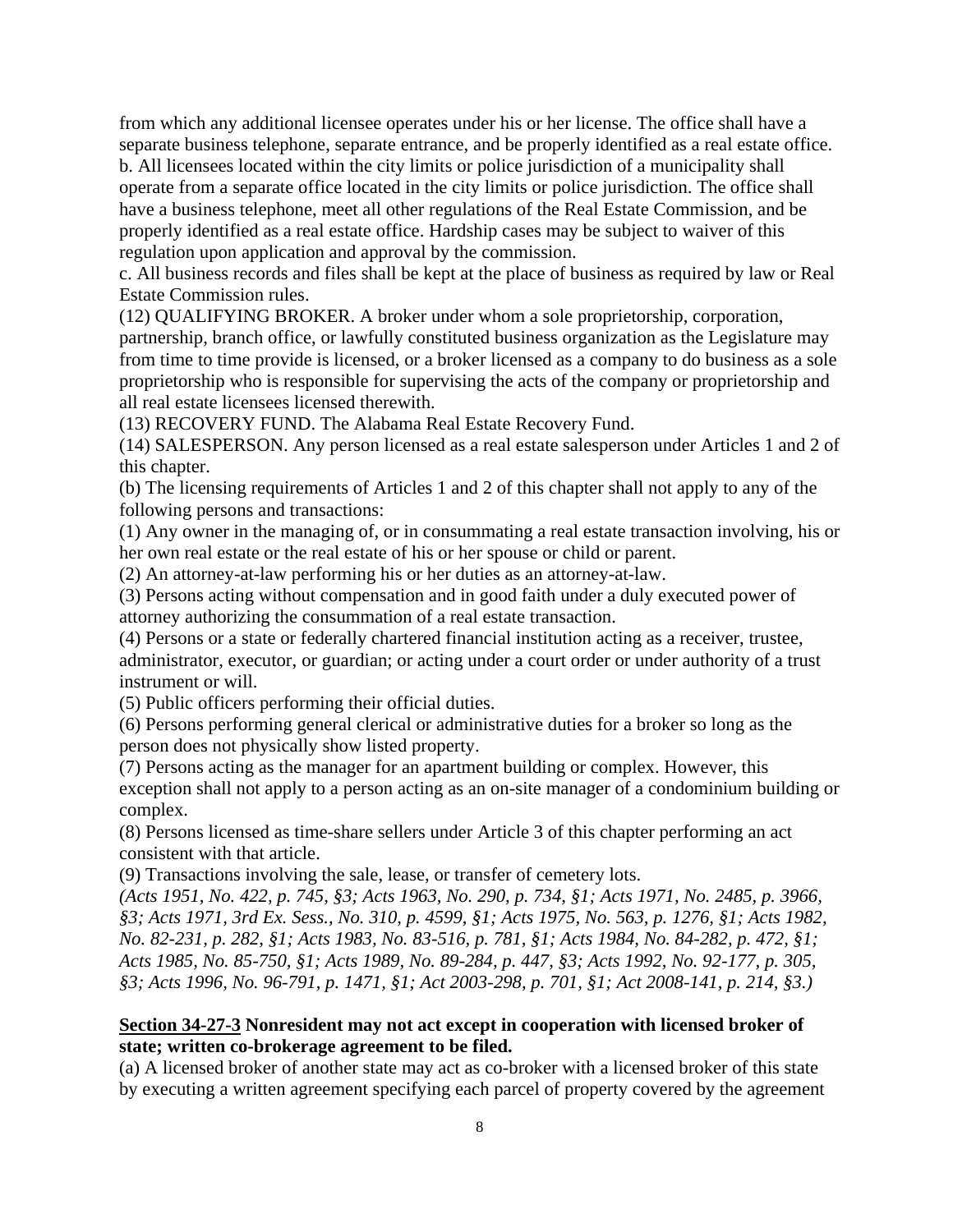if the state in which the nonresident broker is licensed offers the same privileges to licensees of this state.

(b) Whenever an Alabama broker enters into a co-brokerage agreement with a nonresident broker to perform in Alabama any of the acts described in Section 34-27-30 the Alabama broker shall file within 10 days with the commission a copy of each such written agreement. By signing the agreement, the nonresident broker agrees to abide by Alabama law, and the rules and regulations of the commission; and further agrees that civil actions may be commenced against him or her in any court of competent jurisdiction in any county of this state in which a claim may arise.

*(Acts 1951, No. 422, p. 745, §7; Acts 1963, No. 290, p. 734, §1; Acts 1971, No. 2485, p. 3966, §7; Acts 1971, 3rd Ex. Sess., No. 310, p. 4599, §1; Acts 1975, No. 563, p. 1276, §1; Acts 1978, No. 654, p. 932; Acts 1983, No. 83-516, p. 781, §1; Acts 1985, No. 85-750, p. 1204, §1; Acts 1988, No. 88-214, p. 315, §3.)*

#### **Section 34-27-4 Real Estate Commission Revenue Fund and Real Estate Commission Proportionate Fund.**

All fees, fines, charges, or other money, except as provided in Section 34-27-31, and except as provided in this section for multi-year licenses, collected by the commission shall be deposited in the State Treasury to the credit of the Real Estate Commission Revenue Fund and shall be disbursed by the state Comptroller on order of the executive director at the direction of the commission. A proportionate share of all money collected by the commission as license fees during each fiscal year of a multi-year license period or during the renewal period immediately preceding that first year, and all fees collected for research and education, shall be reserved in the State Treasury in the Real Estate Commission Proportionate Fund by the state Comptroller to be disbursed quarterly to the Real Estate Research and Education Center with the remainder to be disbursed for commission expenses incurred in that fiscal year or the subsequent fiscal years of that license period. The proportion for each fiscal year shall be determined by dividing the amount of money collected by the commission as license fees each fiscal year or during the renewal period immediately preceding the first year by the number of years within the multiyear license period. These sums may be invested by the State Treasurer in any investments which are legal for domestic life insurance companies under the laws of this state. Any interest or other income from investments in the proportionate fund shall be deposited into the Real Estate Commission Revenue Fund for expenditure by the commission. All other money including penalty fees collected by the commission shall be disbursed during the fiscal year in which they are collected. The state Comptroller and State Treasurer are directed to pay all expenses incurred by the commission in performing its responsibilities and exercising its authority from the Real Estate Commission Revenue Fund in the State Treasury on warrants of the state Comptroller drawn on the State Treasury on order of the executive director. The commission may not incur expenses that exceed the total fees and charges collected and paid into the State Treasury; or that exceed the amount appropriated by the Legislature. No funds shall be withdrawn or expended except as budgeted and allotted in accordance with Sections 41- 4-80 through 41-4-96. All money remaining unexpended in the Real Estate Commission Revenue Fund at the end of each fiscal year shall be retained by the commission for the following fiscal year.

*(Acts 1951, No. 422, p. 745, §11; Acts 1953, No. 513, p. 647; Acts 1963, No. 290, p. 734; Acts 1971, No. 2485, p. 3966, §11; Acts 1971, 3rd Ex. Sess., No. 310, p. 4599, §1; Acts 1975, No.*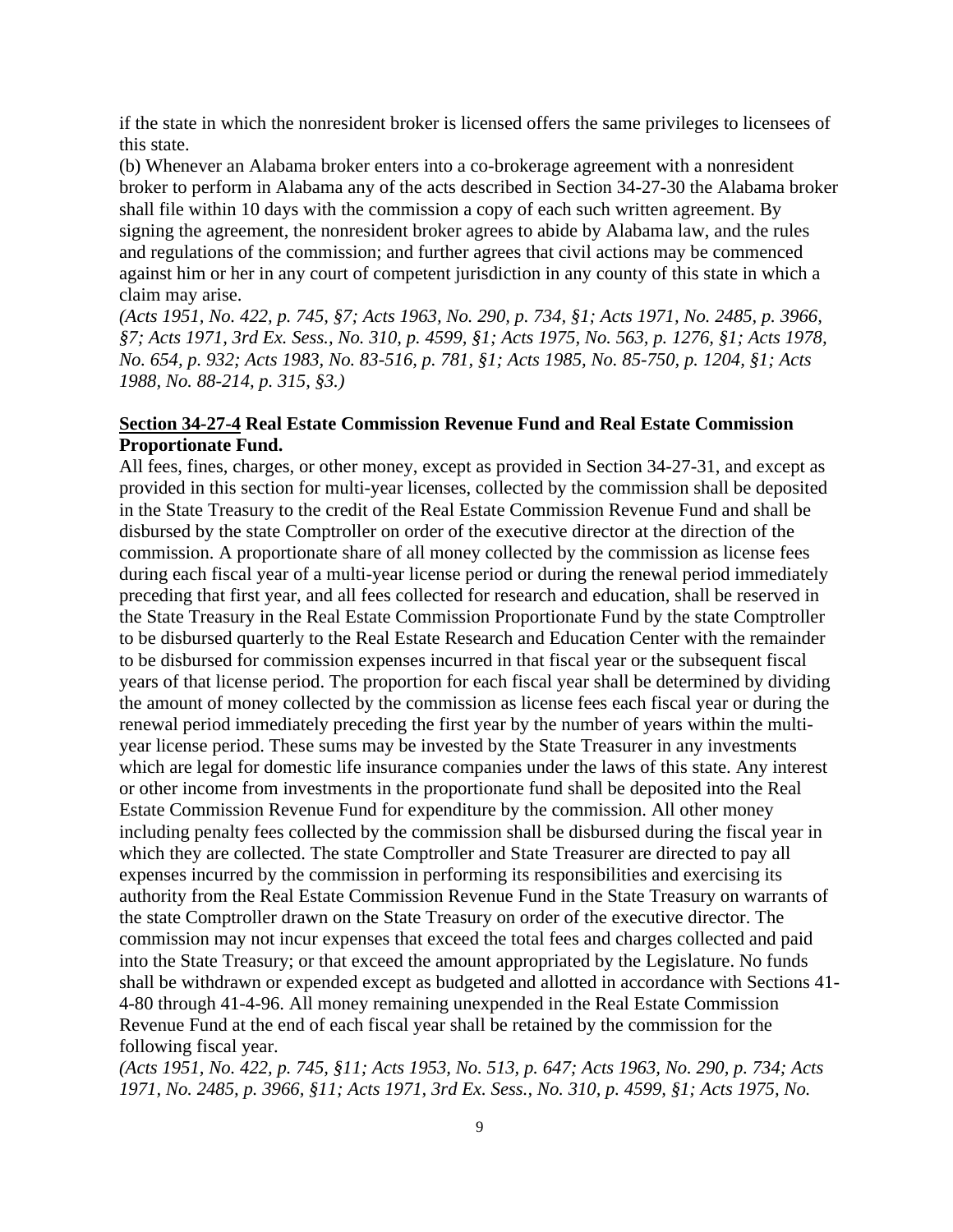*563, p. 1276, §1; Acts 1978, No. 654, p. 932, §1; Acts 1979, No. 79-690, p. 1221, §1; Acts 1983, No. 83-516, p. 781, §1; Acts 1985, No. 85-750, p. 1204, §1; Acts 1992, No. 92-177, p. 305, §3; Acts 1995, No. 95-679, p. 1483, §1.)*

## **Section 34-27-5 County list of licensees.**

The commission shall on the request of the probate judge of any county of this state provide the judge with a list of persons who are licensed by the commission and who reside in that county. *(Acts 1951, No. 422, p. 745, §15; Acts 1971, No. 2485, p. 3966, §15; Acts 1971, 3rd Ex. Sess., No. 310, p. 4599, §1; Acts 1975, No. 563, p. 1276, §1; Acts 1985, No. 85-750, p. 1204, §1.)*

## **Section 34-27-6 Real estate courses and schools.**

(a) For purposes of this section and rules adopted pursuant thereto, the following terms shall have the following meanings:

(1) ADMINISTRATOR. A person designated by a principal school or branch school and approved by the commission to be the person responsible to the commission for all acts governed by this chapter and applicable rules which govern the operation of schools.

(2) APPROVED COURSE. Any course of instruction approved by the commission that satisfies commission requirements for prelicense education, postlicense education, or continuing education.

(3) APPROVED SCHOOL. Any proprietary educational institution offering only commission approved continuing education courses and any accredited college or university that offers any commission approved course.

(4) BRANCH SCHOOL. Any school under the ownership of a principal school which offers commission approved courses at a permanent location.

(5) INSTRUCTIONAL SITE. Any physical place where commission approved instruction is conducted apart from the principal school or branch school.

(6) INSTRUCTOR. A person approved by the commission to teach approved courses in the classroom or by distance education.

(7) LICENSED SCHOOL. Any proprietary school that offers commission approved prelicense courses or postlicense courses, or both, only after being licensed and bonded by the commission.

(8) PRINCIPAL SCHOOL. Any institution or organization which is the primary school and not a branch school that is approved by the commission.

(9) PROPRIETARY SCHOOL. Any school that is not an accredited college or university and which offers commission approved prelicense courses or postlicense courses, or both, only after being licensed and bonded by the commission. Each branch school shall be licensed separately.

(b) The commission shall approve and regulate schools that offer commission approved prelicense, postlicense, and continuing education courses. The commission shall be the board, commission, or agency with the sole and exclusive authority to license proprietary schools and their branches for the limited purpose of their offerings of commission approved prelicense courses or postlicense courses, or both.

(c) The commission shall require proprietary schools to furnish a surety bond payable to the commission in the amount of twenty thousand dollars (\$20,000) with a surety company authorized to do business in Alabama, which bond shall provide that the obligor therein shall pay up to twenty thousand dollars (\$20,000) in the aggregate sum of all judgments which shall be recovered against the school for damages arising from the school's collection of tuition or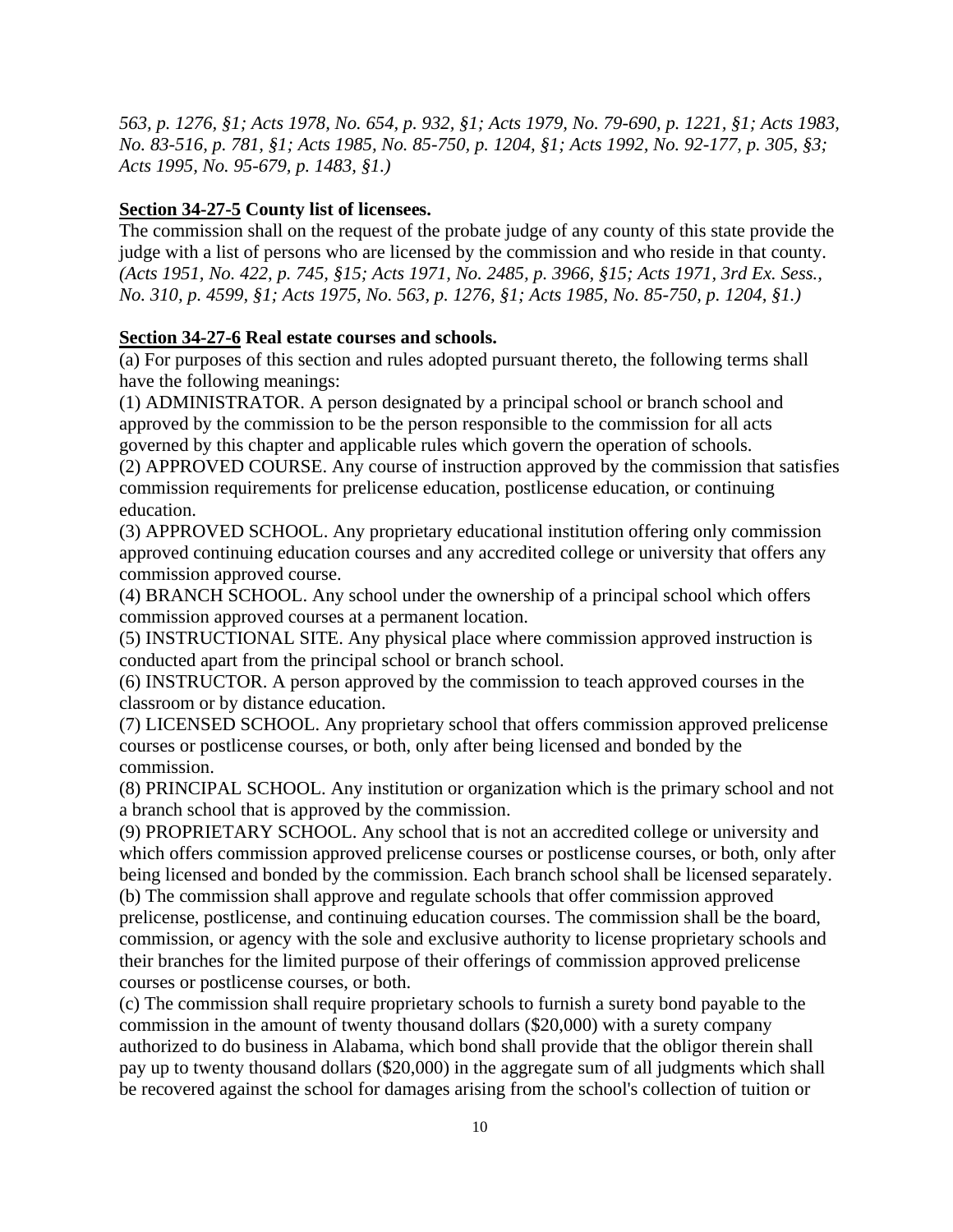fees, or both, from students, but failing to provide the complete instruction for which such tuition or fees were collected. The bond shall remain in effect as long as the school is licensed. In the event the bond is revoked or cancelled by the surety company, the school shall have 10 days to obtain a new bond and file it with the commission. Failure to maintain a bond shall result in the immediate suspension of the licenses of the school and all of its branches. The bond shall be provided by the school and shall also cover any branch schools named in the bond or any endorsement or amendment thereto.

(d) The commission shall charge a license fee for each licensed principal school and shall charge a fee for each branch school in the amount of two hundred fifty dollars (\$250) per year for each year or portion of a year remaining in the respective license period. The renewal fee for each school license shall be one hundred twenty-five dollars (\$125) for each year of the license period.

(e) The commission shall require all schools to name and have approved by the commission a school administrator who shall be responsible to the commission for all actions of his or her respective school.

(f) Principal schools shall be clearly identified by signage as appropriate for the location. The signage shall set out the name of the principal school. Branch schools shall be clearly identified by signage as appropriate for the location. The signage shall set out the name of the branch school and the name of the principal school.

(g) The commission shall have the authority to reprimand, fine, suspend for a period up to two years, or revoke the license or approval of any school, administrator, or instructor for any violation of this section or any rule of the commission. The fine shall be not less than one hundred dollars (\$100) nor more than two thousand five hundred dollars (\$2,500) per count. (h) The commission shall approve, sponsor, contract for or conduct, or assist in sponsoring or conducting real estate courses for licensees, may charge fees, and may incur and pay the necessary expenses in connection therewith.

(i) The commission shall approve and regulate instructors who teach the commission approved prelicense, postlicense, and continuing education courses. The commission shall establish and collect fees as determined necessary, not to exceed fifty dollars (\$50) per instructor annually, to approved instructors who teach commission approved courses.

(j) The commission shall approve courses and establish and collect fees as determined necessary, not to exceed one hundred dollars (\$100) per application, to review each course.

(k) The commission shall establish one-year or multi-year approval periods for schools, instructors, administrators, and courses. Approval and license periods shall run from October 1 of the first year of the approval period through September 30 of the final year of the approval period.

(l) The commission shall promulgate rules and regulations as necessary to accomplish the purpose of this section in accordance with the Administrative Procedure Act.

*(Acts 1951, No. 422, p. 745, §16; Acts 1971, No. 2485, p. 3966, §16; Acts 1971, 3rd Ex. Sess., No. 310, p. 4599, §1; Acts 1975, No. 563, p. 1276, §1; Acts 1985, No. 85-750, p. 1204, §1; Acts 1996, No. 96-791, p. 1471, §1; Act 2009-581, p. 1712, §1.)*

**Section 34-27-7 Real Estate Commission - Created; composition; qualifications of members; appointment; terms; compensation; organization; executive director and assistant executive director generally; seal; records; immunity from suit.**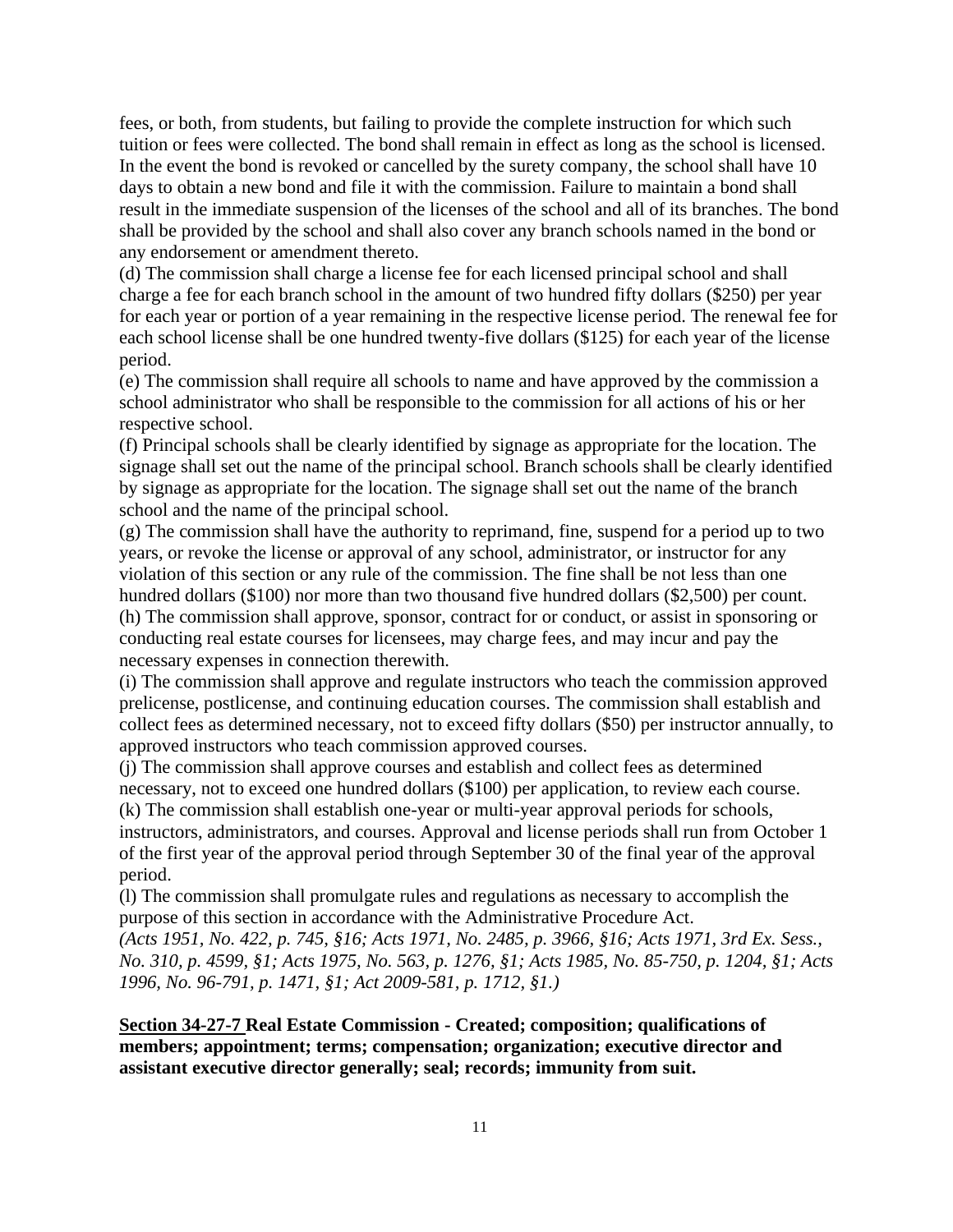(a) There is created the Alabama Real Estate Commission. The commission shall consist of nine members appointed by the Governor with the advice and consent of the Senate as hereinafter provided. The Governor's appointments to the commission, except for the appointment of the consumer member made pursuant to subsection (e), shall be made from a list of three persons nominated by the governing body of the Alabama Professional Real Estate Society or trade association which has the largest licensee membership, as evidenced by the filing of a verified list of paid members with the Secretary of State within 10 days of April 6, and annually by December 31 of each year thereafter. At least one of the persons nominated for each commission seat shall not be a member of the Real Estate Society or trade association. The Governor shall appoint one of the three nominated persons within 30 days following receipt of the list. If the Governor does not make an appointment within 30 days, the said Real Estate Society or trade association shall provide the Governor a list of three additional nominees. The Governor, upon receipt of the second list of nominees, shall appoint one of the six nominees within 30 days following receipt of the nominees. Appointments made at times when the Senate is not in session shall be effective ad interim. Any appointment made by the Governor while the Senate is in session shall be submitted not later than the third legislative day following the date of appointment. Any appointment made while the Senate is not in session shall be submitted not later than the third legislative day following the reconvening of the Legislature. (b) Ad interim appointments may be made by the Governor when the Legislature is not in session only for vacancies occurring by reason of death or resignation of a board member. Ad interim appointments shall be confirmed by the Senate at the next following regular or special session of the Legislature. Failure by the Senate to confirm shall result in a vacancy on the board that shall be filled by appointment by the Governor and confirmation by the Senate while the Legislature is in session. Any vacancy not acted upon shall remain a vacancy until it is filled at a subsequent session of the Legislature in the manner prescribed in this section. (c) Each of the original seven appointees and their successors shall have been a resident and citizen of this state for at least 10 years prior to his or her appointment and whose vocation for at least 10 years shall have been that of a real estate broker or real estate salesperson. No person convicted of a violation of any federal or state real estate license law shall be eligible to serve. Not more than one member from any United States Congressional District shall be appointed to serve at the same time. The members of the commission shall serve five-year terms. On and after April 7, 1988, no member shall serve for more than two consecutive terms of office, except, however, each member shall hold office until his or her successor is appointed by the Governor and confirmed by the Senate. The period of time any member serves after the expiration of his or her term of office while awaiting the appointment and Senate confirmation of his or her successor shall not be considered as a consecutive term of office in determining the two consecutive terms of office limitation herein provided. All appointments shall expire on September 30 of the final year of a term, or on the date a successor to the member is appointed and confirmed. If a member does not serve his or her full term, the Governor shall appoint, in the same manner as original appointments are made, subject to confirmation by the Senate, a member to serve the unexpired portion of the term.

(d) On September 30, 1988, the Governor shall appoint one new member to the commission, subject to the confirmation of the Senate, who shall be a Black member who meets all of the other requirements of subsection (c), who shall serve no more than two consecutive terms of office, who shall be a full voting member, and who may be appointed from any congressional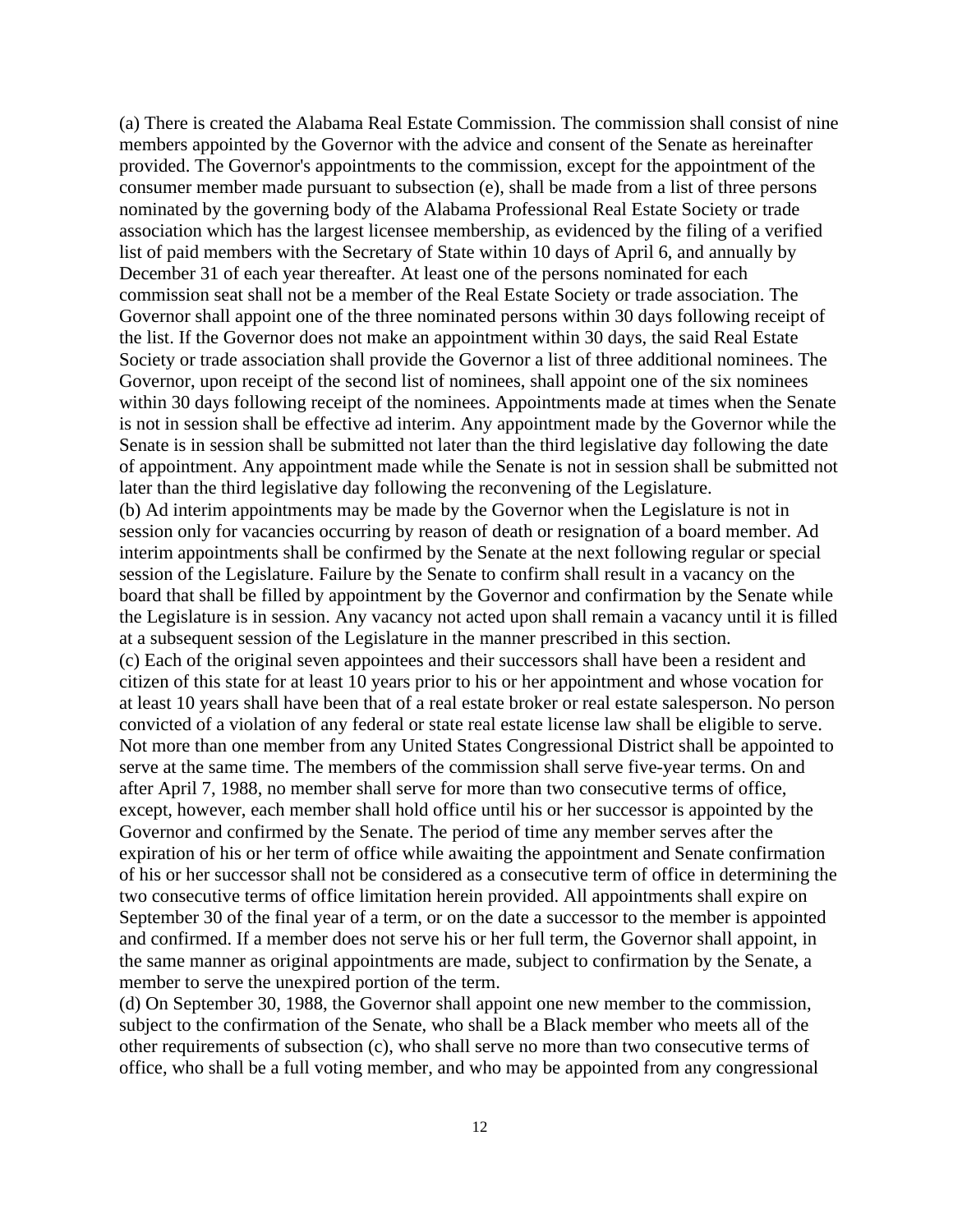district in the state. Each successor Black member shall be appointed from a different congressional district, to be rotated equally among the remaining congressional districts. (e) On October 1, 1996, the Governor shall appoint one new member to the commission, subject to the confirmation of the Senate, who shall be a consumer member. The consumer member of the commission shall serve no more than two consecutive terms of office, shall be a full voting member, and shall be initially appointed from any congressional district in the state. Each successor consumer member shall be appointed from a different congressional district, on a rotating basis, among the remaining congressional districts. The consumer member shall meet all of the following requirements, that he or she:

(1) Is 21 years of age or older.

(2) Has been a resident and citizen of this state for at least 10 years prior to appointment.

(3) Is a registered voter in this state.

(4) Has no felony convictions.

(5) Is the owner of real property.

(6) Has not been a licensed real estate broker or salesperson for the 10 years preceding appointment.

(7) Is not related to, by blood or marriage, or employed by, a real estate licensee.

(f) On the appointment of a new commissioner, the commission shall meet and select from its members a chair.

(g) Each member of the commission shall receive as full compensation three hundred dollars (\$300) per month. The members of the commission, its staff, and attorneys shall receive the same per diem and travel allowance paid to state employees for each day they meet to conduct the official business of the commission.

(h) The commission may employ an executive director and an assistant executive director, both of whom shall be exempted from the classified service under the general laws of the state, and other staff members necessary to discharge its duties and administer this chapter. The executive director and assistant executive director shall be employed on the basis of their education, experience, and skills in administration and management. The commission shall advertise to seek quality applicants possessing the qualifications and shall conduct interviews of the top applicants. The assistant executive director shall act as and have authority of the executive director in his or her absence. The commission shall determine the duties and fix the compensation of the executive director, assistant executive director, and other staff members, subject to the general laws of the state.

(i) The commission shall adopt a seal by which it shall authenticate records and documents. Copies of all records and documents in the office of the commission duly certified and authenticated by the seal of the commission shall be received in evidence in all courts equally and with the same effect as the original. All public records kept in the office of the commission shall be open to public inspection during reasonable hours and under reasonable circumstances. (j) No commissioner shall be liable for damages resulting from any act performed in carrying out his or her duties as a commissioner.

*(Acts 1951, No. 422, p. 745, §4; Acts 1971, No. 2485, p. 3966, §4; Acts 1971, 3rd Ex. Sess., No. 310, p. 4599, §1; Acts 1975, No. 563, p. 1276, §1; Acts 1978, No. 654, p. 932, §1; Acts 1979, No. 79-690, p. 1221, §1; Acts 1981, No. 81-386, p. 572, §1; Acts 1982, No. 82-231, p. 282, §1; Acts 1983, No. 83-516, p. 781, §1; Acts 1985, No. 85-750, p. 1204, §1; Acts 1988, No. 88-214, p. 315, §3; Acts 1989, No. 89-284, p. 447, §3; Acts 1992, No. 92-177, p. 305, §3; Acts 1996, No. 96-791, p. 1471, §1.)*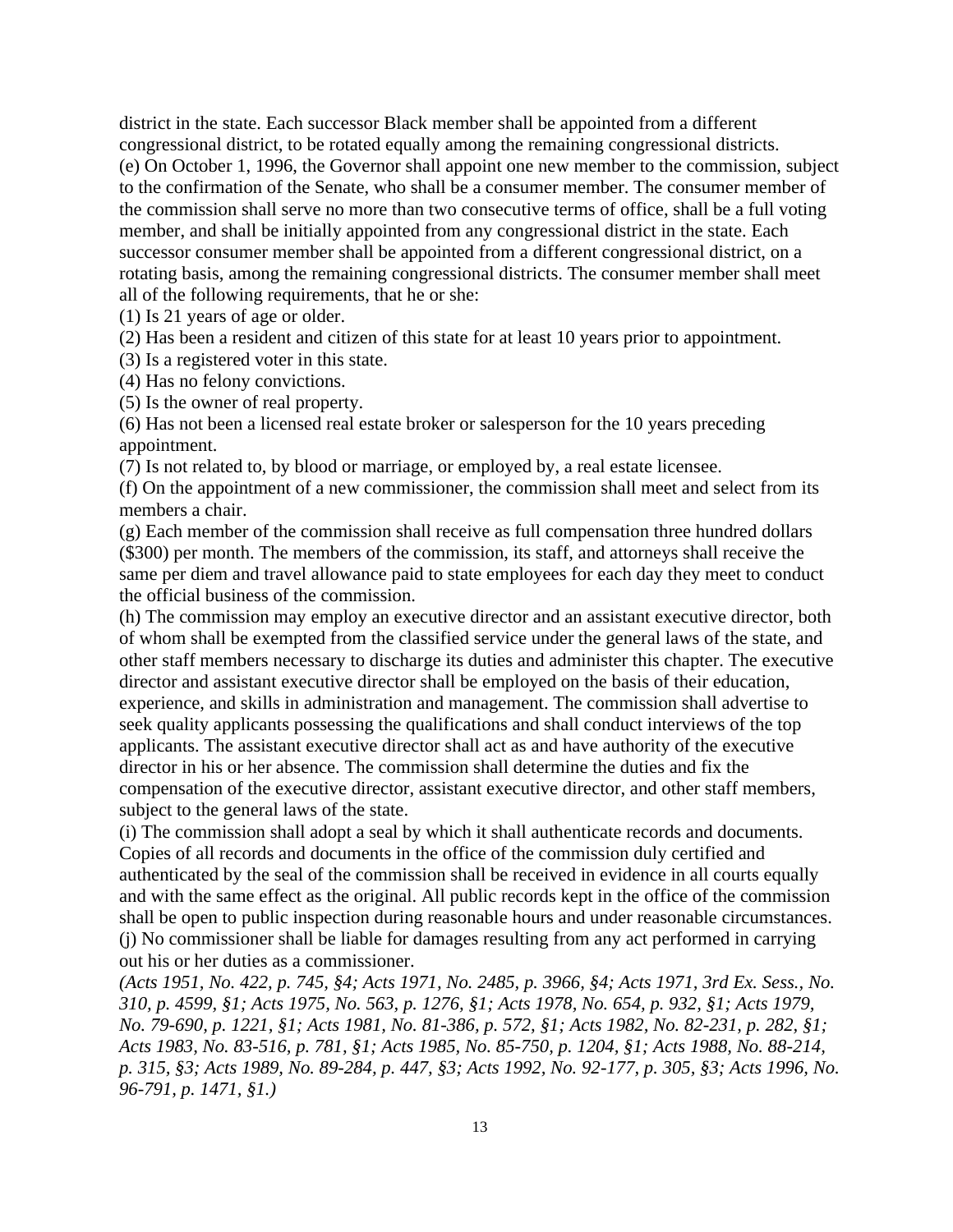## **Section 34-27-8 Real Estate Commission - Quorum; rules and regulations; agency disclosure clause.**

(a) A majority of the commission members shall constitute a quorum for the conduct of commission business. The commission may adopt and enforce all rules and regulations pursuant to the state administrative procedure statutes necessary for the administration of this chapter, and to otherwise do all things necessary and convenient for effecting this chapter.

(b) In addition to the powers granted in this section, the commission may adopt and enforce rules and regulations governing the requirements of agency disclosure by licensed brokers and salespersons.

(c) Each offer to purchase prepared after August 1, 1998, shall have prominently displayed the following AGENCY DISCLOSURE clause which shall be completed and initialed as indicated: The listing company \_\_\_\_\_\_\_\_\_\_\_\_ is:

(Two blocks may be checked)

\_\_\_\_ An agent of the seller.

An agent of the buyer.

\_\_\_\_ An agent of both the seller and buyer and is acting as a limited consensual dual agent.

Assisting the \_\_\_\_\_ buyer \_\_\_\_\_ seller as a transaction broker.

The selling company \_\_\_\_\_\_\_\_\_\_\_ is:

(Two blocks may be checked)

\_\_\_\_ An agent of the seller.

\_\_\_\_ An agent of the buyer.

\_\_\_\_ An agent of both the seller and buyer and is acting as a limited consensual dual agent. \_\_\_\_ Assisting the \_\_\_\_\_ buyer \_\_\_\_\_ seller as a transaction broker.

*(Acts 1951, No. 422, p. 745, §19; Acts 1971, No. 2485, p. 3966, §19; Acts 1971, 3rd Ex. Sess., No. 310, p. 4599, §1; Acts 1975, No. 563, p. 1276, §1; Acts 1985, No. 85-750, p. 1204, §1; Acts 1988, No. 88-214, p. 315, §3; Acts 1989, No. 89-284, p. 447, §3; Acts 1992, No. 92-177, p. 305, §3; Acts 1995, No. 95-211, p. 341, §10; Act 98-618, p. 1359, §1.)*

## **Section 34-27-8.1 Real Estate Commission - Legislative findings; rulemaking authority.**

(a) The Legislature finds and declares all of the following:

(1) The power to make rules regulating the licensing of real estate brokers and salespersons includes the power to prohibit unqualified persons from being licensed as a real estate broker or salesperson.

(2) A primary goal of the provision of real estate regulation is to prioritize consumer protection in real estate transactions.

(3) The Alabama Real Estate Commission is in the best position to determine the real estate practices that prioritize consumer protection in real estate transactions.

(4) Prioritizing consumer protection may sometimes be at odds with the goals of state and federal antitrust laws, which include the prioritization of competition.

(5) It is the intent of the Legislature to immunize the Alabama Real Estate Commission and its members from liability under state and federal antitrust laws for the adoption of a rule that prioritizes consumer protection but may be anti-competitive.

(b) Subject to subsection (c), rules adopted under Section 34-27-8 may define and regulate the licensing of real estate brokers and salespersons in a way that prioritizes consumer protection, even if the rule is anti-competitive.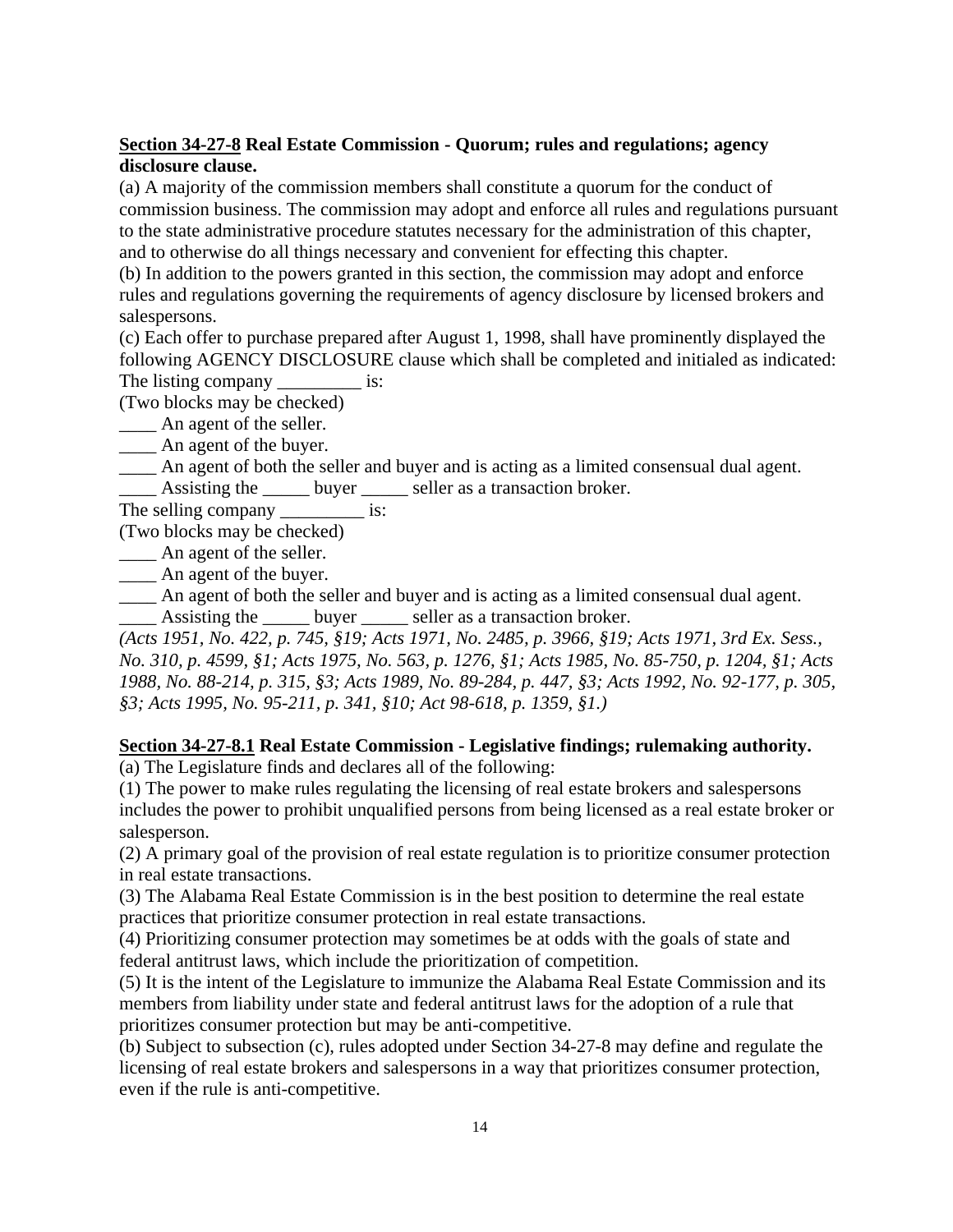(c) A rule adopted under Section 34-27-8 may supplement or clarify any statutory definition, but may not conflict with any statute that defines an activity that requires licensing under this chapter.

(d) Nothing in this section shall be construed to constrict or expand the current rights and privileges of any individual governed by the Alabama Real Estate Commission beyond that which existed prior to the ruling in the United States Supreme Court decision in North Carolina State Board of Dental Examiners v. FTC, 135 S. Ct. 1101 (2015).

(e) Nothing in this section shall be construed to constrict or expand the current duties or responsibilities of the members of the Alabama Real Estate Commission in any context outside of state or federal antitrust immunity beyond that which existed prior to the ruling in the United States Supreme Court decision in North Carolina State Board of Dental Examiners v. FTC, 135 S. Ct. 1101 (2015).

*(Act 2017-396, §§1-3.)*

### **Section 34-27-10 Chapter cumulative.**

(a) The requirements of this chapter shall be in addition to the requirements of existing or future laws or ordinances of any state, county, or municipality taxing, licensing, or regulating real estate brokers or salesmen.

(b) A licensee under this chapter shall not be subject to the requirements of Section 40-12-150 when he or she sells, offers to sell, or advertises for sale realty situated in another state or county.

(c) Licensees under this chapter shall be exempt from the provisions of Section 5-19-22. *(Acts 1951, No. 422, p. 745, §21; Acts 1963, No. 290, p. 734, §1; Acts 1971, No. 2485, p. 3966, §21; Acts 1971, 3rd Ex. Sess., No. 310, p. 4599, §1; Acts 1975, No. 563, p. 1276, §1; Acts 1985, No. 85-750, p. 1204, §1.)*

#### **Section 34-27-11 Penalties.**

(a) Any person or corporation which violates any provision of this chapter commits a Class A misdemeanor and, on conviction, shall be punished accordingly.

(b) Any person who files with the commission any notice, statement, or other document or information required under the provisions of this chapter which is false or untrue or contains any material misstatement of fact commits a Class A misdemeanor and, on conviction, shall be punished accordingly.

*(Acts 1951, No. 422, p. 745, §18; Acts 1963, No. 290, p. 734, §1; Acts 1971, No. 2485, p. 3966, §1; Acts 1971, 3rd Ex. Sess., No. 310, p. 4599, §1; Acts 1975, No. 563, p. 1276, §1; Acts 1983, No. 83-516, p. 781, §1; Acts 1984, No. 84-282, p. 472, §1; Acts 1985, No. 85-750, p. 1204, §1.)*

#### **Section 34-27-30 Required.**

It shall be unlawful for any person, sole proprietorship, partnership, corporation, branch office, or lawfully constituted business organization, as the Legislature may from time to time provide, for a fee, commission, or other valuable consideration, or with the intention or expectation of receiving or collecting a fee, commission, or other valuable consideration from another, to do any of the following unless licensed under Articles 1 and 2 of this chapter:

(1) Sell, exchange, purchase, rent, or lease real estate situated within the State of Alabama. (2) Offer to sell, exchange, purchase, rent, or lease real estate situated within the State of Alabama.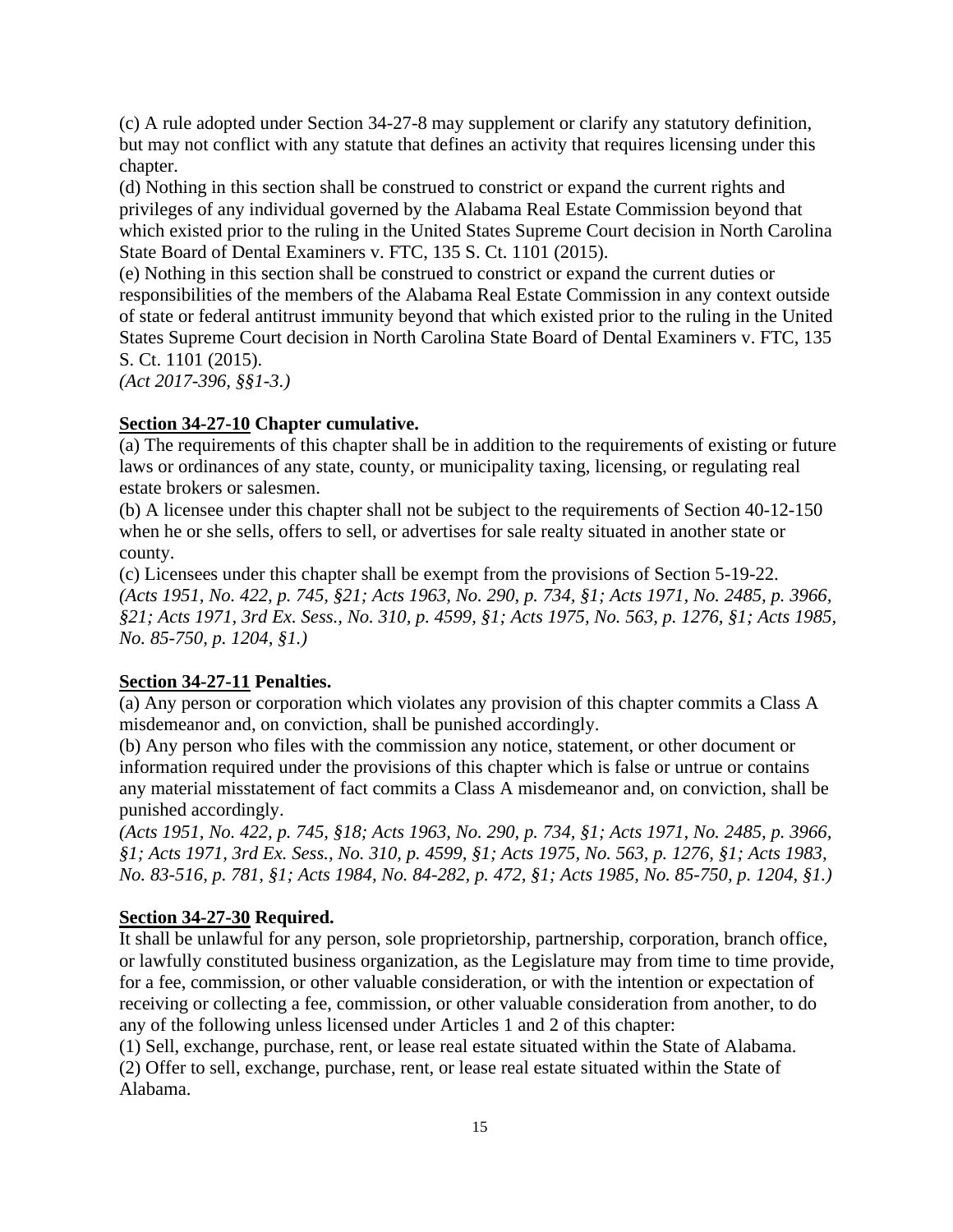(3) Negotiate or attempt to negotiate the listing, sale, exchange, purchase, rental, or leasing of real estate situated within the State of Alabama.

(4) List or offer or attempt or agree to list real estate for sale, rental, lease, exchange, or trade situated within the State of Alabama.

(5) Auction, offer, or attempt or agree to auction, real estate situated within the State of Alabama.

(6) Buy or sell or offer to buy or sell, or otherwise deal in options on real estate situated within the State of Alabama.

(7) Aid, attempt, or offer to aid in locating or obtaining for purchase, rent, or lease any real estate situated within the State of Alabama.

(8) Procure or assist in procuring of prospects for the purpose of effecting the sale, exchange, lease, or rental of real estate situated within the State of Alabama.

(9) Procure or assist in the procuring of properties for the purpose of effecting the sale, exchange, lease, or rental of real estate situated within the State of Alabama.

(10) Present himself or herself, or be presented, as being able to perform an act for which a license is required.

*(Acts 1951, No. 422, p. 745, §2; Acts 1963, No. 290, p. 734, §1; Acts 1971, No. 2485, p. 3966, §1; Acts 1971, 3rd Ex. Sess., No. 310, p. 4599, §1; Acts 1975, No. 563, p. 1276, §1; Acts 1983, No. 83-516, p. 781, §1; Acts 1985, No. 85-750, p. 1204, §1; Act 2006-601, p. 1647, §1; Act 2008-141, p. 214, §3.)*

**Section 34-27-30.1 License requirement or tax on certain real estate companies prohibited.** Amended and renumbered as §11-51-132 by Act 2008-141, p. 214, §3, effective April 10, 2008. *(Act 2007-364, §1.)*

## **Section 34-27-30.2 Fees prohibited on signs advertising real property for sale by realtors; restrictions on signs.**

(a) The rights of real estate licensees shall include the right to advertise real property for sale, lease, or transfer by other conveyance using signs affixed to or located on the real property. A municipal corporation or a political subdivision of the state may not impose any fee or tax for the use of signs affixed to or located on the real property which is for sale, lease, or transfer by other conveyance nor may a municipal corporation or a political subdivision of the state impose any fee or tax for the use of signs near such property directing people to such property. (b) Notwithstanding the foregoing, nothing in this section shall limit the ability of a political subdivision to enact and enforce reasonable restrictions on the size, height, and placement of signs on private property or public right-of-way and to impose monetary penalties for a violation of such restrictions.

*(Act 2008-383, p. 713, §1.)*

## **Section 34-27-31 Recovery Fund created; fees paid to fund; injured party's recovery from fund; procedures, appeals, etc.; licensee to report any legal action taken against him or her.**

(a) The commission shall establish and maintain a Recovery Fund from which an aggrieved party may recover actual or compensatory damages, not including interest and court costs, sustained only within the State of Alabama as a result of conduct of a broker or salesperson in violation of Article 1 or 2 of this chapter or the rules and regulations of the commission.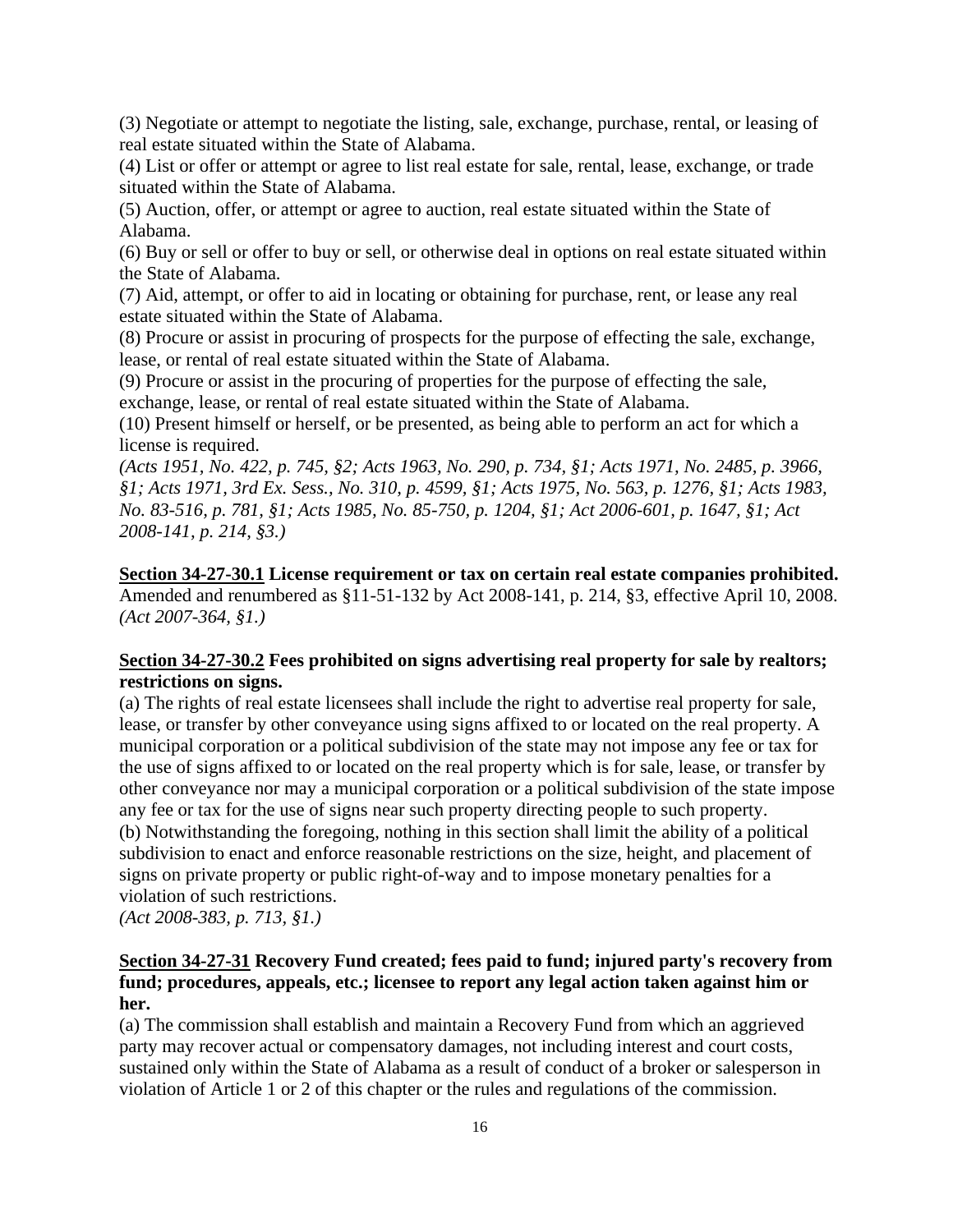(b) Notwithstanding any other provision to the contrary, payments from the Recovery Fund are subject to the following conditions and limitations:

(1) The fund shall not be obligated for the acts or omissions of a broker or salesperson while acting on his or her own behalf or on behalf of his or her child, spouse, or parent regarding property in which he or she or his or her spouse, child, or parent has, or is attempting to acquire, an interest; or for the acts or omissions of an inactive licensee; or for the acts or omissions of a corporation, branch office, or partnership except through its licensed salespersons and brokers as individuals. The fund shall not be obligated for any judgment or settlement resulting from an act or omission of a broker or salesperson committed in conjunction with the marketing or development of a time-sharing project.

(2) Payments for claims based on judgments or settlements against any one person shall not exceed fifty thousand dollars (\$50,000) in the aggregate.

(3) Payments for claims arising out of the same transaction shall not exceed twenty-five thousand dollars (\$25,000) in the aggregate, regardless of the number of claimants.

(4) The fund shall not be liable for payments to a licensee or bonding company unless the licensee or bonding company was a principal party to a real estate transaction on which the judgment was based.

(c)(1) When any person makes application for an original license as a broker or salesperson, he or she shall pay, in addition to all other fees, a fee of thirty dollars (\$30) for deposit in the Recovery Fund. In the event the commission does not issue the license, this fee shall be returned to the applicant.

(2) Any salesperson licensee who has paid the additional fee and who has attained a broker license and has paid the additional broker fee shall be refunded, upon request, one of the additional fees and no other salesperson licensee shall be required to pay an additional fee upon attaining broker status.

(3) Payments made to the Recovery Fund in lieu of bond by a licensee shall be paid only one time when he or she is originally licensed by the commission.

(d) When the balance remaining in the Recovery Fund is less than five hundred thousand dollars (\$500,000), each broker and salesperson shall on order of the commission pay a fee of thirty dollars (\$30) per license for deposit in the Recovery Fund. A licensee on inactive status shall not be required to contribute to the fund at that time. A fee of thirty dollars (\$30) shall be paid at the time a license is activated.

(e)(1) When an aggrieved person commences an action for a judgment which may result in collection from the Recovery Fund, the aggrieved person shall notify the commission in writing, by certified mail, return receipt requested, to this effect at the time of the commencement of the action.

(2) When the commission receives the notice described in subdivision  $(e)(1)$ , it may enter an appearance, file pleadings and motions, appear at court hearings, defend the action, or take whatever other action it deems appropriate either on the behalf and in the name of the defendant, or in its own name. The commission may also take any appropriate method of review either on behalf and in the name of the defendant, or in its own name. The commission may settle or compromise the claim. Any expenses incurred by the commission in defending, satisfying, or settling any claim shall be paid from the Recovery Fund.

(3) When an aggrieved person recovers a valid judgment in a court of competent jurisdiction against a broker or salesperson on the grounds described in subsection (a) above, which occurred on or after October 1, 1979, the aggrieved person may, on the termination of all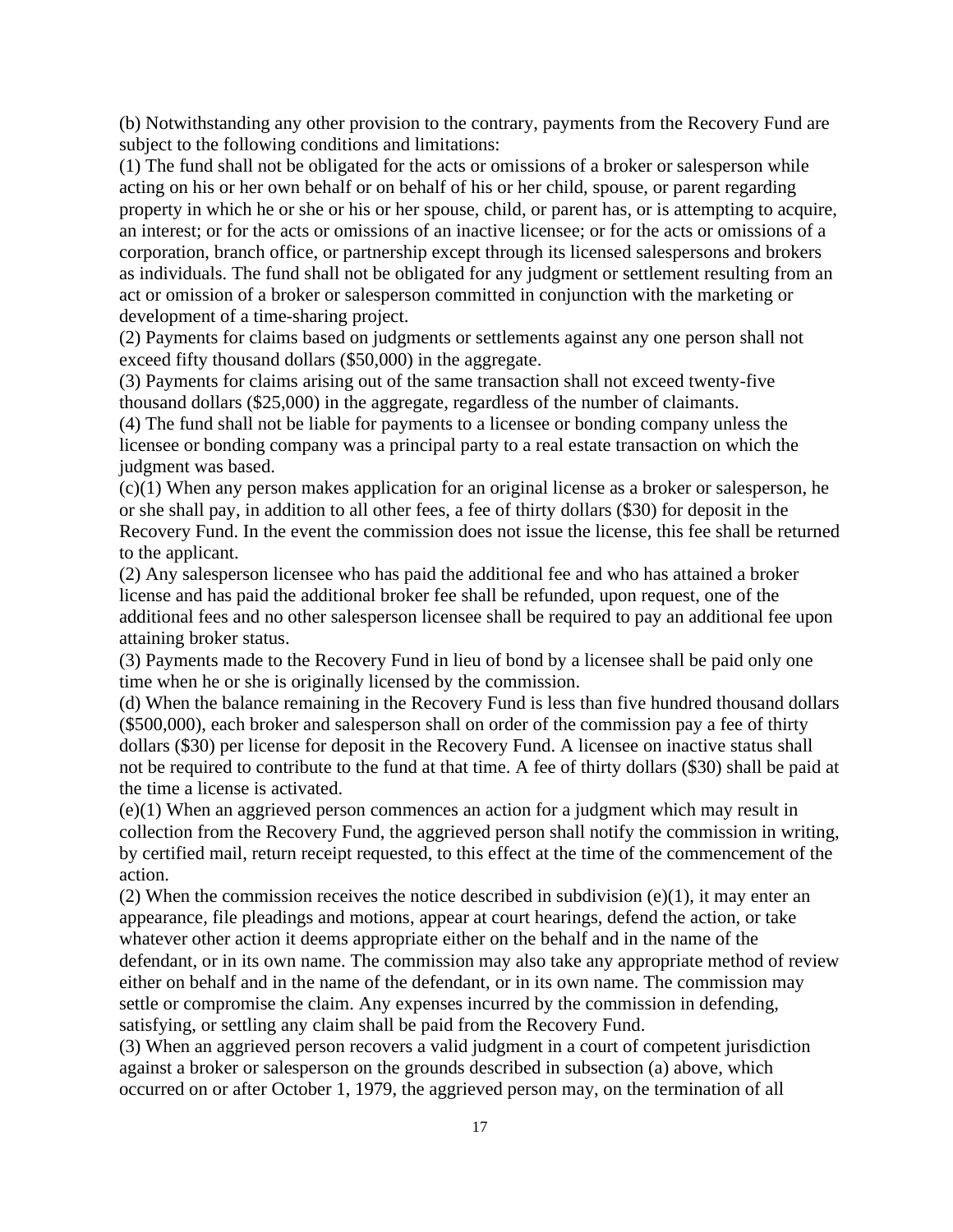proceedings, including reviews and appeals in connection with the judgment, file a verified claim in the court in which the judgment was entered and, on 10 days' written notice to the commission, may apply to the court for an order directing payment out of the Recovery Fund of the amount unpaid on the judgment.

(4) The court shall proceed on the application immediately and, on hearing, the aggrieved person shall be required to show each of the following:

a. He or she is not the spouse, child, or parent of the debtor, or the personal representative of the spouse, child, or parent.

b. He or she has obtained a judgment, as described in subdivision (e)(3), stating the amount of the judgment and the amount owing on the judgment at the date of the application, and, that in the action, he or she had joined any and all bonding companies which issued corporate surety bonds to the judgment debtor as principal and all other necessary parties.

c. The following items, if recovered by him or her, have been applied to the actual compensatory damages awarded by the court:

1. Any amount recovered from the judgment creditor.

2. Any amount recovered from bonding companies.

3. Any amount recovered in out-of-court settlements.

(5) The court shall order that the Recovery Fund pay whatever sum it finds due under this section.

(6) Should the commission pay from the Recovery Fund any amount in settlement of a claim or toward satisfaction of a judgment against a licensee, all licenses of the licensee may be terminated by the commission. The commission may refuse to issue a new license to the former licensee until he or she has repaid in full, plus interest at the rate of 12 percent a year, the amount paid from the Recovery Fund. A discharge in bankruptcy shall not relieve a person from the penalties and disabilities provided in this section.

(7) If the balance in the Recovery Fund is insufficient to satisfy a duly authorized claim or portion of a claim, the commission shall, when sufficient money has been deposited in the Recovery Fund, satisfy the unpaid claims or portions, plus interest at the rate of 12 percent a year in the order that the claims were originally filed.

(f) The sums received by the commission pursuant to this section shall be deposited into the State Treasury and held in a special fund to be known as the Real Estate Recovery Fund, and shall be held by the commission in trust for carrying out the purposes of the Recovery Fund. These sums may be invested by the State Treasurer in any investments which are legal for domestic life insurance companies under the laws of this state. Any interest or other income from investments of the Recovery Fund shall be deposited in the Real Estate Commission Revenue Fund with one-half being transmitted to the University of Alabama Real Estate Research and Education Center.

(g) The commission may transfer funds one time only from the Real Estate Recovery Fund to the University of Alabama Real Estate Research and Education Center. The amount of the transfer may not reduce the Real Estate Recovery Fund below six hundred thousand dollars (\$600,000).

(h) When, on order of the court, the commission has paid from the Recovery Fund any sum, the commission shall be subrogated to all the rights of the judgment creditor, and all his or her right, title, and interest in the judgment, to the extent of the amount paid from the Recovery Fund, shall be assigned to the commission. Any amount and interest recovered by the commission on the judgment shall be deposited to the fund.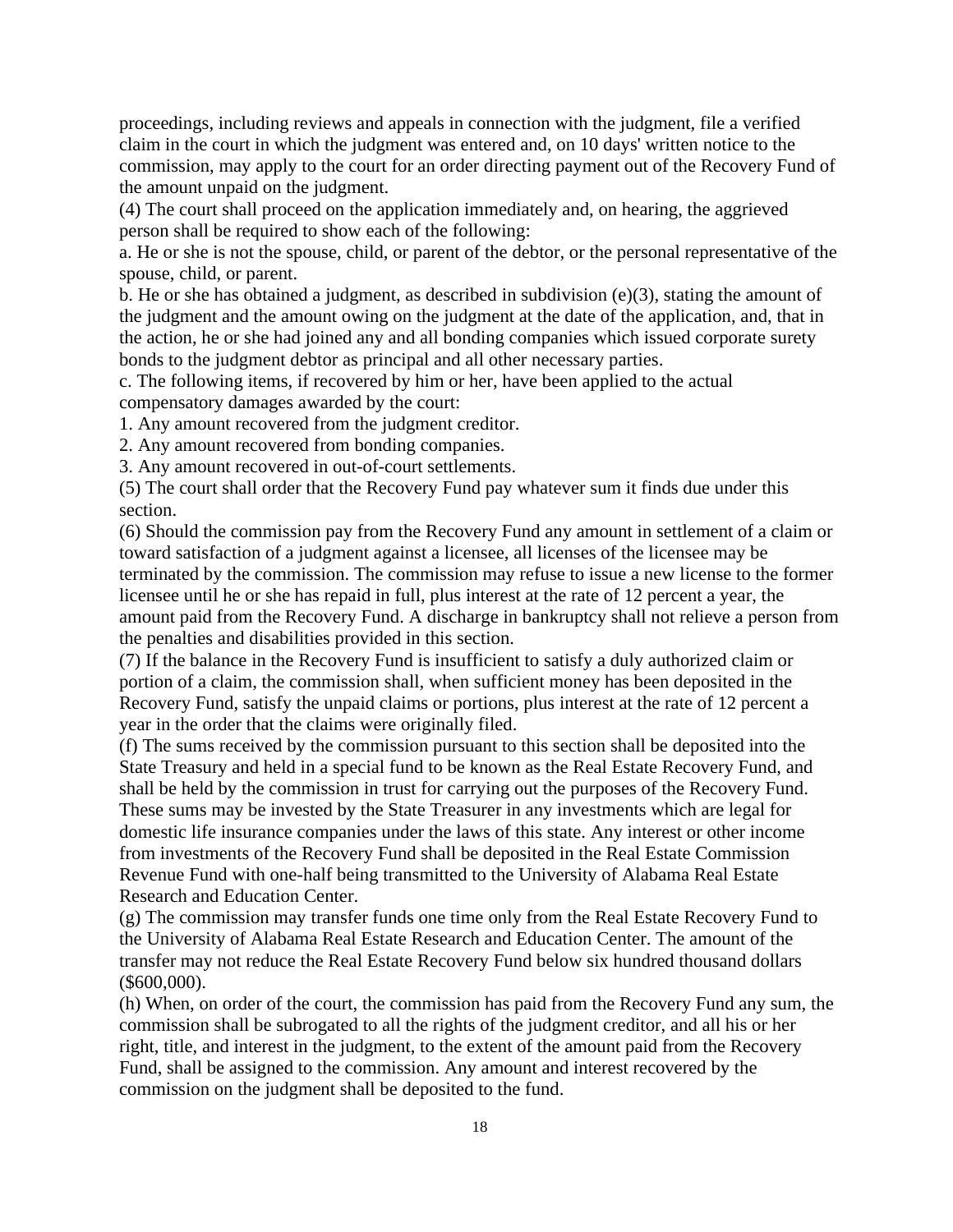(i) The failure of an aggrieved person to strictly comply with all of the provisions of this section shall constitute a waiver of any rights under this section.

(j) Each licensee shall notify the commission within 10 days after notice to him or her of the institution of any criminal prosecution against him or her, or of a civil summons and complaint against him or her, if the subject matter of the civil complaint involves a real estate transaction or involves the goodwill of an existing real estate business. The notification shall be in writing by certified mail and shall include a copy of the summons and complaint. If a criminal charge is made, it shall include the specific charge made against the licensee together with a copy of any indictment or information alleging the charges.

(k) Each licensee shall notify the commission in writing by certified mail within 10 days after he or she receives notice that any criminal verdict has been rendered against him or her, or that a criminal action pending against him or her has been dismissed, or that a civil action in which he or she was a defendant and which involved a real estate transaction or the goodwill of a real estate business has resulted in a judgment or been dismissed. The notification shall be in writing and shall include a copy of the court order or other document giving the licensee notice.

*(Acts 1951, No. 422, p. 745, §5; Acts 1963, No. 290, p. 734, §1; Acts 1971, No. 2485, p. 3966, §5; Acts 1971, 3rd Ex. Sess., No. 310, p. 4599, §1; Acts 1975, No. 563, p. 1276, §1; Acts 1979, No. 79-690, p. 1221, §1; Acts 1982, No. 82-231, p. 282, §1; Acts 1983, No. 83-516, p. 781, §1; Acts 1984, No. 84-282, p. 472, §1; Acts 1985, No. 85-750, p. 1204, §1; Acts 1988, No. 88-214, p. 315, §3; Acts 1992, No. 92-177, p. 305, §3; Acts 1995, No. 95-679, p. 1483, §1.)*

#### **Section 34-27-32 Requirements for license; application; place of business; branch offices; multiple brokers; fees.**

(a) A license for a broker or a salesperson shall be registered to a specific real estate office and shall be issued only to, and held only by, a person who meets all of the following requirements: (1) Is trustworthy and competent to transact the business of a broker or salesperson in a manner that safeguards the interest of the public.

(2) Is a person whose application for real estate licensure has not been rejected in any state on any grounds other than failure to pass a written examination within the two years prior to the application for real estate licensure with Alabama. If the applicant's rejection for real estate licensure in any state is more than two years from the date of application for licensure with Alabama, then the applicant may not be issued an Alabama real estate license without the approval of the commissioners.

(3) Is a person whose real estate license has not been revoked in any state within the two years prior to application for real estate licensure with Alabama. If the applicant's real estate licensure revocation in any state, including Alabama, is more than two years from the date of application for licensure with Alabama then the applicant may not be issued an Alabama real estate license without the approval of the commissioners.

(4) Is at least 19 years old.

(5) Is a citizen of the United States or, if not a citizen of the United States, a person who is legally present in the United States with appropriate documentation from the federal government, or is an alien with permanent resident status.

(6) Is a person who, if a nonresident, agrees to sign an affidavit stating the following and in the following form:

"I, as a nonresident applicant for a real estate license and as a licensee, agree that the Alabama Real Estate Commission shall have jurisdiction over me in any and all of my real estate related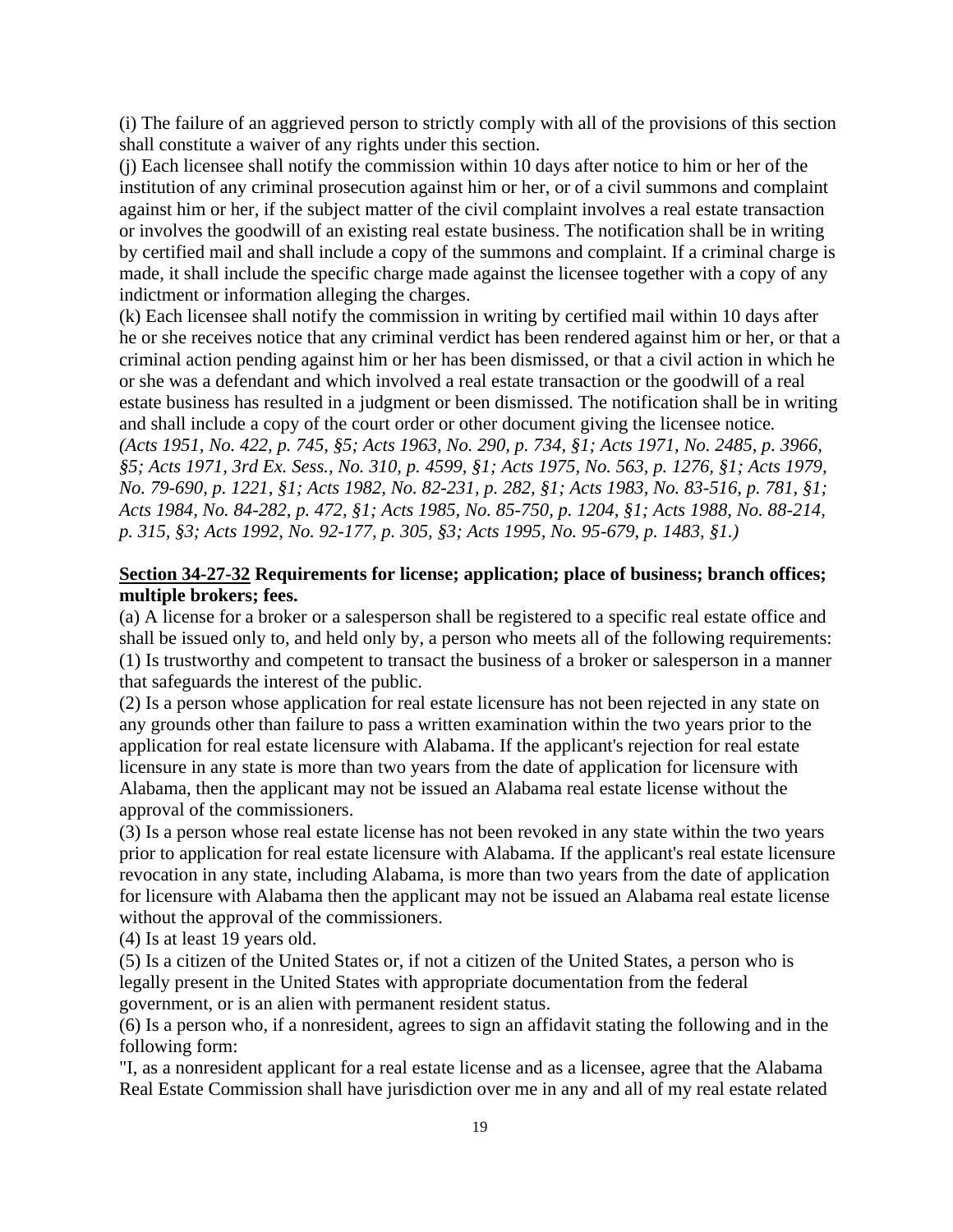activities the same as if I were an Alabama resident licensee. I agree to be subject to investigations and disciplinary actions the same as Alabama resident licensees. Further, I agree that civil actions may be commenced against me in any court of competent jurisdiction in any county of the State of Alabama.

"I hereby appoint the Executive Director or the Assistant Executive Director of the Alabama Real Estate Commission as my agent upon whom all disciplinary, judicial, or other process or legal notices may be served. I agree that any service upon my agent shall be the same as service upon me and that certified copies of this appointment shall be deemed sufficient evidence and shall be admitted into evidence with the same force and effect as the original might be admitted. I agree that any lawful process against me which is served upon my agent shall be of the same legal force and validity as if personally served upon me and that this appointment shall continue in effect for as long as I have any liability remaining in the State of Alabama. I understand that my agent shall, within a reasonable time after service upon him or her, mail a copy of the service by certified mail, return receipt requested, to me at my last known business address. "I agree that I am bound by all the provisions of the Alabama Real Estate License Law the same as if I were a resident of the State of Alabama.

Legal Signature of Applicant"

\_\_\_\_\_\_\_\_\_\_\_\_\_\_

The commission may reject the application of any person who has been convicted of or pleaded guilty or nolo contendere to a felony or a crime involving moral turpitude.

(b)(1) A person who holds a current real estate salesperson license in another state, including persons who move to and become residents of Alabama, shall apply for a reciprocal salesperson license on a form prescribed by the commission. A person who holds a current broker license in another state, including persons who move to and become residents of Alabama, shall apply for a reciprocal broker license on a form prescribed by the commission. The applicant shall submit proof that he or she has a current real estate license in another state as evidenced by a certificate of licensure, together with any other information required by the commission. The applicant shall also show proof that he or she has completed at least six hours of course work in Alabama real estate which is approved by the commission. Applicants for a reciprocal license shall not be subject to the complete examination or temporary license requirements of Section 34-27-33, but shall pass a reasonable written examination prepared by the commission on the subject of Alabama real estate. A person who holds a reciprocal license shall show proof of completion of continuing education either by meeting the requirements of Section 34-27-35 or by showing proof that his or her other state license remains active in that state. The fees for issuance and renewal of a reciprocal license shall be the same as those for original licenses pursuant to Section 34-27-35. The recovery fund fee for issuance of a reciprocal license shall be the same as for an original license pursuant to Section 34-27-31.

(2) A person who holds a current Alabama license who moves to and becomes a resident of the state shall within 10 days submit to the commission notice of change of address and all other license status changes.

(c) A person who does not hold a current real estate broker license in another state desiring to be a real estate broker in this state shall apply for a broker's license on a form prescribed by the commission which shall specify the real estate office to which he or she is registered. Along with the application, he or she shall submit all of the following: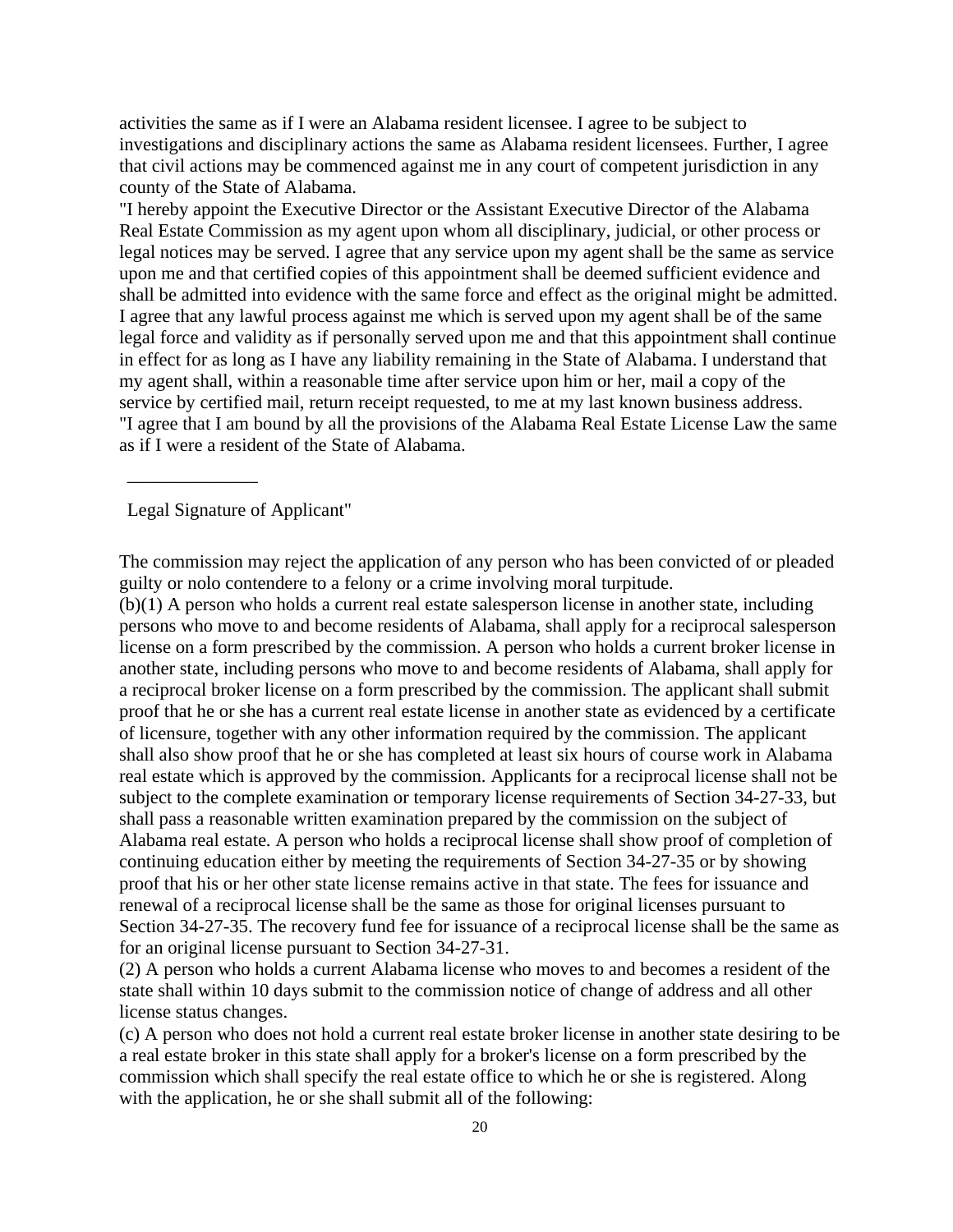(1) Proof that he or she has had an active real estate salesperson's license in any state for at least 24 months of the 36-month period immediately preceding the date of application.

(2) Proof that he or she is a high school graduate or the equivalent.

(3) Proof that he or she has completed a course in real estate approved by the commission, which shall be a minimum of 60 clock hours.

(4) Any other information requested by the commission.

(d) A person who does not hold a current real estate salesperson license in another state desiring to be a real estate salesperson in this state shall apply for a salesperson's license with the commission on a form prescribed by the commission which shall specify the real estate office to which he or she is registered. Along with the application he or she shall furnish all of the following:

(1) Proof that he or she is a high school graduate or the equivalent.

(2) Proof that he or she has successfully completed a course in real estate approved by the commission, which shall be a minimum of 60 clock hours.

(3) Any other information required by the commission.

(e) An application for a company license or branch office license shall be made by a qualifying broker on a form prescribed by the commission. The qualifying broker shall be an officer, partner, or employee of the company.

(f) An applicant for a company or broker license shall maintain a place of business.

(g) If the applicant for a company or broker license maintains more than one place of business in the state, he or she shall have a company or branch office license for each separate location or branch office. Every application shall state the location of the company or branch office and the name of its qualifying broker. Each company or branch office shall be under the direction and supervision of a qualifying broker licensed at that address. No person may serve as qualifying broker at more than one location. The qualifying broker for the branch office and the qualifying broker for the company shall share equal responsibility for the real estate activities of all licensees assigned to the branch office or company.

(h) No person shall be a qualifying broker for more than one company or for a company and on his or her own behalf unless:

(1) All companies for which he or she is and proposes to be the qualifying broker consent in writing.

(2) He or she files a copy of the written consent with the commission.

(3) He or she will be doing business from the same location.

A person licensed under a qualifying broker may be engaged by one or more companies with the same qualifying broker.

(i) A company license shall become invalid on the death or disability of a qualifying broker. Within 30 days after the death or disability, the corporation, or the remaining partners or the successor partnership, if any, may designate another of its officers, members, or salespersons to apply for a license as temporary qualifying broker. The person designated as temporary qualifying broker shall either be a broker or have been a salesperson for at least one year prior to filing the application. If the application is granted, the company may operate under that broker for no more than six months after the death or disability of its former qualifying broker. Unless the company designates a fully licensed broker as the qualifying broker within the six months, the company license shall be classified inactive by the commission.

(j) The commission shall require both state and national criminal history background checks to issue a license. Applicants shall submit required information and fingerprints to the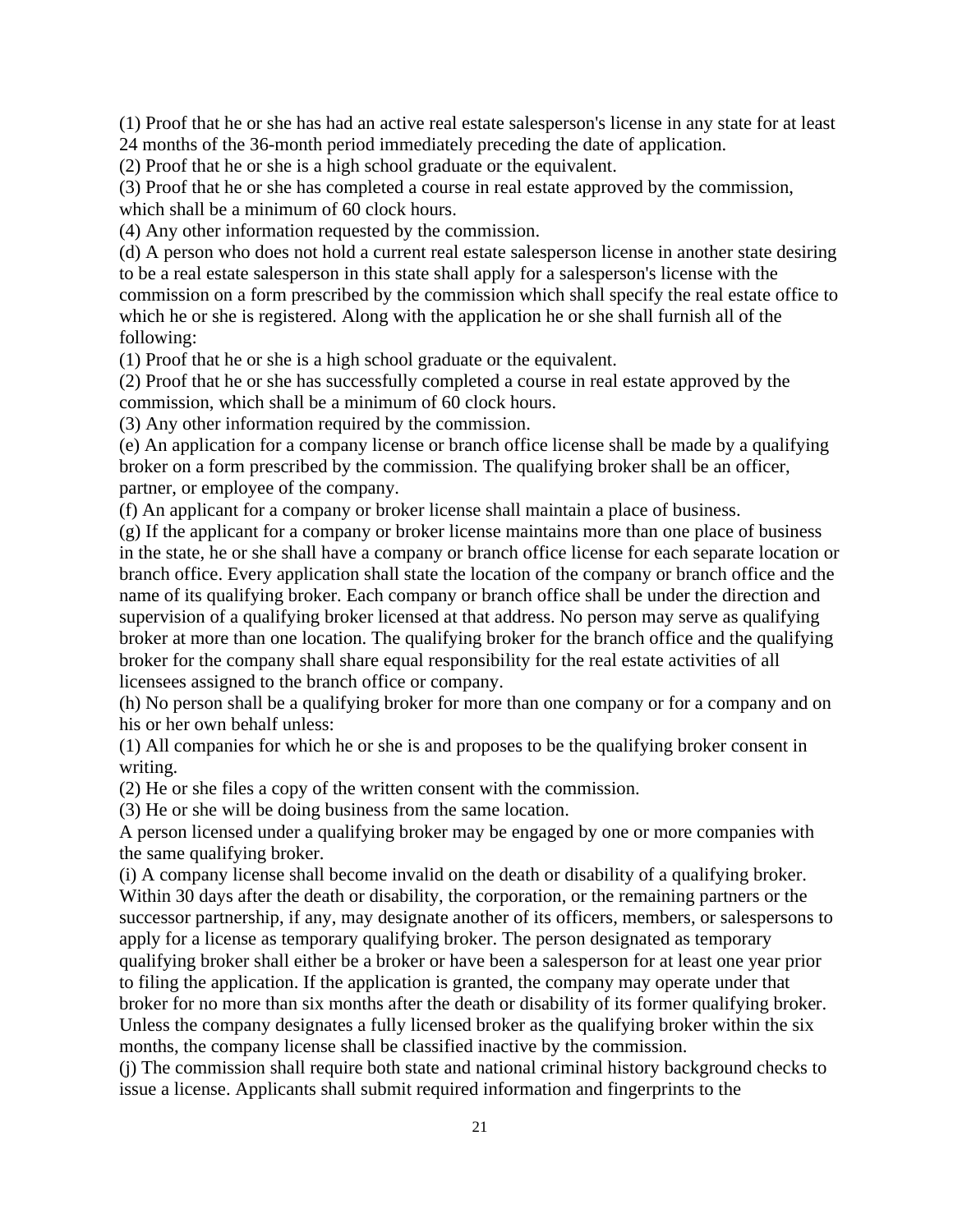commission, Federal Bureau of Investigation, Alabama State Law Enforcement Agency, or its successor, or to a fingerprint processing service that may be selected by the commission for this purpose. Criminal history record information shall be provided to the commission from both the State of Alabama and the Federal Bureau of Investigation. The commission can use the provided criminal history for the determination of the qualifications and fitness of the applicant to hold a real estate license. The applicant shall assume the cost of the criminal history check. The criminal history must be current to the issuance of the license.

(k) The commission may charge a fee of ten dollars (\$10) for furnishing any person a copy of a license, certificate, or other official record of the commissioner.

*(Acts 1951, No. 422, p. 745, §6; Acts 1963, No. 290, p. 734, §1; Acts 1971, No. 2485, p. 3966, §6; Acts 1971, 3rd Ex. Sess., No. 310, p. 4599, §1; Acts 1975, No. 568, p. 1306, §1; Acts 1982, No. 82-231, p. 282, §1; Acts 1983, No. 83-516, p. 781, §1; Acts 1985, No. 85-750, p. 1204, §1; Acts 1988, No. 88-214, p. 315, §3; Acts 1989, No. 89-284, p. 447, §3; Acts 1992, No. 92-177, p. 305, §3; Acts 1996, No. 96-791, p. 1471, §1; Act 2003-298, p. 701, §1; Act 2008-141, p. 214, §3; Act 2009-617, p. 1781, §1; Act 2016-322, §1.)*

## **Section 34-27-33 Examinations; temporary and original salesperson licenses; post license course requirements.**

(a)(1) In addition to other requirements of this chapter, every applicant for a broker's or salesperson's license shall submit to a reasonable written examination. The commission shall conduct examinations at places and times it prescribes. The commission may contract with an independent testing agency to prepare, grade, or conduct the examination.

(2) Effective October 1, 2001, and thereafter, the fee for each examination and the provisions for payment and forfeiture shall be as specified in the contract with the independent testing agency.

(b) Within 90 days after passing the examination, the applicant shall secure a qualifying broker and meet all requirements of this chapter and the board shall issue an active license or classify the license as inactive. In order to obtain an active license, the applicant's qualifying broker shall sign and submit to the commission a sworn statement that the applicant is in his or her opinion honest, trustworthy, and of good reputation and that the broker accepts responsibility for the actions of the salesperson as set out in Section 34-27-31. The applicant's qualifying broker shall be licensed in Alabama.

(c)(1) On passing the examination and complying with all other conditions for licensure, a temporary license certificate shall be issued to the applicant. The applicant is not licensed until he or she or his or her qualifying broker actually receives the temporary license certificate. A temporary license shall be valid only for a period of one year following the first day of the month after its issuance.

(2) The holder of a temporary license shall not be issued an original license until he or she has satisfactorily completed a 30-hour post-license course prescribed by the commission. The holder of a temporary license must complete the course within six months of issuance of his or her temporary license and have his or her original license issued, otherwise his or her temporary license certificate shall automatically be placed on inactive status by the commission. During the remaining six months his or her temporary license is valid, the holder of a temporary license may complete the course and have his or her original license issued. If the holder of a temporary license does not complete the course and have his or her original license issued within one year following the first day of the month after its issuance, the temporary license shall automatically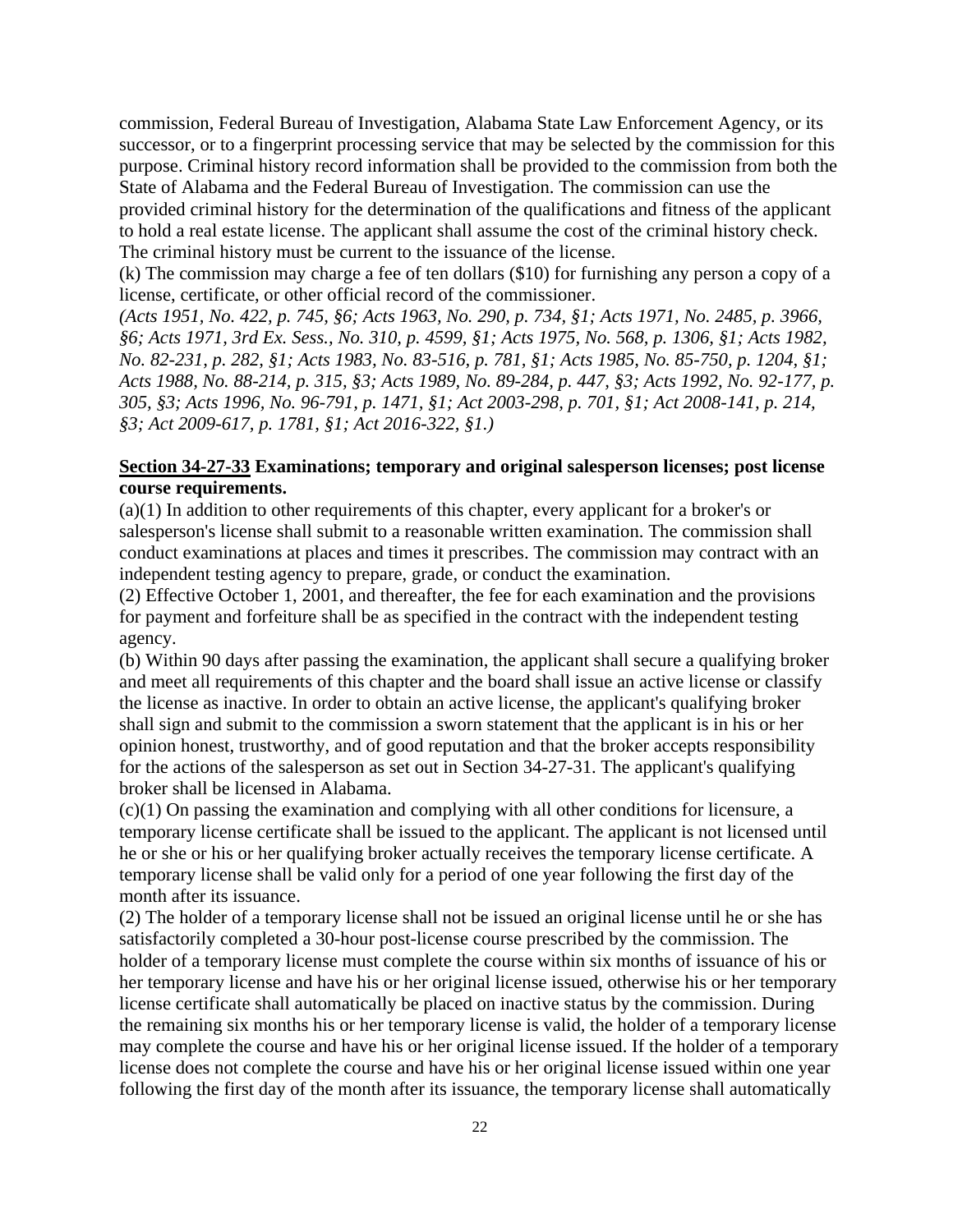expire and lapse. A temporary license is not subject to renewal procedures in this chapter and may not be renewed.

(3) In order to have a temporary license issued to active status, the applicant shall pay the Recovery Fund fee specified in this chapter. The holder of a temporary license shall, upon satisfactory completion of the course, pay the original license fee specified in this chapter to have his or her original license issued. An applicant for an original license who has paid the Recovery Fund fee specified in this chapter shall not be required to pay another Recovery Fund fee in order to have his or her original license issued.

(4) The holder of an original license who has satisfactorily completed the postlicense course and whose original license has been issued, shall not be subject to the continuing education requirements in this chapter for the first renewal of his or her original license.

(d) This section shall become effective for licenses issued beginning October 1, 1993. *(Acts 1951, No. 422, p. 745, §8; Acts 1963, No. 290, p. 734, §8; Acts 1971, No. 2485, p. 3966, §8; Acts 1971, 3rd Ex. Sess., No. 310, p. 4599, §1; Acts 1975, No. 563, p. 1276, §1; Acts 1978, No. 654, p. 932, §1; Acts 1982, No. 82-231, p. 282, §1; Acts 1983, No. 83-516, p. 781, §1; Acts 1985, No. 85-750, p. 1204, §1; Acts 1988, No. 88-214, p. 315, §3; Acts 1992, No. 92-177, p. 305, §3; Act 2001-310, p. 391, §1; Act 2008-141, p. 214, §3.)*

## **Section 34-27-34 Who may serve as qualifying broker; responsibility of qualifying broker; change of broker; termination of qualifying broker's status.**

(a)(1) A broker may serve as qualifying broker for a salesperson or associate broker only if licensed in Alabama, his or her principal business is that of a real estate broker, and he or she shall be in a position to actually supervise the real estate activities of the associate broker or salesperson on a full-time basis.

(2) A salesperson or associate broker shall not perform acts for which a license is required unless licensed under a qualifying broker. A qualifying broker shall be held responsible to the commission and to the public for all acts governed by this chapter of each salesperson and associate broker licensed under him or her and of each company for which he or she is the qualifying broker. It shall be the duty of the qualifying broker to see that all transactions of every licensee engaged by him or her or any company for which he or she is the qualifying broker comply with this chapter. Additionally, the qualifying broker shall be responsible to an injured party for the damage caused by any violation of this chapter by any licensee engaged by the qualifying broker. This subsection does not relieve a licensee from liability that he or she would otherwise have.

(3) The qualifying brokers' supervision responsibilities, as prescribed herein, over the real estate activities of associate brokers and salespersons licensed under him or her are not intended to and should not be construed as creating an employer-employee relationship contrary to any expressed intent of the qualifying broker and licensee to the contrary.

(b) Any salesperson or associate broker who desires to change his or her qualifying broker shall give notice in writing to the commission, and shall send a copy of the notice to his or her qualifying broker. The new qualifying broker shall file with the commission a request for the transfer and a statement assuming liability for the licensee. On payment of a fee of twenty-five dollars (\$25), a new license certificate shall be issued to the salesperson or associate broker for the unexpired term of the original license. A fee of twenty-five dollars (\$25) shall also be charged for any of the following license changes: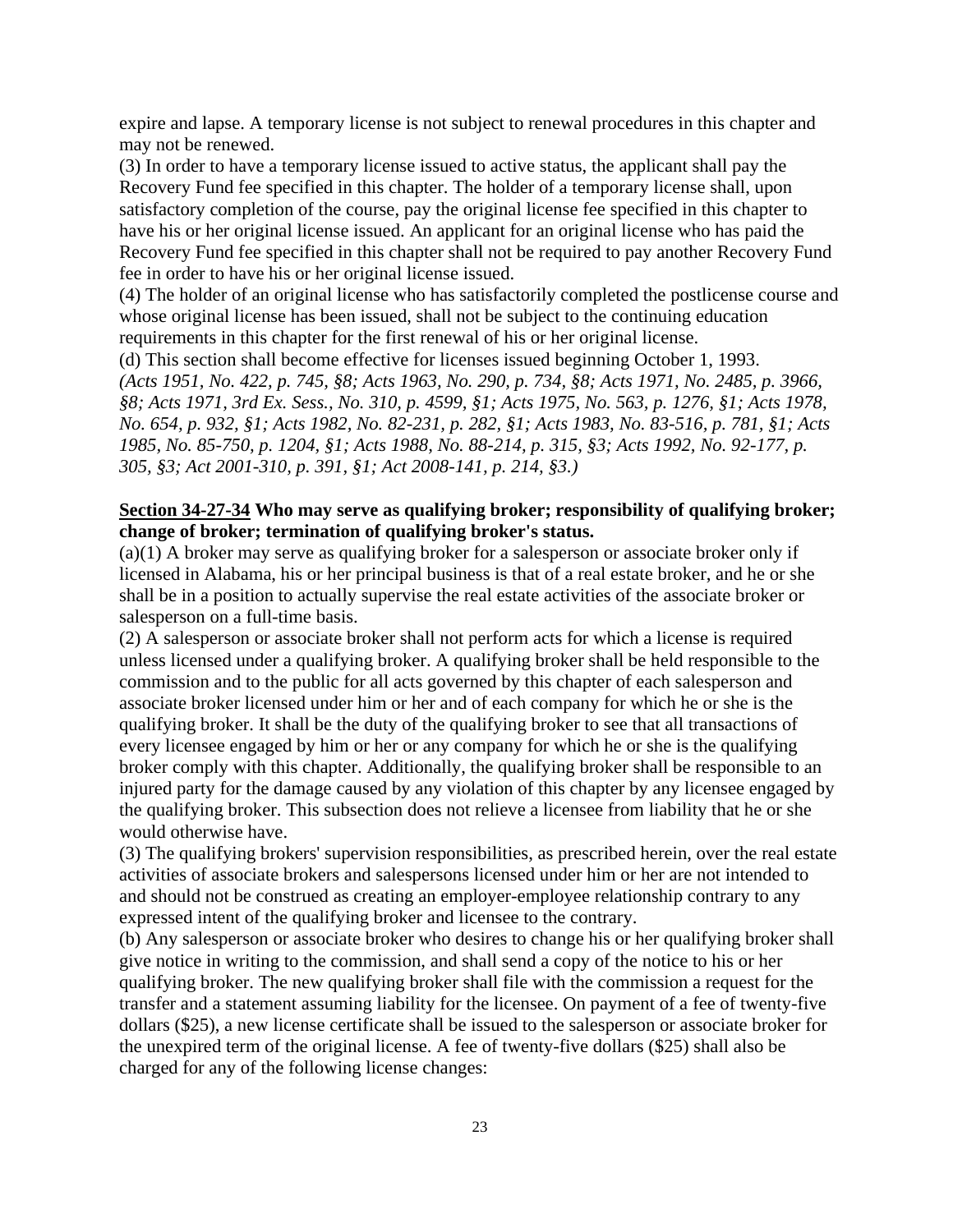(1) Change of qualifying broker by a company or sole proprietorship. The fee is paid for the license or licenses on which the current and new qualifying brokers' names appear. In cases where a company has a branch office or offices and the main office qualifying broker is changed, the fee is paid for each branch office license and for the license of each branch qualifying broker.

(2) Change of personal name of a qualifying broker. The fee is paid for the license or licenses on which the current qualifying broker's name appears.

(3) Change of personal name of a salesperson or associate broker. The fee is paid for the license on which the name appears.

(4) Change of business location. The fee is paid for the license or licenses on which the address appears.

(5) Change of business name. The fee is paid for the license or licenses on which the name appears.

(6) Change of status from inactive to active. The fee is paid for each license being changed from inactive to active status. No fee is charged for the change from active to inactive status.

(c) A person who wishes to terminate his or her status as qualifying broker for a licensee may do so by notifying the licensee and the commission in writing and sending the licensee's license certificate to the commission or verifying in writing to the commission that the certificate has been lost or destroyed.

(d) A person who wishes to terminate his or her status as a qualifying broker for a company may do so by submitting written notice to the company or qualifying broker of the parent company and the commission.

(e) A salesperson or associate broker shall not perform any act for which a license is required after his or her association with his or her qualifying broker has been terminated, or if he or she changes qualifying brokers, until a new active license has been issued by the commission. *(Acts 1951, No. 422, p. 745, §9; Acts 1963, No. 290, p. 734, §1; Acts 1971, No. 2485, p. 3966, §9; Acts 1971, 3rd Ex. Sess., No. 310, p. 4599, §1; Acts 1975, No. 563, p. 1276, §1; Acts 1978, No. 654, p. 932, §1; Acts 1982, No. 82-231, p. 282, §1; Acts 1983, No. 83-516, p. 781, §1; Acts 1985, No. 85-750, p. 1204, §1; Acts 1988, No. 88-214, p. 315, §3; Acts 1989, No. 89-284, p. 447, §3; Acts 1992, No. 92-177, p. 305, §3; Acts 1996, No. 96-791, p. 1471, §1.)*

## **Section 34-27-35 License certificates generally.**

(a) The commission shall prescribe the form and content of license certificates issued. Each qualifying broker's license certificate shall show the name and business address of the broker. The license certificate of each active salesperson or associate broker shall show his or her name and address. The license certificate of each active salesperson or associate broker shall be delivered or mailed to his or her qualifying broker. Each license certificate shall be kept by the qualifying broker and shall be publicly displayed at the address which appears on the license certificate.

(b) The commission may establish a one-year or multi-year license period.

 $(c)(1)$  The fee for a temporary license shall be one hundred fifty dollars (\$150). The original fee for a broker's license shall be one hundred fifty dollars (\$150) and, beginning with the license period effective October 1, 2002, the renewal fee for a broker's license shall be seventy-five dollars (\$75) per year for each year of the license period. The original fee for each salesperson's license shall be sixty-five dollars (\$65) per year for each year or portion of a year remaining in the respective license period, and the renewal fee for each salesperson's license shall be sixty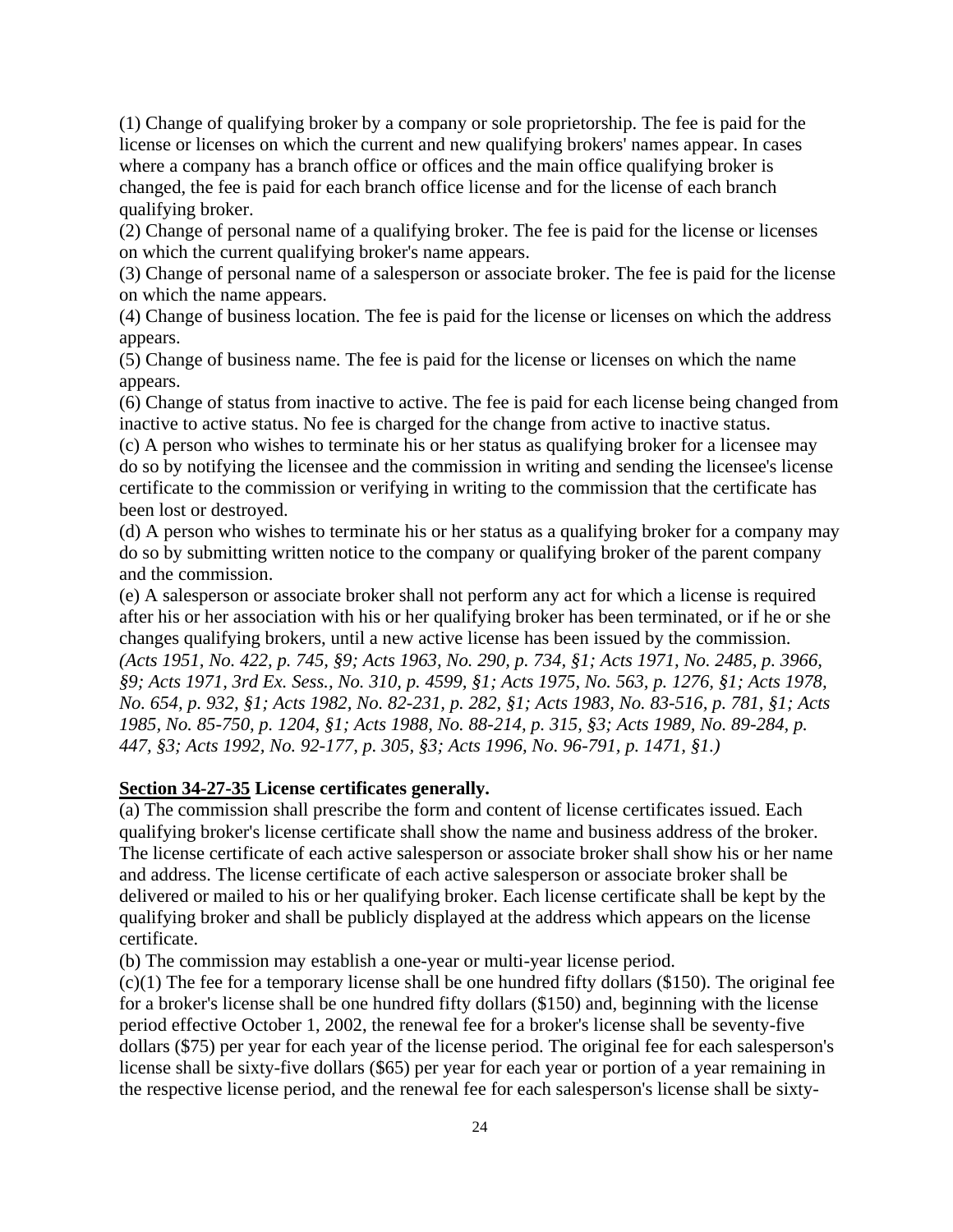five dollars (\$65) per year for each year of the license period. The original fee for each company license shall be sixty-five dollars (\$65) per year for each year or portion of a year remaining in the respective license period, and the renewal fee for each license shall be sixty-five dollars (\$65) per year for each year of the license period.

(2) Beginning with the license period effective October 1, 2004, the renewal fee for a broker's license shall be ninety-five dollars (\$95) per year for each year of the license period. The original fee for each salesperson's license shall be eighty-five dollars (\$85) per year for each year or portion of a year remaining in the respective license period, and the renewal fee for each salesperson's license shall be eighty-five dollars (\$85) per year for each year of the license period. The original fee for each company license shall be eighty-five dollars (\$85) per year for each year or portion of a year remaining in the respective license period, and the renewal fee for each license shall be eighty-five dollars (\$85) per year for each year of the license period. (d) (1) The renewal research and education fee shall be two dollars and fifty cents (\$2.50) per year for each year of the license period and shall be paid at the time of license renewal by all brokers and salespersons in addition to the license renewal fees set out in this section. Collection of this fee shall apply to all broker and salesperson renewals, except that brokers who hold more than one broker's license shall pay the fee for only one license at each renewal. (2) Beginning June 1, 2014, this fee shall be seven dollars and fifty cents (\$7.50), and the proceeds shall be distributed to the Alabama Center for Real Estate.

(e) The original research and education fee shall be thirty dollars (\$30) and shall be paid at the time of all applications received on and after October 15, 1995, for issuance of an original broker's license, and shall be paid at the time of all applications received on and after October 15, 1995, for issuance of a temporary salesperson's license. The original research and education fee shall also be paid by reciprocal salespersons. This is in addition to the original license fees set out in this section. This thirty dollar (\$30) original research and education fee is a one-time fee which no person shall be required to pay more than once.

(f) The license of a salesperson who is subsequently issued a broker's license automatically terminates upon the issuance of his or her broker's license certificate. The salesperson's license certificate shall be returned to the commission in order for a broker's license to be issued. No refund shall be made of any fee or Recovery Fund deposit pertaining to the salesperson's, broker's, or company's license.

(g) The commission shall prescribe a license renewal form, which shall accompany renewal fees which shall be filed on or before August 31 of the final year of each license period in order for the respective license to be renewed on a timely basis for the following license period. If any of the foregoing are filed during the period from September 1 through September 30 of the final year of a license period, the one hundred fifty dollar (\$150) penalty set out below shall be paid in addition to the renewal fees. Failure to meet this September 30 deadline shall result in the license being placed on inactive status on the following October 1, and the license shall be subject to all reactivation requirements. Reactivations shall be processed in the order received as evidenced by postmark or delivery date. Certified or registered mail may be used for reactivation in these cases. Licensees filing during the period from September 1 of the final year of a license period through September 30 of the initial year of a license period shall pay the required license fee, plus a penalty of one hundred fifty dollars (\$150).

(h) The renewal form shall be mailed by the commission to the licensee's place of business, if an active licensee, or to his or her residence, if an inactive licensee, prior to August 1 of the final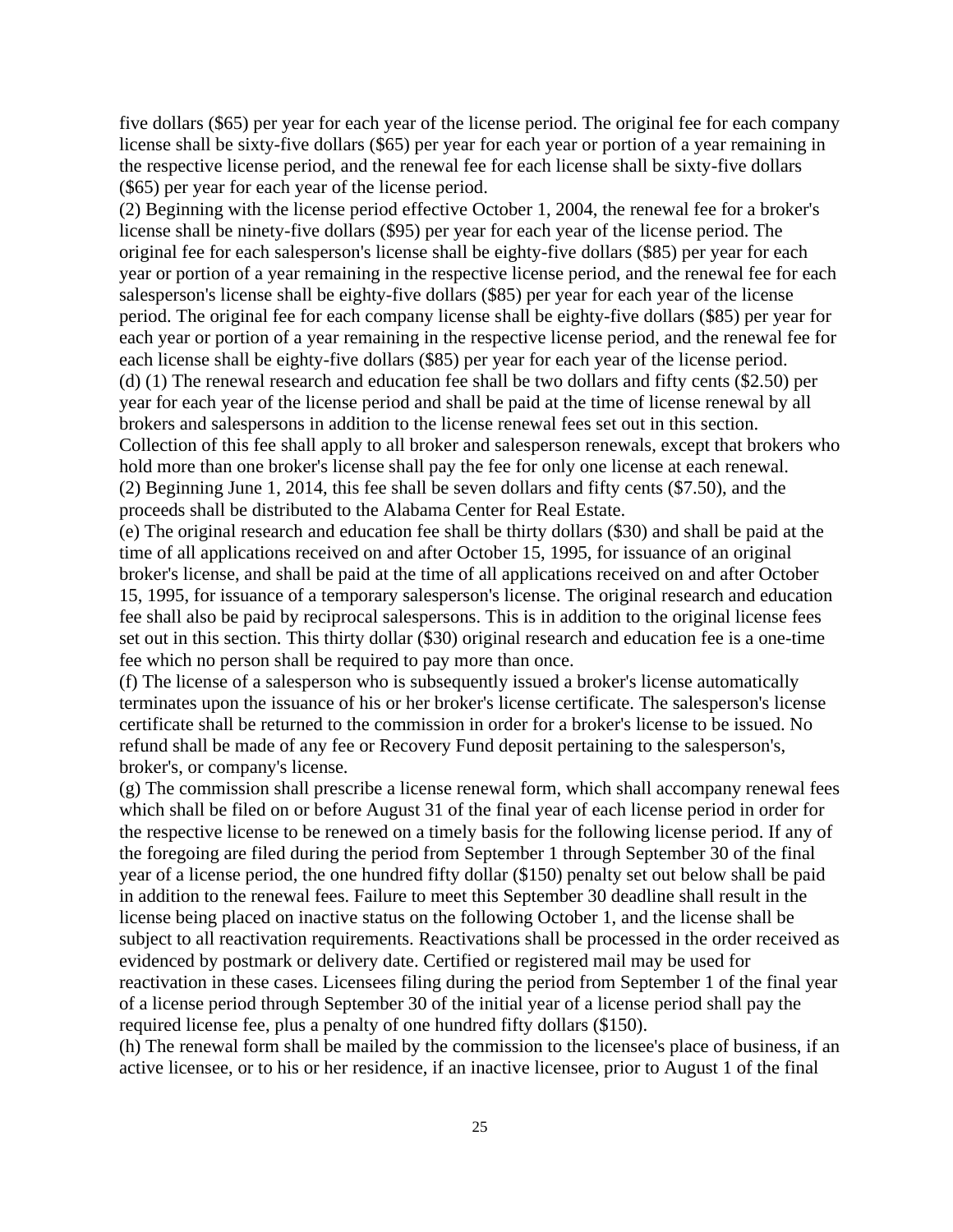year of each license period. Each licensee shall notify the commission in writing of any change in his or her business or residence address within 30 days of the change.

(i) Every license shall expire at midnight on September 30 of the final year of each license period. An expired license may be renewed during the 12-month period following the license period for which the license was current. A licensee who fails to renew before the end of the 12 month period following the license period for which the license was issued has a lapsed license, and shall be subject to all requirements applicable to persons who have never been licensed, however, the commission may upon determination of hardship, allow later renewal upon payment of all fees and penalties. An inactive license must be renewed in the same manner as an active license.

(j)(1) Each applicant for renewal of an active salesperson or broker license issued by the commission shall, on or before September 30 of the final year of each license period, submit proof of completion of not less than 15 clock hours of approved continuing education course work to the commission, in addition to any other requirements for renewal. Failure to meet this deadline shall result in the license being placed on inactive status on the following October 1, and the license shall be subject to all reactivation requirements. Reactivations shall be processed in the order received as evidenced by postmark or delivery date. Certified or registered mail may be used for reactivation in this case. Proof of attendance at the course work, whether or not the applicant attained a passing grade in the course, shall be sufficient to satisfy requirements for renewal. The 15 clock hours' course work requirement shall apply to each two-year license renewal, and hours in excess of 15 shall not be cumulated or credited for the purpose of subsequent license renewals. The commission shall develop standards for approval of courses, and shall require certification of the course work of the applicant.

Time served as a member of the state Legislature during each license renewal period shall be deemed the equivalent of the 15 hours course work and shall satisfy the requirements of this subsection.

(2) This section shall apply to renewals of licenses which expire after September 30, 1986. An applicant for first renewal who has been licensed for not more than one year shall not be required to comply with this section for the first renewal of the applicant's license. Any licensee reaching the age of 65 on or before September 30, 2000, and having been licensed 10 years prior to that date shall be exempt from this section.

(3) Continuing education shall not result in a passing or failing grade.

(k) A licensee may request that the commission issue his or her license to inactive status. Inactive licenses shall be held at the commission office until activated. No act for which a license is required shall be performed under an inactive license.

*(Acts 1951, No. 422, p. 745, §10; Acts 1963, No. 290, p. 734, §8; Acts 1967, No. 386, p. 973, §1; Acts 1971, No. 2485, p. 3966, §10; Acts 1971, 3rd Ex. Sess., No. 310, p. 4599, §1; Acts 1975, No. 563, p. 1276, §1; Acts 1978, No. 654, p. 932, §1; Acts 1979, No. 79-690, p. 1221, §1; Acts 1982, No. 82-231, p. 292, §1; Acts 1983, No. 83-516, p. 781, §1; Acts 1985, No. 85-750, p. 1204, §1; Acts 1986, No. 86-298, p. 427, § 1; Acts 1986, No. 86-418, p. 624, §1; Acts 1988, No. 88-214, p. 315, §3; Acts 1989, No. 89-284, p. 447, §4; Acts 1992, No. 92-177, p. 305, §3; Acts 1995, No. 95-679, p. 1483, §1; Acts 1996, No. 96-791, p. 1471, §1; Act 99-518, p. 1140, §1; Act 2001-310, p. 391, §1; Act 2003-298, p. 701, §1; Act 2005-314, 1st Sp. Sess., p. 646, §1; Act 2014-443, p. 1655, §1.)*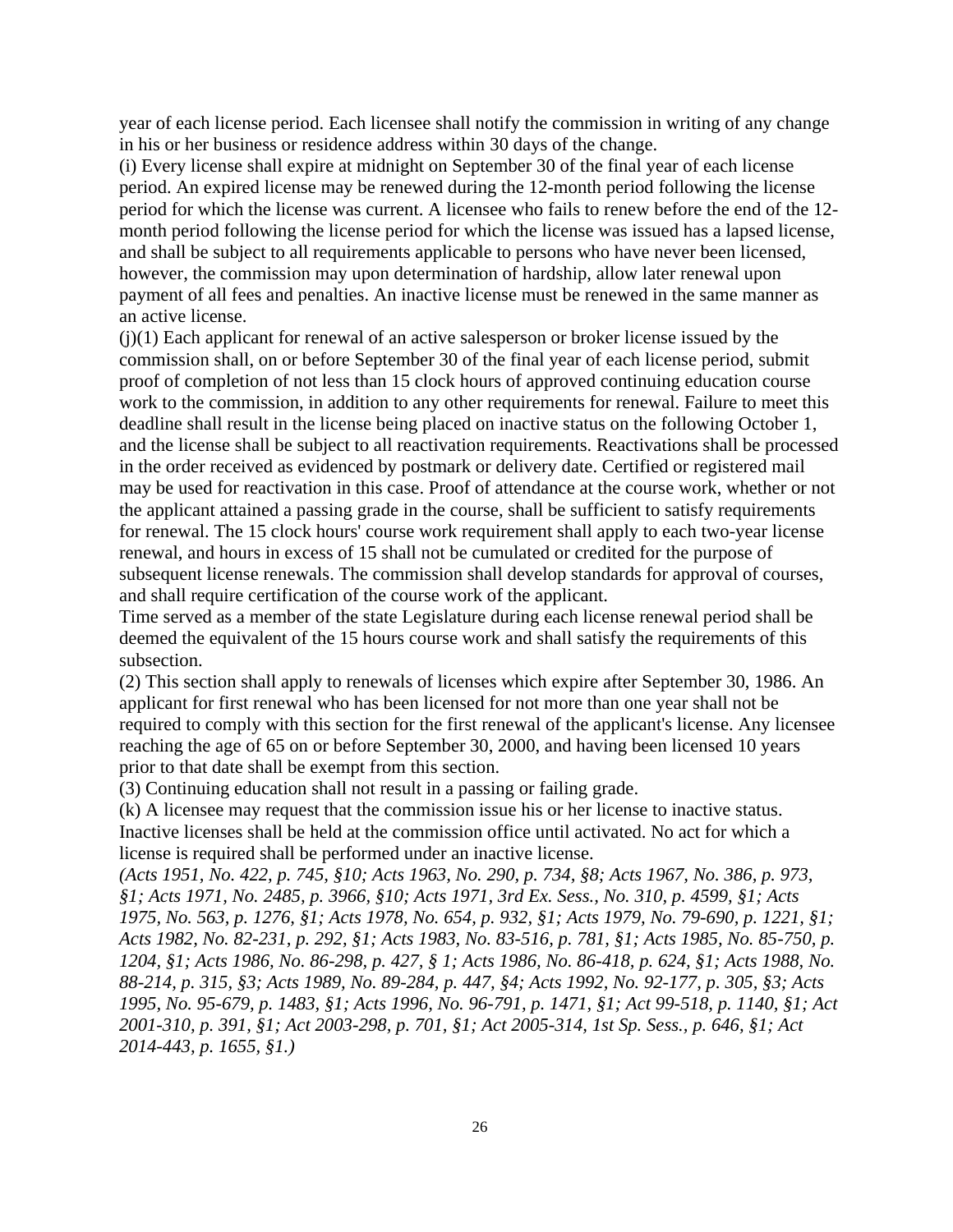#### **Section 34-27-35.1 Errors and omissions insurance.**

Repealed by Act 2003-298, p. 701, § 2, effective June 18, 2003. *(Acts 1992, No. 92-602, p. 1250, §§1, 2; Acts 1996, No. 96-791, p. 1471, §1; Act 99-425, p. 757, §1; Act 2001-310, p. 391, §1.)*

#### **Section 34-27-36 Disciplinary action - Generally.**

(a) The commission or its staff may on its own, or on the verified complaint in writing of any person, investigate the actions and records of a licensee. The commission may issue subpoenas and compel the testimony of witnesses and the production of records and documents during an investigation. If probable cause is found, a formal complaint shall be filed and the commission shall hold a hearing on the formal complaint. The commission shall revoke or suspend the license or impose a fine of not less than one hundred dollars (\$100) nor more than two thousand five hundred dollars (\$2,500), or both, or reprimand the licensee in each instance in which the licensee is found guilty of any of the following acts set out in this section. The commission may revoke or suspend a license until such time as the licensee has completed an approved continuing education course and/or made restitution to accounts containing funds to be held for other parties. The commission may also stay the revocation or suspension of a license and require completion of an approved education course and/or the making of restitution to accounts containing funds to be held for other parties.

(1) Procuring or attempting to procure, a license, for himself or herself or another, by fraud, misrepresentation, or deceit, or by making a material misstatement of fact in an application for a license.

(2) Engaging in misrepresentation or dishonest or fraudulent acts when selling, buying, trading, or renting real property of his or her own or of a spouse or child or parent.

(3) Making a material misrepresentation, or failing to disclose to a potential purchaser or lessee any latent structural defect or any other defect known to the licensee. Latent structural defects and other defects do not refer to trivial or insignificant defects but refer to those defects that would be a significant factor to a reasonable and prudent person in making a decision to purchase or lease.

(4) Making any false promises of a character likely to influence, persuade, or induce any person to enter into any contract or agreement.

(5) Pursuing a continued and flagrant course of misrepresentation or the making of false promises through agents or salespersons or any medium of advertising or otherwise.

(6) Publishing or causing to be published any advertisement which deceives or which is likely to deceive the public, or which in any manner tends to create a misleading impression or which fails to identify the person causing the advertisement to be placed as a licensed broker or salesperson.

(7) Acting for more than one party in a transaction without the knowledge and consent in writing of all parties for whom he or she acts.

(8)a. Failing, within a reasonable time, to properly account for or remit money coming into his or her possession which belongs to others, or commingling money belonging to others with his or her own funds.

b. Failing to deposit and account for at all times all funds belonging to, or being held for others, in a separate federally insured account or accounts in a financial institution located in Alabama.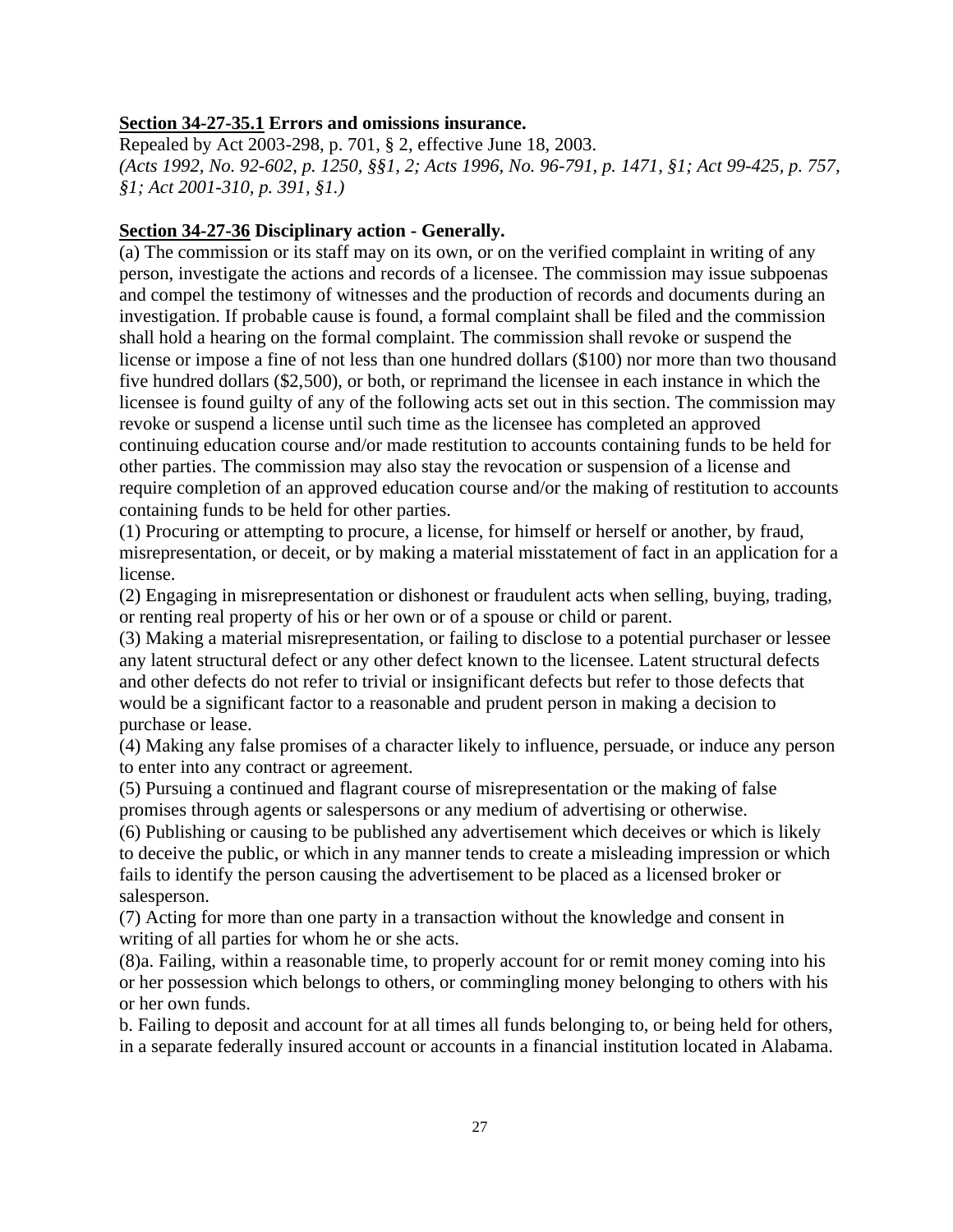c. Failing to keep for at least three years a complete record of funds belonging to others showing to whom the money belongs, date deposited, date of withdrawal, and other pertinent information.

(9) Placing a sign on any property offering it for sale, lease, or rent without the consent of the owner.

(10) Failing to voluntarily furnish a copy of each listing, contract, lease, and other document to each party executing the document with reasonable promptness.

(11) Paying any profit, compensation, commission, or fee to, or dividing any profit,

compensation, commission, or fee with, anyone other than a licensee or multiple listing service. This subdivision shall not prevent an associate broker or salesperson from owning any lawfully constituted business organization, including, but not limited to, a corporation or limited liability company or limited liability corporation, for the purpose of receiving payments contemplated in this subsection. The business organization shall not be required to be licensed under this chapter, and shall not engage in any other activity requiring a real estate license.

(12) Paying or receiving any rebate from any person in a real estate transaction.

(13) Inducing any party to a contract to break the contract for the purpose of substituting a new contract, where the substitution is motivated by the personal gain of the licensee.

(14) If the licensee is a salesperson or associate broker, accepting a commission or other valuable consideration for performing any act for which a license is required from any person except his or her qualifying broker.

(15) If a qualifying broker or company, allowing a salesperson or associate broker licensed under him or her to advertise himself or herself as a real estate agent without the name or trade name of the qualifying broker or company appearing prominently on the advertising; or if the licensee is a salesperson or associate broker, advertising himself or herself as a real estate agent without the name or trade name of the qualifying broker or company under whom the salesperson or associate broker is licensed appearing prominently on the advertising.

(16) Presenting to the commission, as payment for a fee or fine, a check that is returned unpaid. (17) Establishing an association, by employment or otherwise, with an unlicensed person who is expected or required to act as a licensee, or aiding, abetting, or conspiring with a person to circumvent the requirements of this chapter.

(18) Failing to disclose to an owner the licensee's intention to acquire, directly or indirectly, an interest in property which he or she or his or her associates have been employed to sell.

(19) Violating or disregarding any provision of this chapter or any rule, regulation, or order of the commission.

(20) If a broker, accepting a "net listing" agreement for sale of real property or any interest therein. A "net listing" is one that stipulates a net price to be received by the owner with the excess due to be received by the broker as his or her commission.

(21) Misrepresenting or failing to disclose to any lender, guaranteeing agency, or any other interested party, the true terms of a sale of real estate.

(22) Failing to inform the buyer or seller at the time an offer is presented that he or she will be expected to pay certain closing costs and the approximate amount of those costs.

(23)a. Having entered a plea of guilty or nolo contendere to, or having been found guilty of or convicted of a felony or a crime involving moral turpitude.

b. Having a final money judgment rendered against him or her which results from an act or omission occurring in the pursuit of his or her real estate business or involves the goodwill of an existing real estate business.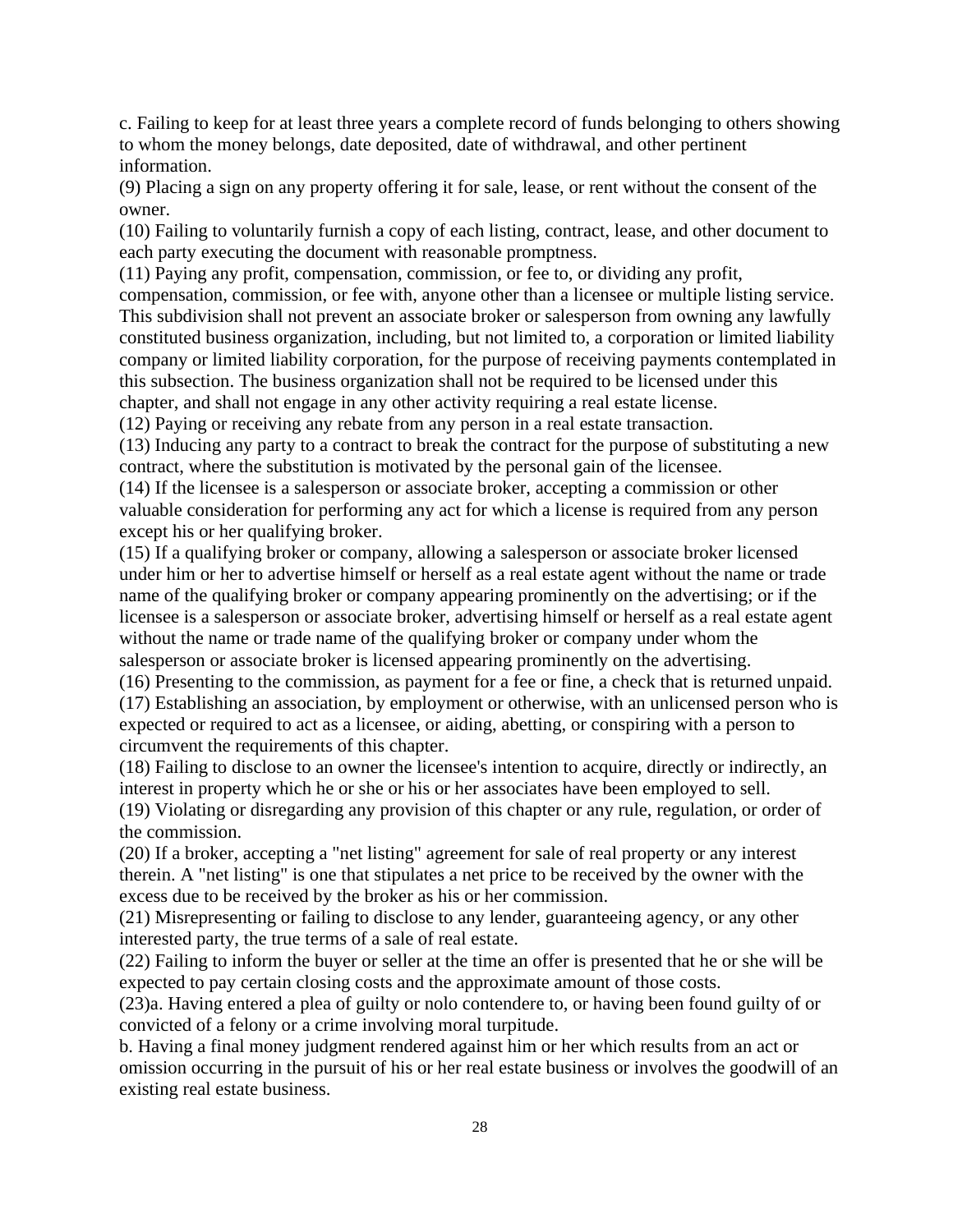(24) Offering free lots or conducting lotteries for the purpose of influencing a party to purchase or lease real estate.

(25) Failing to include a fixed date of expiration in a written listing agreement or failing to leave a copy of the agreement with the principal.

(26) Conduct which constitutes or demonstrates dishonest dealings, bad faith, or untrustworthiness.

(27) Acting negligently or incompetently in performing an act for which a person is required to hold a real estate license.

(28) Failing or refusing on demand to produce a document, book, or record in his or her possession concerning a real estate transaction conducted by him or her for inspection by the commission or its authorized personnel or representative.

(29) Failing within a reasonable time to provide information requested by the commission during an investigation or after a formal complaint has been filed.

(30) Failing without cause to surrender to the rightful owner, on demand, a document or instrument coming into his or her possession.

(31) If a qualifying broker or company, failing to keep in their files copies of all contracts, leases, listings, and other records pertinent to real estate transactions for a period of three years. (b) If it appears that a person, firm, corporation, or any business entity has engaged, or is about to engage, in an act or practice constituting a violation of Article 1 or 2 of this chapter or any rule or order of the commission, the commission, through the Attorney General, may institute legal actions to enjoin the act or practice and to enforce compliance with Articles 1 and 2 of this chapter or any rule or order of the commission. To prevail in an action, it shall not be necessary to allege or prove either that an adequate remedy at law does not exist or that substantial or irreparable damage would result from the continued violation.

(c)(1) Notwithstanding any other provisions of law, the commission may issue an order requiring any accused person, firm, corporation, or business entity to cease and desist from engaging in activities requiring a license under this chapter when the accused person, firm, corporation, or business entity is not licensed under this chapter. The order shall be entered by the executive director after a finding of probable cause by the commission staff. The order shall become final 15 days after its service upon the accused, unless the accused requests a hearing before the commission. Upon hearing the case and finding violations, the commission may make the cease and desist order final and the commission may impose a fine for each violation in an amount consistent with the range of fines applicable to licensees, and in addition, may impose a fine in the amount of any gain or economic benefit that was derived from the violation, and in addition, may impose a fine in the amount of the commission's costs incurred. Any fines not paid as ordered shall be enforceable in any court with competent jurisdiction and proper venue.

(2) Notwithstanding any other provisions of law, the commission may decline to issue an order requiring any accused person, firm, corporation, or business entity to cease and desist from engaging in activities requiring a license under this chapter when the accused person, firm, corporation, or business entity is not licensed under this chapter. In this instance, the commission shall proceed to give appropriate notice of the violations and hold a hearing thereon. Upon hearing the case and finding violations, the commission may impose a fine for each violation in an amount consistent with the range of fines applicable to licensees, and in addition, may impose a fine in the amount of any gain or economic benefit that was derived from the violation, and in addition, may impose a fine in the amount of the commission's costs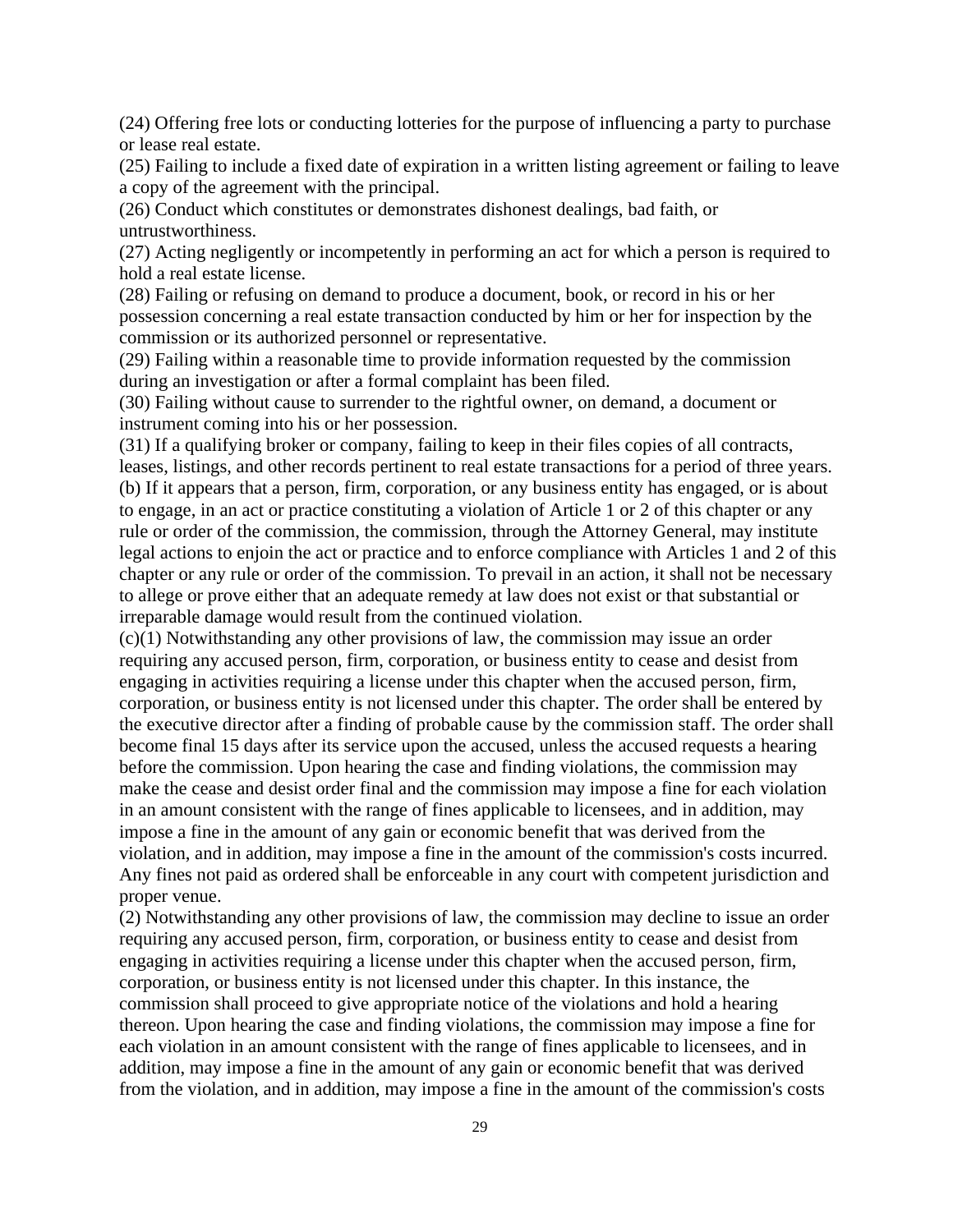incurred. Any fine or fines not paid as ordered shall be enforceable in any court with competent jurisdiction and proper venue.

(d) The commission shall notify the licensee and qualifying broker in writing regarding the complaint.

(e) The commission shall notify the complainant, licensee, and qualifying broker in writing regarding the disposition of the complaint.

*(Acts 1951, No. 422, p. 745, §12; Acts 1963, No. 290, p. 734, §1; Acts 1971, No. 2485, p. 3966, §12; Acts 1971, 3rd Ex. Sess., No. 310, p. 4599, §1; Acts 1975, No. 563, p. 1276, §1; Acts 1978, No. 654, p. 932; Acts 1983, No. 83-516, p. 781, §1; Acts 1985, No. 85-750, §1; Acts 1989, No. 89-284, p. 447, §3; Acts 1992, No. 92-177, p. 305, §3; Acts 1996, No. 96-791, p. 1471, §1; Act 2003-298, p. 701, §1; Act 2005-314, 1st Sp. Sess., p. 646, §1; Act 2006-601, p. 1647, §1; Act 2009-617, p. 1781, §1.)*

#### **Section 34-27-37 Disciplinary action - Procedure in action.**

(a) An action against an accused shall begin by serving the accused either personally or by certified mail with a copy of the formal complaint against him or her. The accused shall be given at least 15 days' notice of the time, date, and place of hearing. If the commission refuses to license an applicant, notice of the refusal shall be given to the applicant, and he or she may, within 15 days after delivery of the notice, file a request for a hearing. The applicant or accused shall have an opportunity to be heard in person or by counsel, to offer testimony in his or her behalf, and to examine witnesses. Hearings shall be held in Montgomery County unless the commission decides to hold the hearing in the county in which the applicant or accused resides, maintains his or her principal place of business, or any other county in which the commission has scheduled a meeting. At hearings, all witnesses shall be sworn by a member of the commission, the executive director, the assistant executive director, or a hearing officer. The commission shall render a written order within 30 days from the final date of hearing. If the matter alleged in the complaint is the subject of an action pending in any court, the commission may withhold rendering or implementing its order pending disposition of the court action. (b) The commission may issue subpoenas for the attendance of witnesses and the production of records and documents, either at the instance of the commission or the accused. The process issued by the commission shall extend to all parts of the state, and such process shall be served by a person designated by the commission or by mailing the process by certified mail. A subpoenaed witness who appears in a proceeding before the commission shall receive fees, mileage, and expense allowances as authorized by the commission. All fees, mileage, and expense payments shall be taxed against the party or parties subpoenaing the witness. (c) If in a proceeding before the commission, a subpoenaed witness fails or refuses to attend or refuses to testify or fails or refuses to produce subpoenaed documents or records, his or her attendance and testimony or the production of the documents and records shall be enforced by any circuit court of this state, in the same manner as the attendance and testimony of witnesses is enforced in civil cases.

(d) An accused, applicant, or other party to a case heard by the commission who is aggrieved by a final decision, may file an application for rehearing specifying grounds for relief within 30 days of receiving notice of the decision.

An application for rehearing does not modify the effective date of the decision and is appropriate only if the final decision is:

(1) In violation of constitutional or statutory provisions;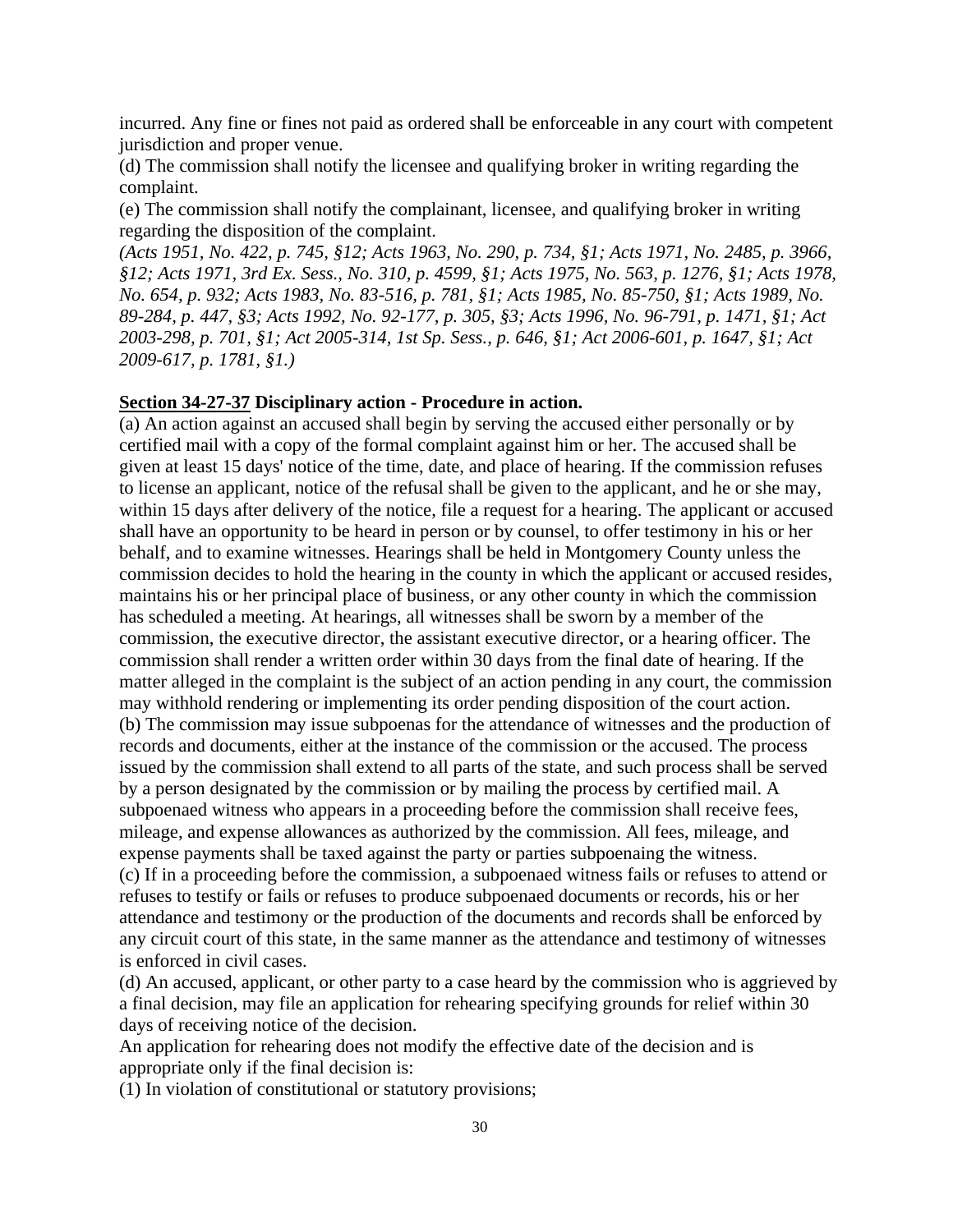(2) In excess of the statutory authority of the commission;

- (3) In violation of a commission rule;
- (4) Made upon unlawful procedure;
- (5) Affected by other error of law;

(6) Clearly erroneous in view of the reliable, probative, and substantial evidence on the whole record; or

(7) Unreasonable, arbitrary, or capricious or characterized by an abuse of discretion or a clearly unwarranted exercise of discretion.

Within 30 days from the filing of the application for rehearing the commission shall set a hearing date on the application, or shall enter an order without a hearing, or shall grant or deny the application. If the applicant is granted a rehearing, the commission will schedule a rehearing as soon as practicable. If the commission does not enter an order within 30 days from the filing of the application for rehearing, the application shall be deemed to be denied.

*(Acts 1951, No. 422, p. 745, §13; Acts 1963, No. 290, p. 734, §1; Acts 1971, No. 2485, p. 3966, §13; Acts 1971, 3rd Ex. Sess., No. 310, p. 4599, §1; Acts 1975, No. 563, p. 1276, §1; Acts 1978, No. 654, p. 932, §1; Acts 1983, No. 83-516, p. 781, §1; Acts 1985, No. 85-750, p. 1204, §1; Acts 1988, No. 88-214, p. 315, §3; Act 2005-314, 1st Sp. Sess., p. 646, §1.)*

## **Section 34-27-38 Disciplinary action - Appeals.**

(a) Findings of the commission are final unless within 30 days after the date of the commission's final order, the applicant or accused files a notice of appeal in the Circuit Court of Montgomery County, or of the county of his or her residence, if an Alabama resident; or, if a corporation registered in Alabama, in the circuit court of the county of registration or the county in which the corporation has its principal place of business in Alabama. A party appealing a decision shall post a \$200 appeal bond with the clerk of the circuit court. The circuit clerk shall notify the commission of the appeal after the clerk has approved the appellant's bond.

(b) An appeal does not act as supersedeas, but the decision of the commission may be stayed by the court pending such appeal.

(c) The commission shall within 30 days of service of the notice of appeal, or within such additional time as the court may allow, file the record in the case with the circuit clerk. A complaint setting forth with particularity the issues raised on appeal shall be filed with the court and served on the commission by the appealing party within 30 days after the notice of appeal is filed. Thereafter the action shall be conducted in accordance with the Alabama Rules of Civil Procedure.

(d) The appeal shall be conducted by the court without a jury and shall be confined to the record. The commission's decision shall be taken as prima facie just and reasonable and the court shall not substitute its judgment for that of the commission as to the weight of the evidence on questions of fact. The court shall affirm or reverse, in part or in whole, or modify the commission decision or remand the case to the commission for further proceedings.

If the commission decision is affirmed in whole or in part, the cost of the appeal shall be taxed against the party taking the appeal. If the decision of the commission is not affirmed, the court shall tax the costs of appeal against the commission.

*(Acts 1951, No. 422, p. 745, §14; Acts 1963, No. 290, p. 734, §1; Acts 1971, No. 2485, p. 3966, §14; Acts 1971, 3rd Ex. Sess., No. 310, p. 4599, §1; Acts 1975, No. 563, p. 1276, §1; Acts 1978, No. 654, p. 932, §1; Acts 1983, No. 83-516, p. 781, §1; Acts 1985, No. 85-750, p. 1204, §1.)*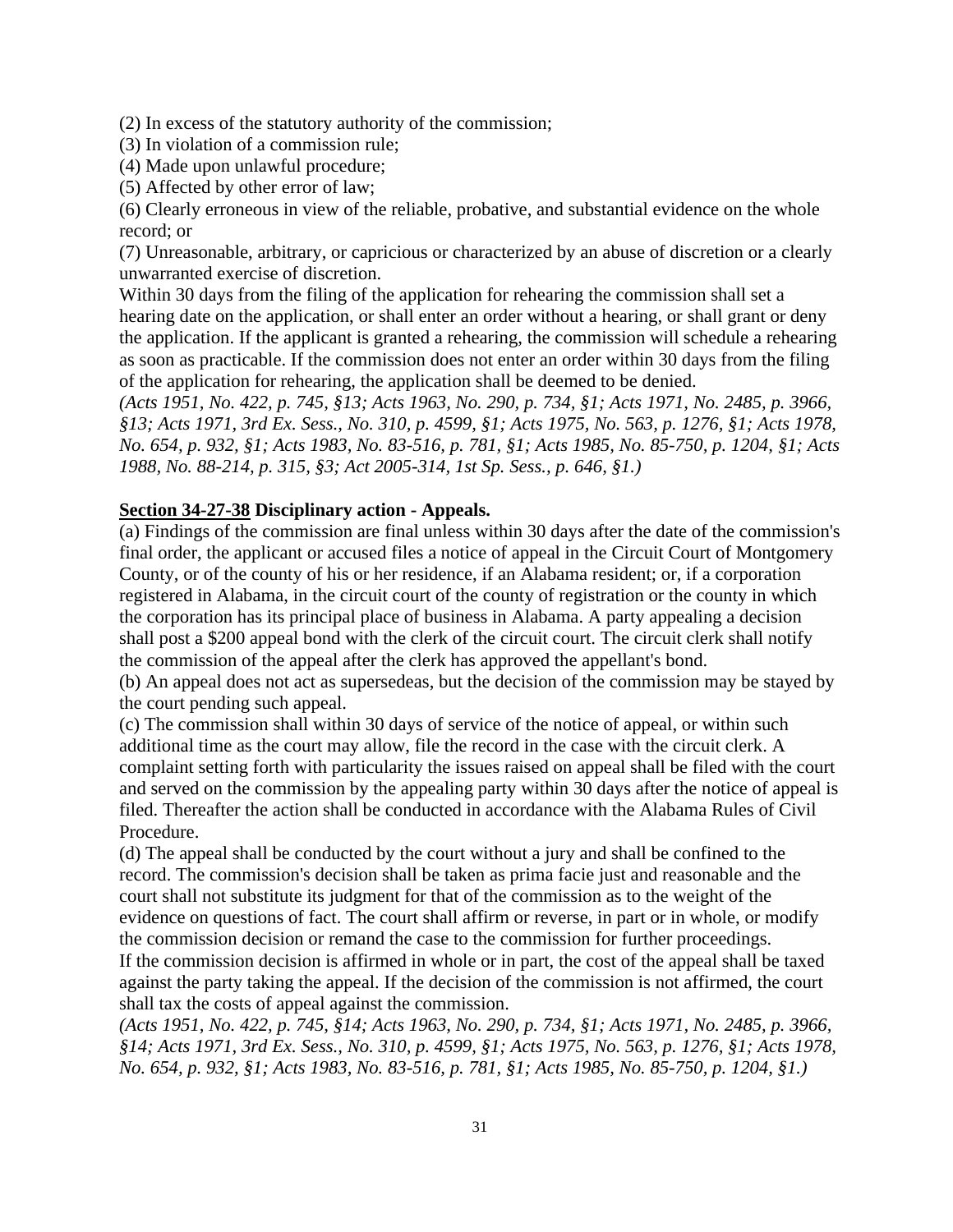#### **Section 34-27-50 Definitions.**

For the purposes of this article, the following terms shall have the meaning respectively ascribed to them by this section:

(1) ACCOMMODATIONS. Any hotel or motel room, condominium, or cooperative unit, cabin, lodge, apartment, or any other private or commercial structure designed for occupancy by one or more individuals or any recreational vehicle campsite or campground.

(2) BUSINESS ENTITY. Any individual, corporation, firm, association, joint venture, partnership, trust, estate, business trust, syndicate, fiduciary, and any other group or combination which engages in acts or practices in any trade or commerce.

(3) CONTRACT. Any contract, promissory note, credit agreement, negotiable instrument, lease, use agreement, license, security, or other muniment conferring on the purchaser the rights, benefits, and obligations of a vacation time-sharing plan.

(4) COMMISSION. The Alabama Real Estate Commission.

(5) COMMISSIONER. A member of the Alabama Real Estate Commission.

(6) FACILITIES. Any structure, service, or property whether improved or unimproved made available to the purchaser for recreational, social, family, or personal use.

(7) SELLER. Any owner of a vacation time-sharing plan or any business entity, including but not limited to an agent, dealer, distributor, franchiser, subsidiary, assignee, reseller, broker, or any other representative thereof who, for a fee, commission, or other valuable consideration, negotiates or attempts to negotiate the listing, sale, auction, purchase, exchange, or lease of any real estate or the improvements thereon or collects rents or attempts to collect rents, or who advertises or holds himself or herself out as engaged in any of the foregoing activities. Provided however, that the provisions of this article shall not be applicable to:

a. The resale of a vacation time-sharing unit week by the owner of such unit week, when the seller owns no more than four such unit weeks within the respective vacation time-sharing plan. Provided however, that the contract for such resale shall meet all the requirements of a contract for the initial sale of a vacation time-sharing interest, including the nonwaivable right of the purchaser to cancel the contract within the specified five-day period.

b. Agencies and instrumentalities of the state or federal government nor to employees of any lender or public officials making appraisals for federal, state or local units of government, nor to anyone making appraisals through such employees for lending or governmental purposes; and provided further, that the sales licensure provisions of this article shall not be applicable to the sale or leasing of real estate by anyone who owns a fee simple interest of at least 10 percent therein, or to the attorney-at-law of such owner acting within the scope of his duties as an attorney-at-law. Ownership of stock in a corporation is not ownership of an interest in real estate owned by the corporation and does not exempt such stockholder from any provision of this article unless the stockholder owns or controls at least 10 percent of the stock of the corporation. This provision exempts owners from only the sales licensure requirements of this article. All other requirements of sellers under this article shall apply to owners of vacation time-sharing plans.

(8) VACATION TIME-SHARING OWNERSHIP PLAN. Any arrangement, plan, or similar device, whether by tenancy in common, sale, deed, or by other means, which is subject to supplemental agreement or contract for use of the time-sharing unit, whereby the purchaser receives an undivided fee simple ownership interest in and the right to use accommodations or facilities, or both, for a specific period of time during any given year, but not necessarily for consecutive years, which extends for a period of more than one year.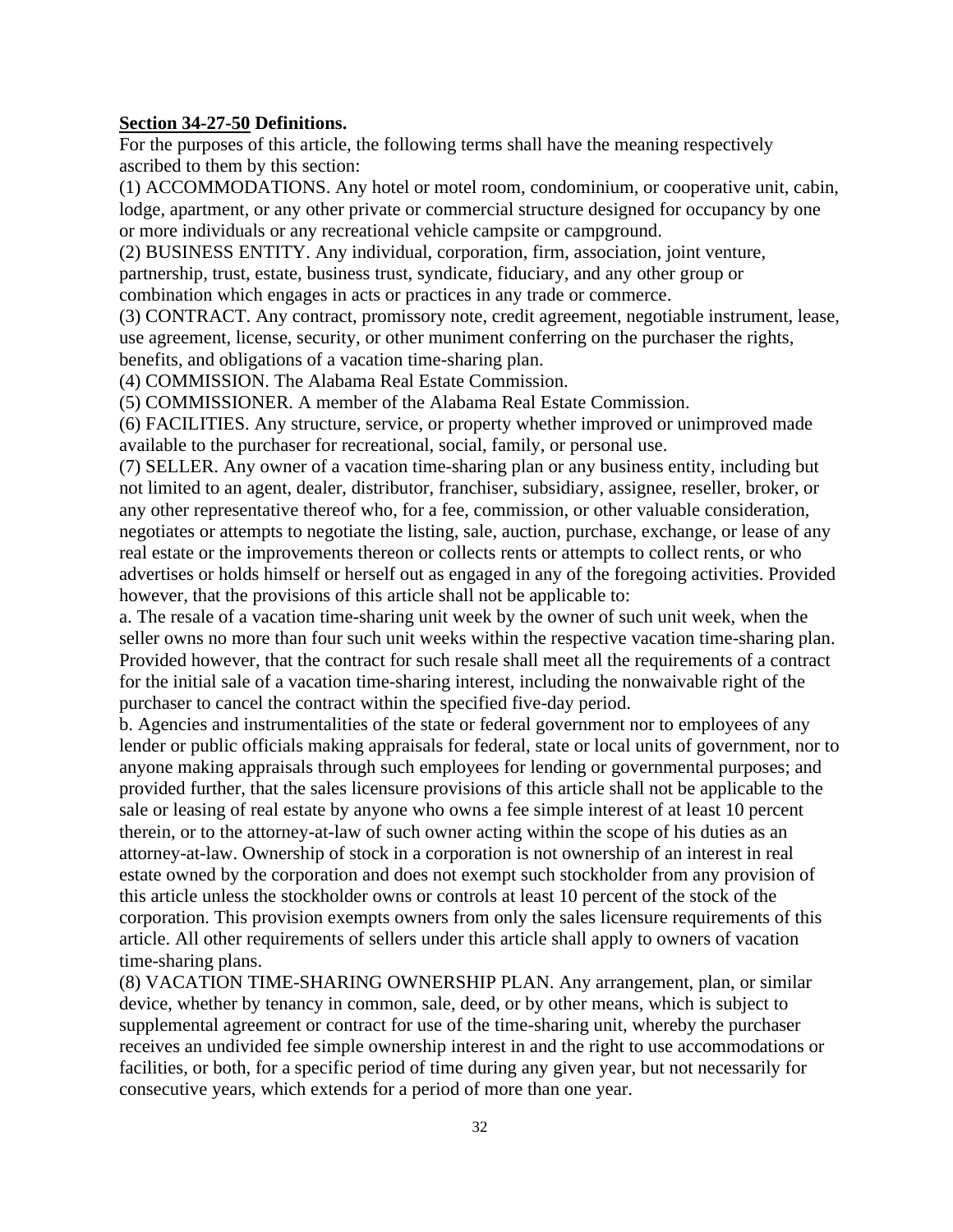(9) VACATION TIME-SHARING LEASE PLAN. Any arrangement, plan, or similar device, whether by membership agreement, lease, rental agreement, license, use agreement, security, or other means, whereby the purchaser receives a right to use accommodations or facilities, or both, but does not receive an undivided fee simple interest in the property, for a specific period of time during any given year, but not necessarily for consecutive years, and which extends for a period of more than one year. Such lease plans shall not include an arrangement or agreement whereby a purchaser in exchange for an advance fee and yearly dues is entitled to select from a designated list of facilities located in more than one state accommodations, of companies which operate in at least nine states in the United States through franchises or ownership, for a specified time period and at reduced rates and under which no interest in real property is transferred.

(10) VACATION TIME-SHARING PLAN. Either a vacation time-sharing ownership plan or a vacation time-sharing lease plan as defined herein.

(11) TIME-SHARING UNIT. The actual accommodations and related facilities which are the subject of the vacation time-sharing ownership plan or lease plan.

(12) SUBSTANTIALLY COMPLETE. All structural components and mechanical systems of all buildings containing or comprising any time-sharing unit, facilities, or accommodations are finished in accordance with the plans or specifications of the project as evidenced by a recorded certificate of completion executed by an independent registered surveyor, architect, or engineer. (13) UNIT WEEK OR INTERVAL. A number of consecutive days, normally seven consecutive days in duration, which may reasonably be assigned to purchasers of vacation time-sharing plans by the sellers.

(14) RECEIVABLE. Any note, contract, promise, or any other agreement to pay a fixed or determinable amount of money which, for the purposes of this article, shall not be in arrears for more than 90 days.

(15) ESCROW AGENT. A federally insured financial institution doing business in this state or a bonded trust agent bonded in at least the amount of the trust; provided, however, that nothing contained in this article shall operate to prevent investment of funds escrowed pursuant to this article by the bank, trust company, or bonded agent and to pay all interest and dividends to the seller of vacation time-sharing plans.

(16) ESCROW ACCOUNT. Any funds held or maintained by an escrow agent.

(17) VACATION TIME-SHARING SALES LICENSE. A license issued by the commission authorizing individuals to act as sellers of vacation time-sharing plans.

(18) LICENSEE. A person having a vacation time-sharing sales license.

(19) EXCHANGE COMPANY. Any person or business entity owning and/or operating an exchange program.

(20) EXCHANGE PROGRAM. Any arrangement allowing owners to exchange occupancy rights with persons owning other timeshares; provided, however, that an exchange program shall not exist if all of the occupancy rights which may be exchanged are in the same time-share property.

(21) MANAGING AGENT. Any person engaged by the owners association to manage the timeshare plan and the time-share property.

(22) QUALIFYING BROKER. A person who is licensed by the commission as a real estate broker as well as a seller of vacation time-sharing plans and who serves in a supervisory capacity to all other licensees acting in the name of the vacation time-sharing plan which the qualifying broker represents.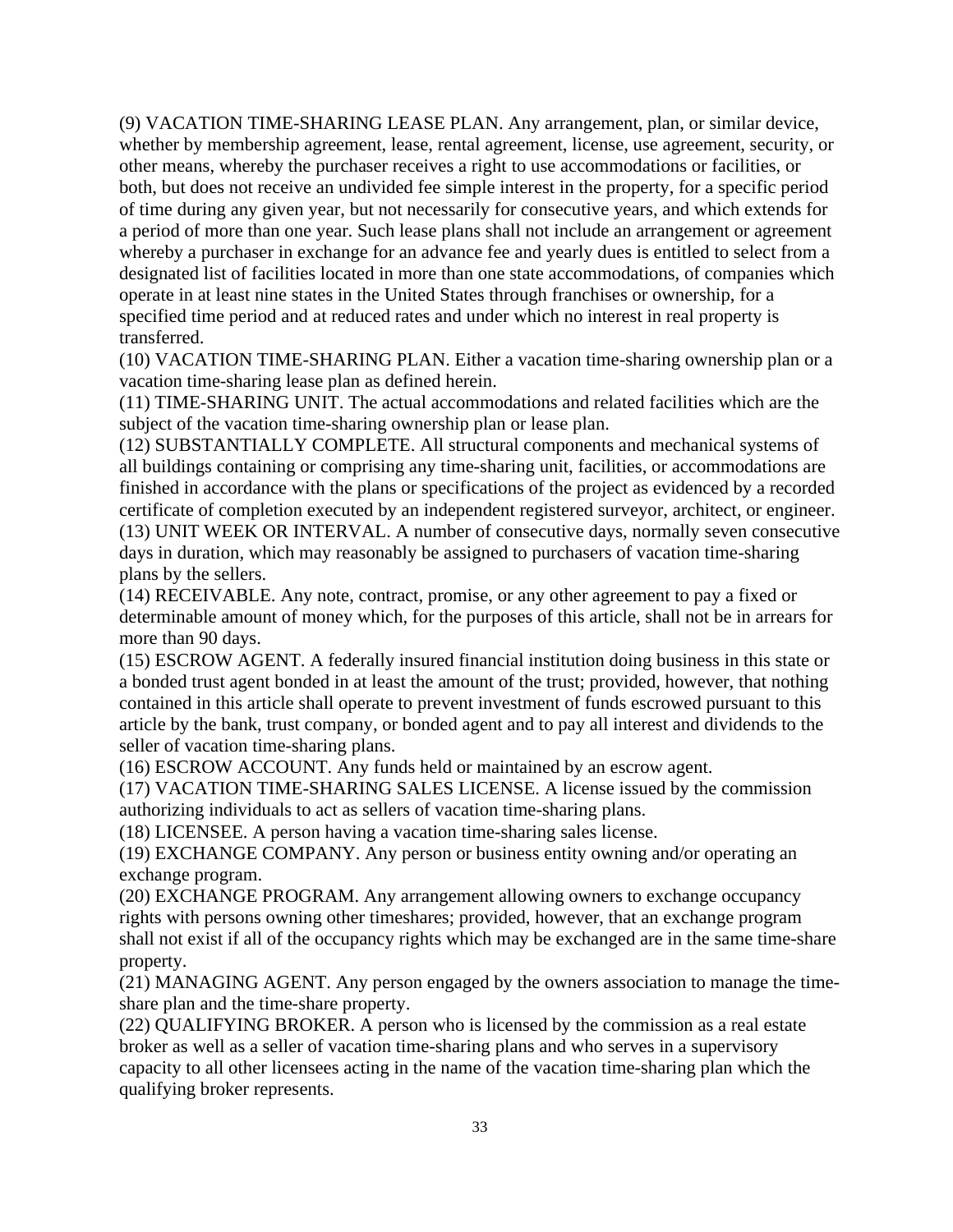(23) TIME-SHARING PROJECT. All the real property contained as part of a vacation timesharing plan.

*(Acts 1983, No. 83-670, p. 1035, §1; Acts 1984, No. 84-282, p. 472, §1; Acts 1985, No. 85-750, p. 1204, §1.)*

## **Section 34-27-51 Acts constituting violation of article - Sell, etc.; without license; failure to provide certain documents at time of registration; failure to follow rules of advertising.**

It shall be a violation of this article for any seller of vacation time-sharing plans to: (1) Sell, lease, encumber, or convey in any manner or to solicit or advertise such transactions unless the seller has been duly licensed under the provisions of Section 34-27-66 and unless the vacation time-sharing plan and the units thereby affected have first been registered with the commission. Provided, however, that the registration requirements of this article shall not apply to nor restrict the listing and resale of any vacation time-sharing plan when:

a. The vacation time-sharing plan to be resold is within an existing time-sharing facility currently registered with the commission pursuant to the requirements of this article; and b. The vacation time-sharing plan to be resold is subject to the identical rules, regulations, conditions, or limitations on the use of the accommodations or facilities which affect all other vacation time-sharing plans within that time-sharing facility.

(2) Fail to provide, at the time of registration, to the commission the following materials, or fail to provide any amendments or changes therein made while sales continue:

a. A copy of the contract by which the rights and obligations of the parties are established.

b. Copies of promotional brochures, pamphlets, advertisements, or other material disseminated to the public in connection with the sale of the vacation time-sharing plan and verbatim scripts of all radio and television advertising in connection therewith.

c. A statement of the name and type of business entity through which the business of selling vacation time-sharing plans is carried out, including a list of the names and addresses of all of its directors, principal officers, and/or partners, as well as the names and addresses of any sales personnel soliciting in or from the State of Alabama, and the name and address of the business agent for service of process within the State of Alabama.

d. Copies of all rules, regulations, conditions, or limitations on use of the accommodations or facilities available pursuant to the vacation time-sharing plan.

e. Copies of all liens, mortgages, or other encumbrances on the accommodations or facilities which could affect the rights of the purchaser or his or her assignee, together with the location, date, and filing books and page number where such documents are recorded.

f. A synopsis of any sales presentation made or to be made by the seller to the purchaser over the telephone or other electronic device.

g. A projected budget of all recurring expenses which may become the responsibility of timesharing purchasers.

h. A copy of the public offering statement to be provided to each prospective purchaser.

i. Evidence that the time-sharing plan owner or his agent shall furnish a surety bond payable to the State of Alabama in the amount of \$100,000 with a surety company authorized to do business in Alabama, which bond shall provide that the obligor therein shall pay up to \$100,000 the aggregate sum of all judgments which may be recovered against the vacation time-sharing plan owner or seller for any actual loss or damage arising against such vacation time-sharing plan owner or seller from the activities of the time-sharing plan owner or seller, or their agents or representatives, related to the time-sharing plan. Such bond must remain in effect for as long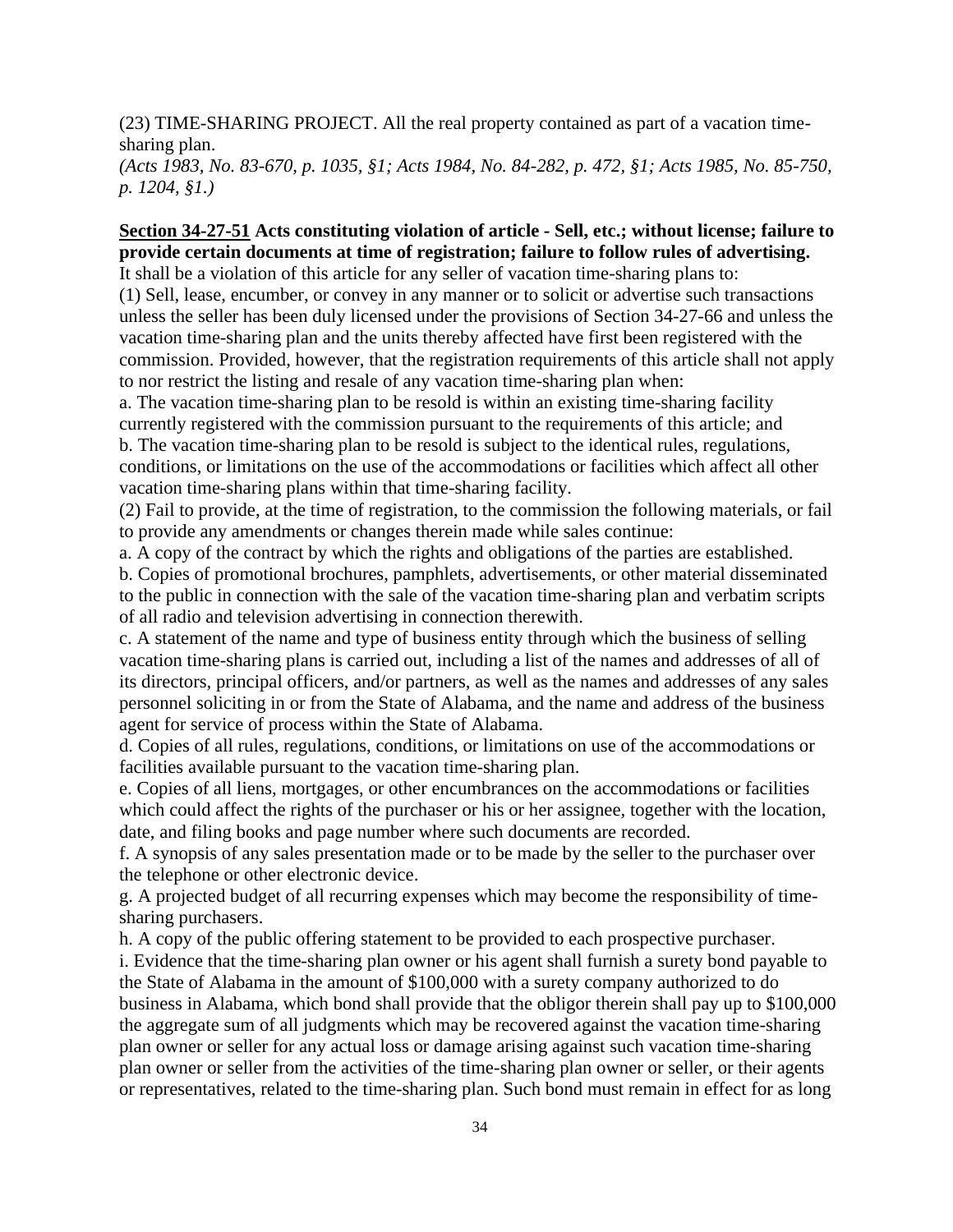as the time-sharing plan shall be registered. In the event such bond is revoked by the surety company, the time-sharing owner shall have 10 days in which to obtain a new bond and file such with the commission. The lack of a bond shall be grounds for the suspension of the registration of the time-sharing plan.

Upon receipt of all items required by this section, the commission shall determine the sufficiency thereof and upon satisfactory compliance with this article, shall issue its order approving their use. The vacation time-sharing plan shall then be deemed registered.

Promotional or advertising material developed after the initial registration of a time-sharing plan may be used without prior approval of the commission provided that such material is in compliance with this article and further provided that it is submitted to the commission within 10 days after its initial public use.

(3) Fail to include in all advertising of any vacation time-sharing plan a statement which clearly states that the seller is offering a time-sharing interest.

(4) Fail to include in all advertising of any vacation time-sharing plan which offers a timesharing interest of less than fee simple a statement which clearly states that the interest being offered is less than a fee simple ownership interest.

(5) Effective October 1, 1985, fail to provide each prospective purchaser a public offering statement in such form and under such terms as shall be required by commission rules and regulations.

*(Acts 1983, No. 83-670, p. 1035, §2; Acts 1984, No. 84-282, p. 472, §1; Acts 1985, No. 85-750, p. 1204, §1.)*

## **Section 34-27-52 Acts constituting violation of article - Failure to keep certain items among business records.**

It shall be a violation of this article for any owner or business entity offering vacation timesharing plans for sale to the public to fail to keep among its business records the following: (1) A copy of each item required to be submitted to the commission under Section 34-27-51.

(2) A copy of the contract from each sale of the vacation time-sharing plan, which contract shall be retained for a period of at least three years after parties to the vacation time-sharing plan have completely performed all of their obligations thereunder.

(3) A list of all employees and independent contractors involved in the development, sale, or advertising of the vacation time-sharing plan or plans, including their last known mailing addresses, which list shall include all current employees and all previous employees whose employment has been terminated within the preceding 36 months.

*(Acts 1983, No. 83-670, p. 1035, §3; Acts 1985, No. 85-750, p. 1204, §1.)*

## **Section 34-27-53 Acts constituting violation of article - Failure to utilize, etc., fully completed copy of contract.**

It shall be a violation of this article for the seller of a vacation time-sharing plan to fail to utilize and furnish the buyer with a fully completed copy of a contract pertaining to such sale at the time of its execution which shall include:

(1) The actual date the contract is signed by all parties.

(2) The name and address of the seller.

(3) In immediate proximity to the space reserved in the contract for the signature of the buyer and in no smaller type than contained in the body of the contract:

a. In the case of a vacation time-sharing lease plan, the following statement: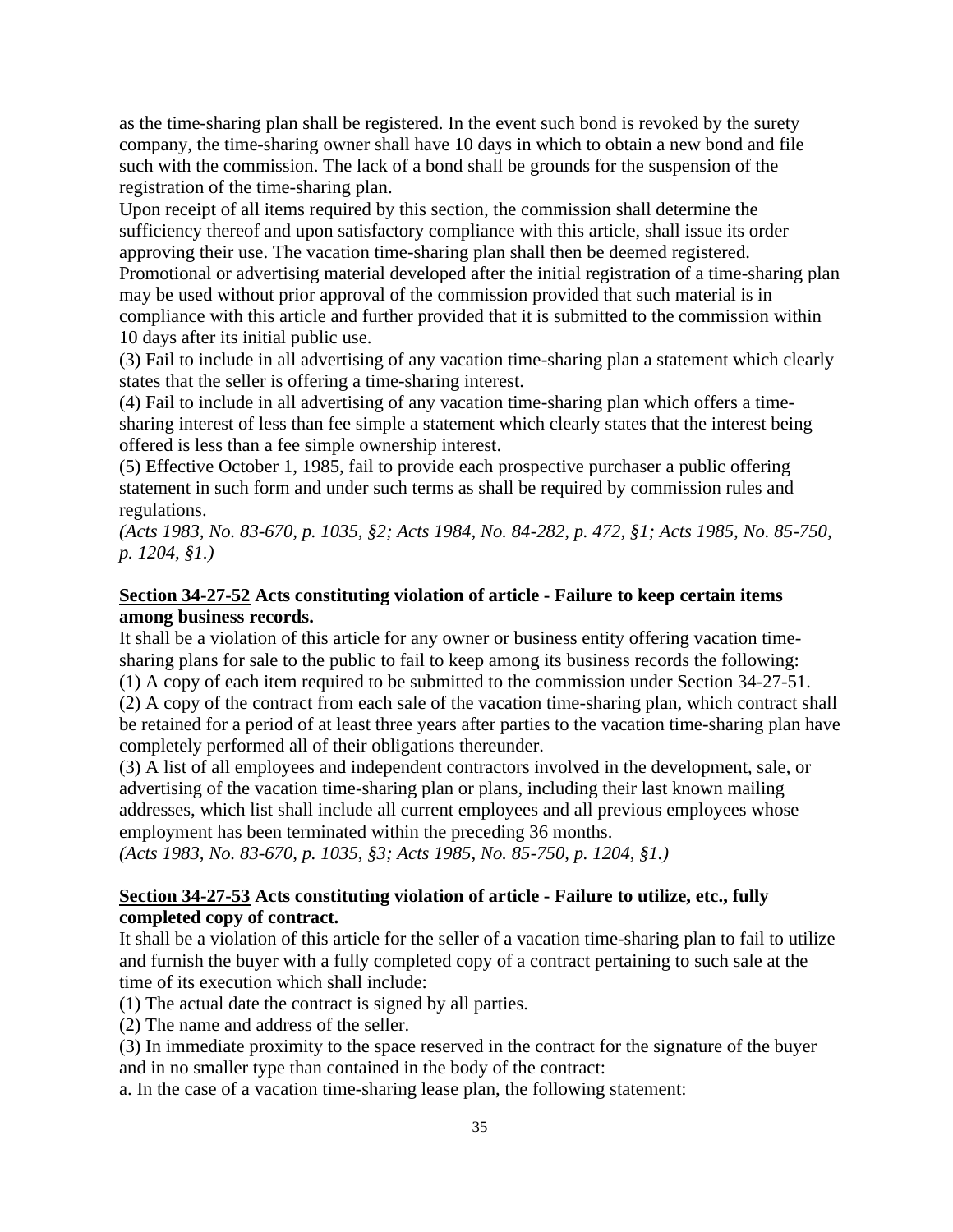"You may cancel this contract without penalty or obligation within five days, not including Sunday if that is the fifth day, from the above date. You may also cancel this contract at any time in case the accommodations or facilities are no longer available as provided in the contract. If you decide to cancel, you must notify the seller in writing of your intent to cancel by sending notice to (name of seller) by certified mail, return receipt requested at (seller's address)." b. In the case of a vacation time-sharing ownership plan, the following statement:

"You may cancel this contract without penalty or obligation within five days, not including Sunday if that is the fifth day, from the above date, by notifying the seller in writing of your intent to cancel, sending his notice thereof by certified mail, return receipt requested."

c. It shall be a violation of this article for the seller of a vacation time-sharing ownership plan to fail to furnish the buyer with an inventory of all furniture, fixtures and appliances which will be located in the accommodation during the time period purchased under a vacation time-sharing ownership plan or at closing.

*(Acts 1983, No. 83-670, p. 1035, §4.)*

## **Section 34-27-54 Acts constituting violation of article - Failure, etc., to honor buyer's request to cancel contract.**

It shall be a violation of this article for the seller of vacation time-sharing plans, or his or her assignees, to fail or refuse to honor a buyer's request to cancel a contract as provided by Section 34-27-53 if such request is made; provided however, nothing contained in this section shall operate to deny the seller the option to repair, replace, or reconstruct within a reasonable time the accommodations or facilities if destroyed or damaged; provided that such repair, replacement, or reconstruction shall bring such accommodations or facilities back to a state reasonably the same as before the damage or destruction. *(Acts 1983, No. 83-670, p. 1035, §5.)*

## **Section 34-27-55 Acts constituting violation of article - Failure to refund all payments; failure to place all funds in escrow account.**

It shall be a violation of this article for a seller of vacation time-sharing plans to:

(1) Fail to refund any and all payments made by the buyer under the contract and return any negotiable instrument, other than checks, executed by the buyer in connection with the contract or services within 20 days after receipt of notice of cancellation made pursuant to Section 34- 27-53, if the buyer has not received any benefits pursuant to the contract.

(2) If the buyer has received any benefits pursuant to the contract, fail to refund within 30 days after receipt of notification of cancellation made pursuant to Section 34-27-53 or Section 34-27- 54 any and all payments made by the buyer to the seller which exceed a pro rata portion of the total price, taking into consideration the cost of use of the time-share facilities at an average rental rate per unit for all time-share units, representing the proportion of any contract benefits actually received by the buyer during the time preceding cancellation.

(3) Fail to place in an escrow account 100 percent of the funds received from the purchasers of such plans, where the seller of the time-sharing plan transfers an interest herein to the purchaser, which escrow account shall provide that:

a. Its purpose is to protect the buyer's right to refund during the five day right to cancellation period provided in Section 34-27-53 or Section 34-27-54, and

b. Funds may be withdrawn by the seller upon transfer to the buyer after expiration of the respective cancellation period provided in such Sections 34-27-53 and 34-27-54.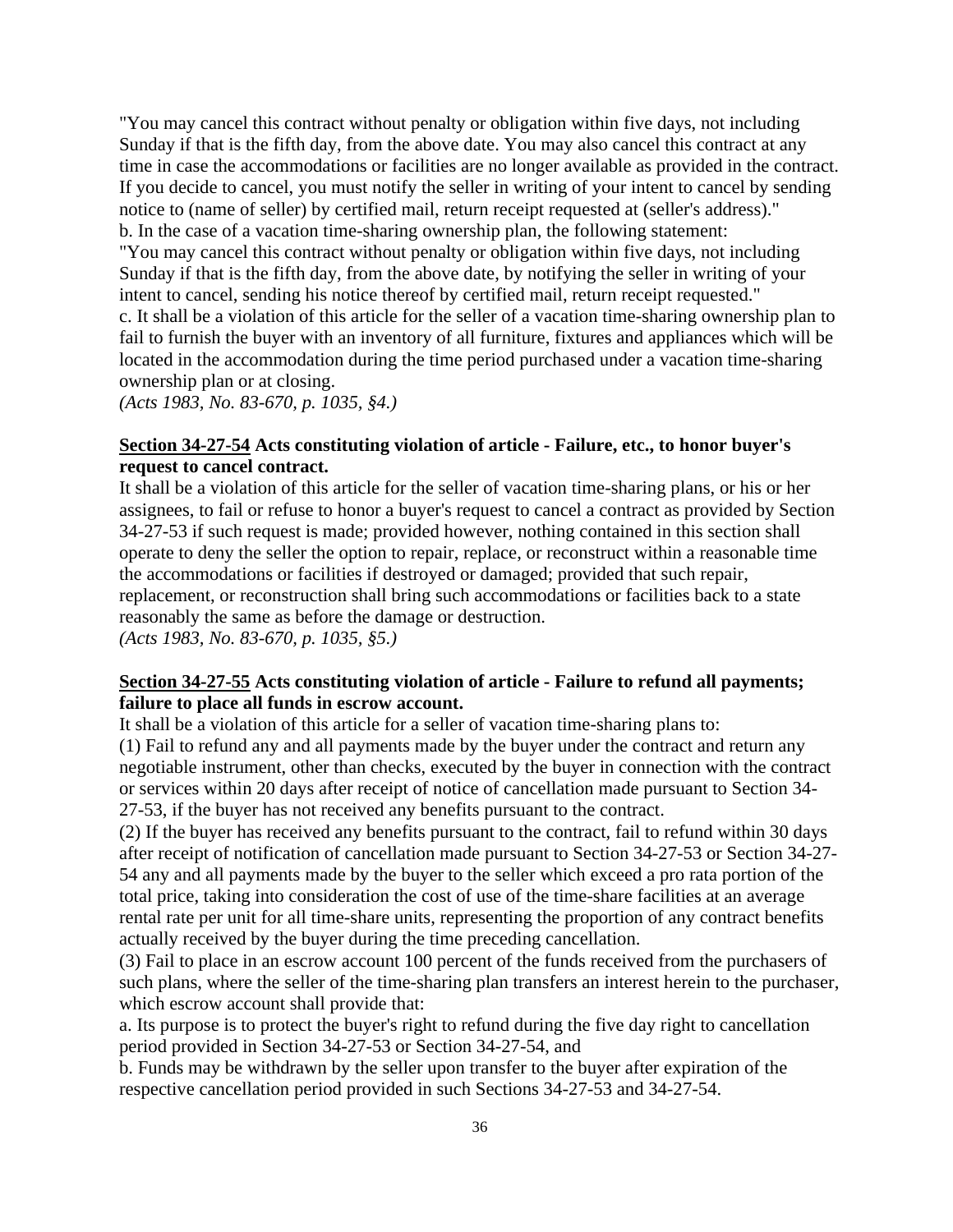*(Acts 1983, No. 83-670, p. 1035, §6; Acts 1984, No. 84-259, p. 431, §1.)*

## **34-27-56 Acts constituting violation of article - Misrepresentation.**

It shall be a violation of this article for any seller of vacation time-sharing plans, or his or her assignees, to misrepresent in any manner the buyer's right to cancel provided by this article. *(Acts 1983, No. 83-670, p. 1035, §7.)*

### **Section 34-27-57 Acts constituting violation of article - Sell, etc., interest in plan to third person that substantially affects rights of other owners.**

(a) It shall be a violation of this article for any seller of vacation time-sharing plans to sell, lease, assign, or otherwise transfer the seller's interest in the vacation time-sharing plan or the accommodations or facilities to a third party when such a sale, lease, assignment, or other transfer substantially affects the rights of other owners or lessees of the time-share units, unless: (1) The third party agrees in writing to:

a. Fully honor the rights of purchasers of the vacation time-sharing plan to occupy and use the accommodations or facilities; and

b. Fully honor rights of purchasers of the vacation time-sharing plan to cancel their contracts and receive an appropriate refund as provided in this article; and

c. Comply with the provisions of this article for as long as the third party continues to sell the vacation time-sharing plan, or for as long as purchasers of the vacation time-sharing plan are entitled to occupy the accommodations or use the facilities, whichever is longer in time; and

(2) The commission receives prior written notice of the intent to transfer the seller's interest; and

(3) Written notice is given to each purchaser of a vacation time-sharing plan affected thereby, by certified mail within 30 days of the transfer.

(b) The commission shall reserve the right to demand such additional information regarding the transfer as is reasonably necessary to determine to what extent the rights of other owners of units or unit weeks within the subject time-sharing plan shall be affected and to determine whether the registration of the plan should continue, should be amended, or should be suspended or revoked.

(c) The provisions of this section shall not be construed to apply to the sale of a single unit or to prevent the seller's right to sell, discount, or hypothecate for value receivables in favor of any bank, mortgage company, or other lending institution and such transactions shall be exempt from the requirements of the section.

*(Acts 1983, No. 83-670, p. 1035, §8; Acts 1985, No. 85-750, p. 1204, §1.)*

## **Section 34-27-58 Acts constituting violation of article - Failure to place 50 percent of cash, etc., received in escrow; failure to provide liability insurance, etc.**

(a) It shall be a violation of this article for a seller of vacation time-sharing lease plans to fail to: (1) Place in escrow 50 percent of the cash and receivables received from the purchasers of such plans, such receivables to be assessed at net principal value.

a. The purpose of such escrow account is to protect the purchaser's right to a refund if at any time the accommodations and facilities are no longer available as provided in the contract; provided however, nothing contained in this section shall operate to deny the seller the option to repair, replace, or reconstruct, within a reasonable time, the accommodations or facilities, if destroyed or damaged.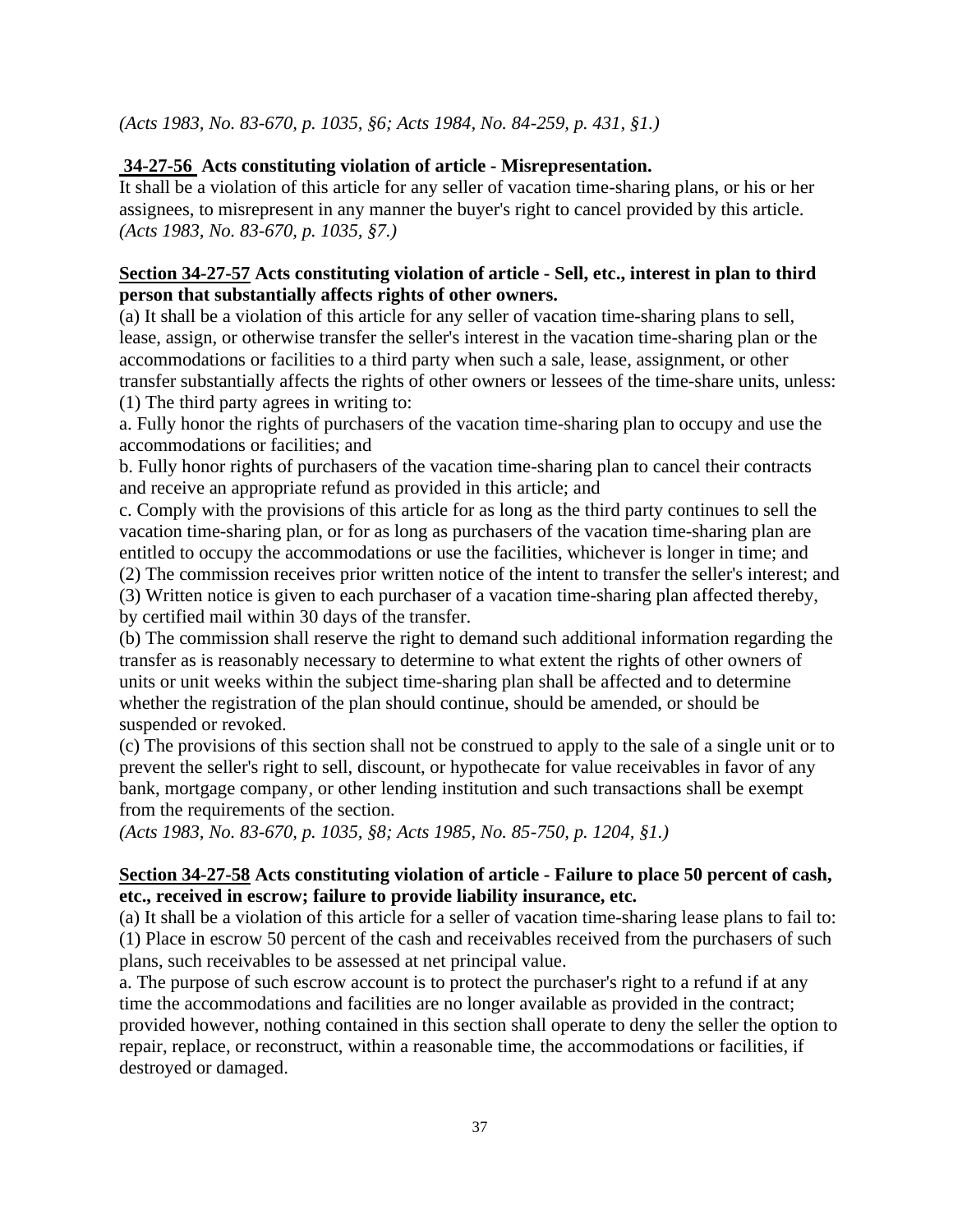b. The purchaser shall be entitled to a refund from the escrow account upon the conditions described above in an amount which represents the buyer's pro rata share of the moneys therein. c. Funds may be withdrawn by the seller from the escrow account in the ratio of the amount of remaining time available for use by the purchaser of the vacation time-sharing lease plan in relation to the total time available to the purchaser at the time of purchase.

d. The escrow agent shall release or dispense funds from the escrow account to the seller of a vacation time-sharing lease plan only upon receipt of a sworn statement from the seller that the accommodations and facilities have been available for use by the purchaser according to the terms of the purchaser's contract.

(2) In lieu of the escrow account provided in subdivision (1), a seller of vacation time-sharing lease plans may:

a. Assign to an escrow agent receivables, the income from which shall be adequate to pay all liens or encumbrances secured by the time-sharing facilities or accommodations. Should net income from such escrowed receivables be insufficient to pay all liens or encumbrances as aforesaid, the escrow agent shall so notify the seller in writing, and the seller shall within 15 days after notice pay unto the escrow agent the amount of such deficit. b. Sell, hypothecate, or discount receivables, the proceeds from which shall be deposited with an escrow agent and administered in the manner prescribed by paragraph (2)a. of subsection (a) of this section.

(3) Provide the purchaser with liability and property insurance at the seller's expense for the accommodations and facilities to be used by the vacation time-sharing lease plan purchaser in an amount equal to the replacement cost of such accommodations and facilities, or the maximum amount of insurance available on the accommodations and facilities, according to generally accepted underwriting principles for similar properties in the same area, and to deposit with an escrow agent, annually, sufficient funds for the payment of all insurance premiums, taxes, and assessments levied against the accommodations and facilities; or, in the alternative, provide for the assessment against the purchaser by an association or duly appointed agent for the owners of such escrow funds for all costs including insurance premiums, taxes, assessments, maintenance repairs, and management fees.

(4) Provide the purchaser with an instrument, in recordable form, which provides notice to all subsequent creditors of the seller of the existence of the vacation time-sharing plan rights of the purchaser. Such instrument shall be provided to the purchaser by the seller at the time of signing of the contract. When recorded, such instrument shall serve to protect the purchaser's interest in the seller's accommodations from any claims by subsequent creditors of the seller.

(5) Provide a document which explains the content, purpose, and protection afforded to the purchaser by the documents described in subdivision (4) along with the procedure necessary to follow in order to secure to the purchaser the rights and protections which such documents provide.

(b) It shall be a violation of this article for a seller of vacation time-sharing ownership plans to fail to:

(1) Deposit with an escrow agent no less than 50 percent of the cash and receivables received from the purchasers of such plans, such receivables to be assessed at net principal value.

a. The purpose of the escrow account required hereunder is to protect the purchaser's ownership interest in the accommodations or facilities and to provide funds from which periodic payments can be made to retire any outstanding indebtedness on the time-sharing facilities or accommodations.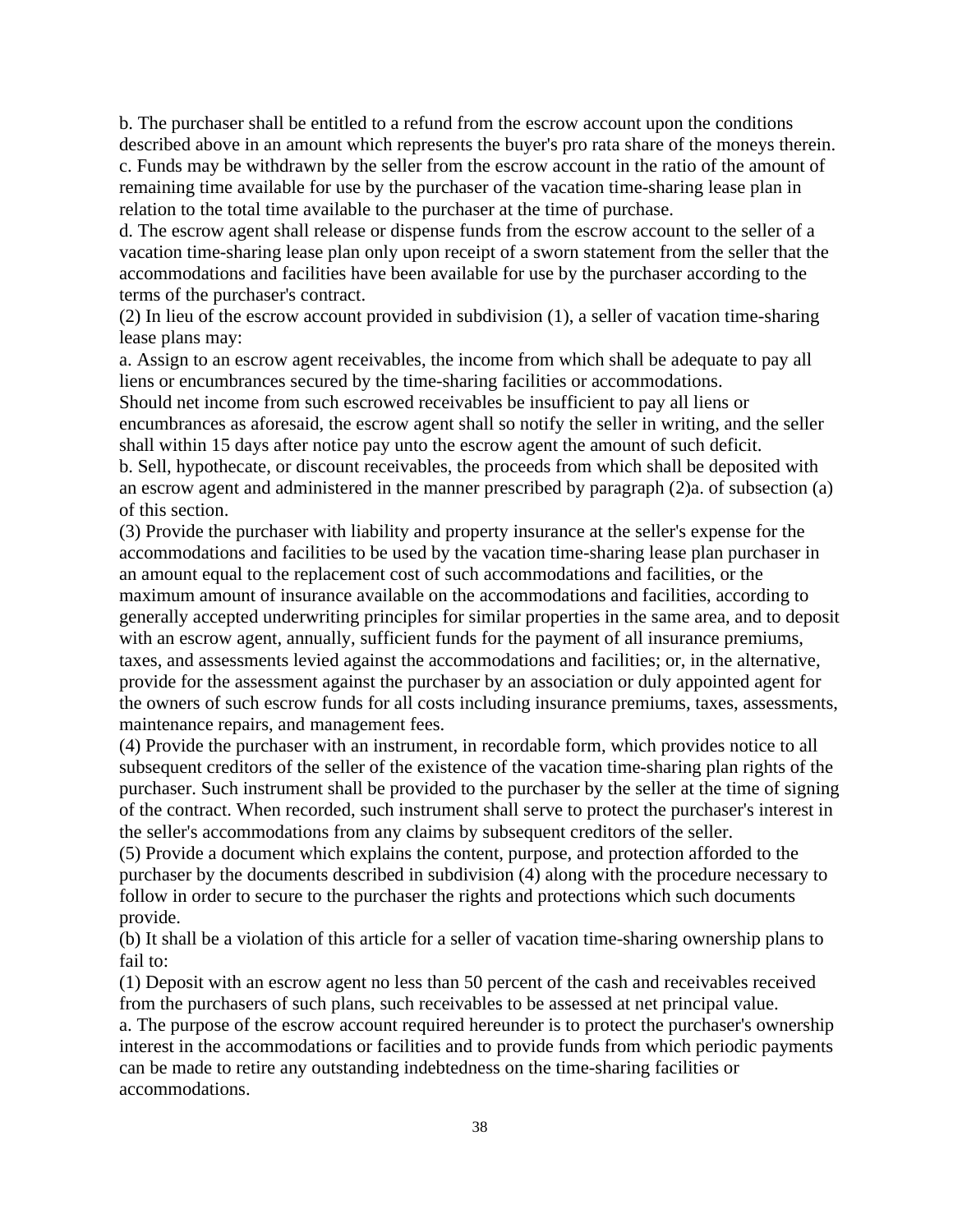b. The escrow agent shall release or dispense to the seller of the vacation time-sharing ownership plan funds from the escrow account, at least quarterly but not more frequently than monthly, in an amount which shall not exceed 100 percent of the sum of all accrued indebtedness secured by the time-sharing accommodations or facilities which funds shall be used by the seller solely for the retirement of that indebtedness.

c. Prior to the release or dispensing of such escrow funds, the seller shall furnish the escrow agent with a sworn statement which reveals by category the total amount of all liens or indebtedness secured by the time-sharing accommodations or facilities, the amount of indebtedness anticipated during the next succeeding reporting period, and the amount of any deficit or surplus accruing from the preceding reporting period.

(2) In lieu of the escrow account provided in subdivision (1) of this subsection (b), a seller of vacation time-sharing ownership plans may alternatively:

a. Assign to an escrow agent receivables, the income from which shall be adequate to pay all liens or encumbrances secured by the time-sharing facilities and accommodations.

Should net income from such escrowed receivables be insufficient to pay all recurring debts as aforesaid, the escrow agent shall so notify the seller in writing and the seller shall within 15 days after notice pay into the escrow account the amount of such deficit.

b. Sell, hypothecate, or discount receivables, the proceeds from which shall be deposited with an escrow agent and administered in the manner prescribed by paragraph (2)a. of this subsection (b).

(3) Provide the purchaser with liability and casualty insurance at the seller's expense for the accommodations and facilities to be used by the vacation time-sharing lease plan purchaser in an amount equal to the replacement cost of such accommodations and facilities, or the maximum amount of insurance available on the accommodations and facilities, according to generally accepted underwriting principles for similar properties in the same area, and to deposit with an escrow agent, annually, sufficient funds for the payment of all insurance premiums, taxes, and assessments levied against the accommodations and facilities. In the alternative, provide for the assessment against the purchaser by an association or duly appointed agent for the owners of such escrow funds for all costs including insurance premiums, taxes, assessments, maintenance, repairs, and management fees.

(c) Any escrow account kept pursuant to this section may be discontinued when all liens or encumbrances on the subject of time-sharing accommodations and facilities have been fully discharged. When the value of the escrow account equals the sum of all mortgages, liens, and indebtedness on the project secured by project property, the seller may reduce his or her payments into the escrow account to monthly amounts which will maintain the value of the escrow account at an amount equal to the total obligation represented by all mortgages, liens, and indebtedness.

(d) The commission may at its discretion waive the requirement for a time-share plan to maintain an escrow account pursuant to this section upon proof satisfactory to the commission that the unit weeks being sold or leased through the respective time-sharing plan are being released from all liens or encumbrances at, or prior to, the time of the sale or lease. *(Acts 1983, No. 83-670, p. 1035, §9; Acts 1985, No. 85-750, p. 1204, §1.)*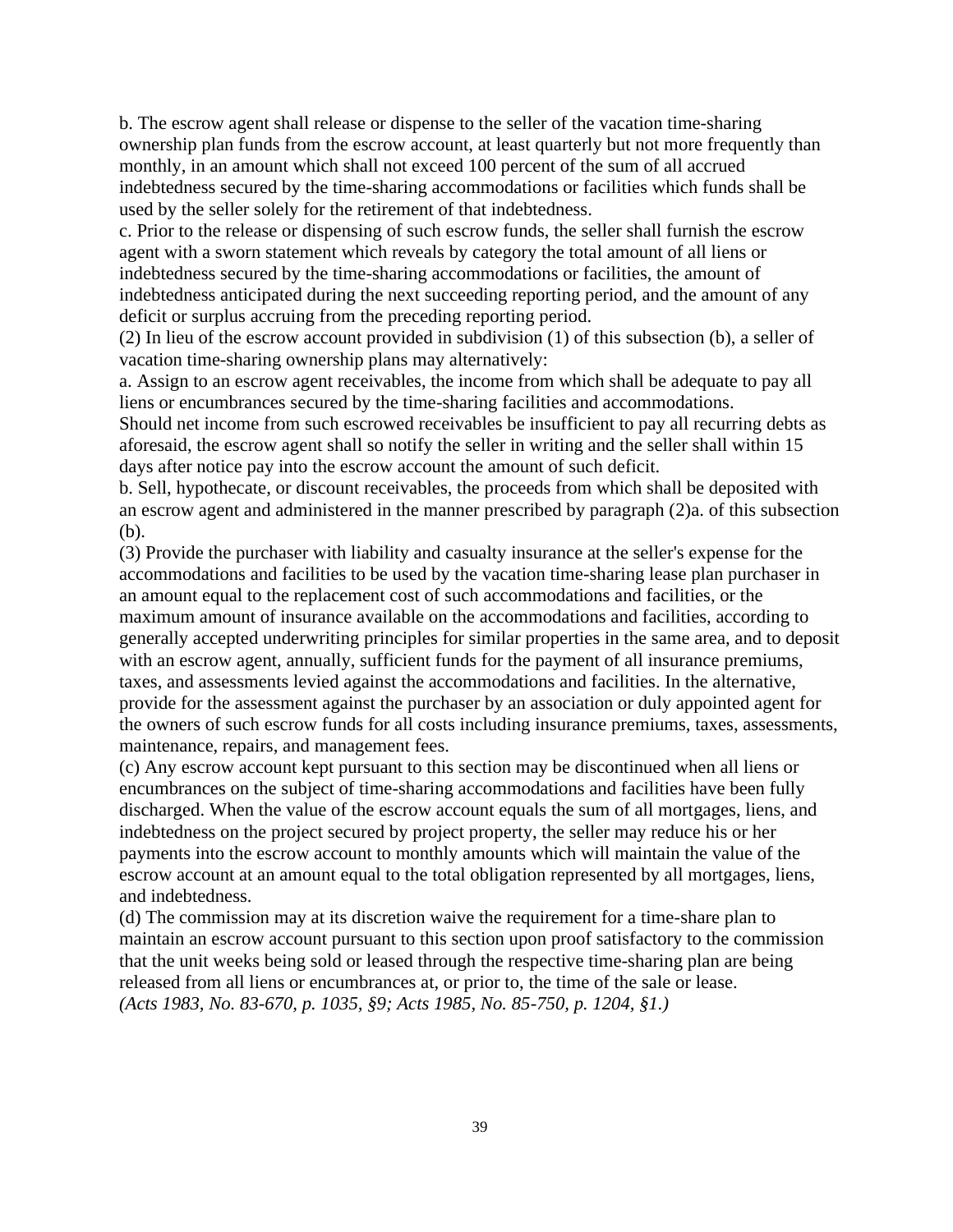## **Section 34-27-59 Acts constituting violation of article - Failure to disclose total financial obligation, etc., in contract.**

It shall be a violation of this section for any seller of vacation time-sharing plans to fail to fully disclose in the contract in boldface type of a size no smaller than any other type used in the body of the contract to purchaser:

(1) The total financial obligation of the purchaser, which shall include the initial purchase price and any additional charges to which the purchaser may be subject.

(2) Any individual or business entity which has or may have the right to alter, amend, or add to charges to which the purchaser may be subject and the terms and conditions under which such charges may be imposed.

(3) The nature and duration of each agreement between the business offering the vacation timesharing plans for sale and the individual or business entity managing the accommodations or other facilities.

(4) In immediate proximity to the space reserved in the contract for the signature of the buyer and in boldface type of the same size as required by subdivision (3) of Section 34-27-53 a statement as follows:

"No purchaser should rely upon representations other than those included in the contract." However, inclusion of this statement shall not impair the purchaser's right to bring any legal action based upon any cause of action arising from oral statements.

(5) The date of availability of each amenity of the offered accommodations and facilities when they are not completed at the time of sale of such plan.

(6) The specific term of the contract.

*(Acts 1983, No. 83-670, p. 1035, §10.)*

## **Section 34-27-60 Acts constituting violation of article - Misrepresentation; waiver of rights of purchasers; sale, etc., without license; bad checks.**

It shall be a violation of this article for any seller of vacation time-sharing plans to:

(1) Use any promotional device, including but not limited to sweepstakes, lodging certificates, gift awards, premiums, or discounts, without fully disclosing that such promotional devices are being used for the purpose of soliciting the sale of vacation time-sharing plans and without fully disclosing the fair market value of each award or prize offered and the approximate odds of receiving each award or prize offered.

(2) Use any promotional device as set forth above to obtain the names and addresses of prospective purchasers without fully and prominently disclosing that names and addresses so acquired will be used for the purpose of soliciting the sale of the vacation time-sharing plans. (3) Misrepresent the amount of time or period of time the accommodations and facilities will be available to any purchaser.

(4) Misrepresent or deceptively represent the location of the offered accommodations and facilities.

(5) Misrepresent the size, nature, extent, qualities, or characteristics of the offered accommodations and facilities.

(6) Misrepresent the nature or extent of any services incident to the accommodations and facilities.

(7) Make any misleading or deceptive representations with respect to the contents of the contract or the buyer's rights, privileges, or benefits thereunder.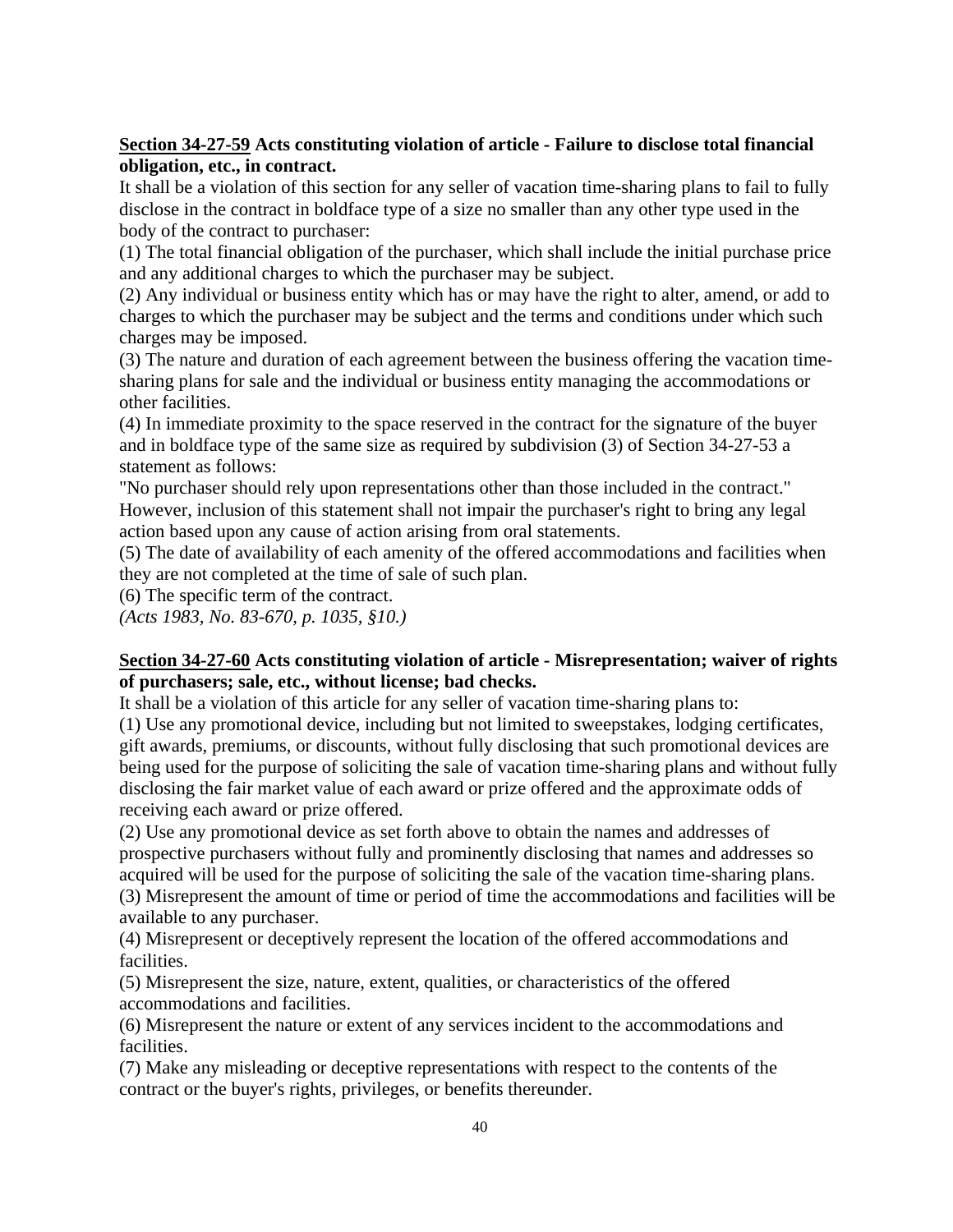(8) Fail to honor and comply with all provisions of the contract with the purchaser.

(9) Misrepresent the conditions under which a customer may exchange his rights to an accommodation in one location for rights to an accommodation in another location.

(10) Include in any contract any provision purporting to waive any right or benefit provided for purchasers under this article, or to seek or solicit such a waiver.

(11) Do any other act which constitutes fraud, misrepresentation, or failure to make a disclosure of a material fact.

(12) Perform any act for which a vacation time-sharing license is required unless the seller is either exempted from the license requirement, a duly authorized and licensed qualifying broker, or a duly licensed seller acting under the sponsorship and supervision of a qualifying broker.

(13) Allow an unlicensed person who is engaged or employed by him or her or who is under his or her control or supervision to perform any act for which a time-sharing sales license is required.

(14) Present to the Alabama Real Estate Commission, as payment for a fee or fine, a check that is returned due to there being insufficient funds in the account upon which it was drawn or due to such account being closed or not in existence.

*(Acts 1983, No. 83-670, p. 1035, §11; Acts 1984, No. 84-282, p. 472, §1; Acts 1985, No. 85- 750, p. 1204, §1.)*

## **Section 34-27-61 Hearing; refusal, suspension, or revocation of license; willful violation defined; escrow deficiency.**

The commission may upon its own motion, or upon the verified complaint in writing of any person, hold a hearing regarding an alleged violation by any person or business entity of this article. Any person found guilty of having violated any provision of this article or any rule, regulation, or order of the commission shall be subject to the refusal of a license, if not licensed; or, if licensed, to the suspension or revocation of such license and/or a monetary penalty of not less than \$25 nor more than \$1,000.

Such hearing shall be held in a manner prescribed by the Alabama Real Estate License Law and the rules and regulations of the Alabama Real Estate Commission. The reinstatement of a license suspended or revoked as a result of a violation under this article may be made conditional upon the fulfillment of such reasonable conditions as are imposed by the commission.

The penalties and procedures outlined in this section shall not be construed to supersede or conflict with penalties and procedures outlined in other sections of this article.

Provided, that a deficiency in an escrow account required by this article, which results solely from the cancellation or worthlessness of receivables previously placed in escrow, shall not be considered a violation of this article. In the event of an escrow deficiency, a lender who has advanced funds to a project shall have no liability to contribute funds to the escrow to cure the deficiency, and the lender's lien on the property shall not be affected by the deficiency. *(Acts 1983, No. 83-670, p. 1035, §12; Acts 1985, No. 85-750, p. 1204, §1.)*

## **Section 34-27-62 Enforcement and implementation of article; acts constituting misdemeanors; voidability of sales of unregistered plans, etc.**

(a) The Alabama Real Estate Commission shall be responsible for the enforcement and implementation of this article, and the Attorney General of the State of Alabama, or the district attorney of any county of the State of Alabama upon request by the commission, shall assist the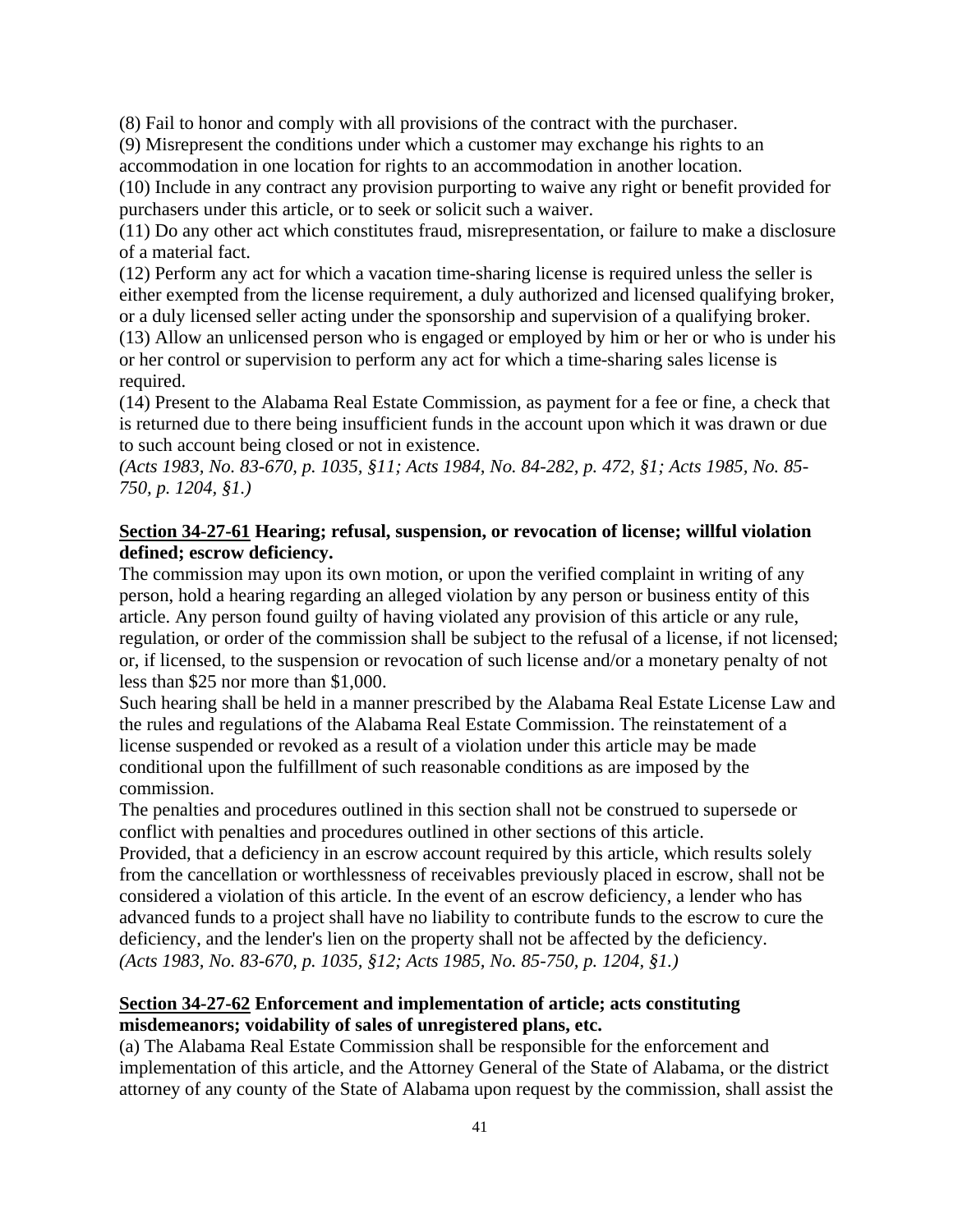commission in the enforcement of this article and the prosecution of violations hereunder. The provisions of this article shall not be construed to limit in any manner the right of any party to bring a private action to enforce the provisions of this article. In addition to the administrative enforcement of this article by the commission, the following shall be Class A misdemeanors triable in the courts of Alabama:

(1) It shall be a Class A misdemeanor for any person, natural or legal, while within the borders of the State of Alabama, to participate in the sale or attempted sale of any time-share plan unless licensed to do so by the commission or exempted from such licensure by the laws of the State of Alabama or the United States, regardless of whether the vacation time-sharing plan is itself located within the State of Alabama.

(2) It shall be a Class A misdemeanor for any person, natural or legal, to or attempt to, sell, lease, or otherwise market any interest in any vacation time-sharing plan not registered with the commission as a vacation time-sharing plan or exempted from such registration by the laws of the State of Alabama or the United States, regardless of whether the vacation time-sharing plan is itself located within the State of Alabama.

(b) Any time-sharing sale made in Alabama between a time-share purchaser and a seller for the purchase or lease of a time-share week or weeks in a vacation time-share plan which is not registered with the commission, or whose registration is under suspension, or which is under an order from the commission to cease and desist from sales, shall be voidable by the purchaser. An action to void such a transaction must be brought by the purchaser within three years of the date of the making of the lease or sales agreement. In any such action, the prevailing party may be awarded reasonable attorney fees as determined by the court.

*(Acts 1983, No. 83-670, p. 1035, §13; Acts 1985, No. 85-750, p. 1204, §1.)*

#### **Section 34-27-63 Filing of plan relating to units not substantially completed requires filing of additional documents.**

If a seller files with the commission any vacation time-sharing plan or any amendment thereto which describes or concerns time-sharing units, accommodations, or facilities not substantially completed, the seller shall file with the commission the following:

(1) A notarized statement showing all costs involved in completing each phase of the project.

(2) A notarized statement of the time of completion of construction of each phase of the project.

(3) Satisfactory evidence of sufficient funds to cover all costs to complete the project.

(4) A copy of the executed construction contract and any other contracts for the completion of the project.

(5) A 100 percent payment performance bond payable to the State of Alabama from a surety company authorized to do business in Alabama, covering the entire cost of construction necessary to complete the project.

(6) If purchasers' funds are to be used in the construction of the project, an executed copy of the escrow agreement with an escrow company or financial institution authorized to do business with the state, which provides that:

a. Disbursements of purchasers' funds may be made from time to time to pay for construction of the project; architectural, engineering, finance, and legal fees; and other costs for the completion of the project in proportion to the value of the work completed by the contractor as certified by a registered surveyor, architect, or engineer on bills submitted and approved by the lender of construction funds or the escrow agent;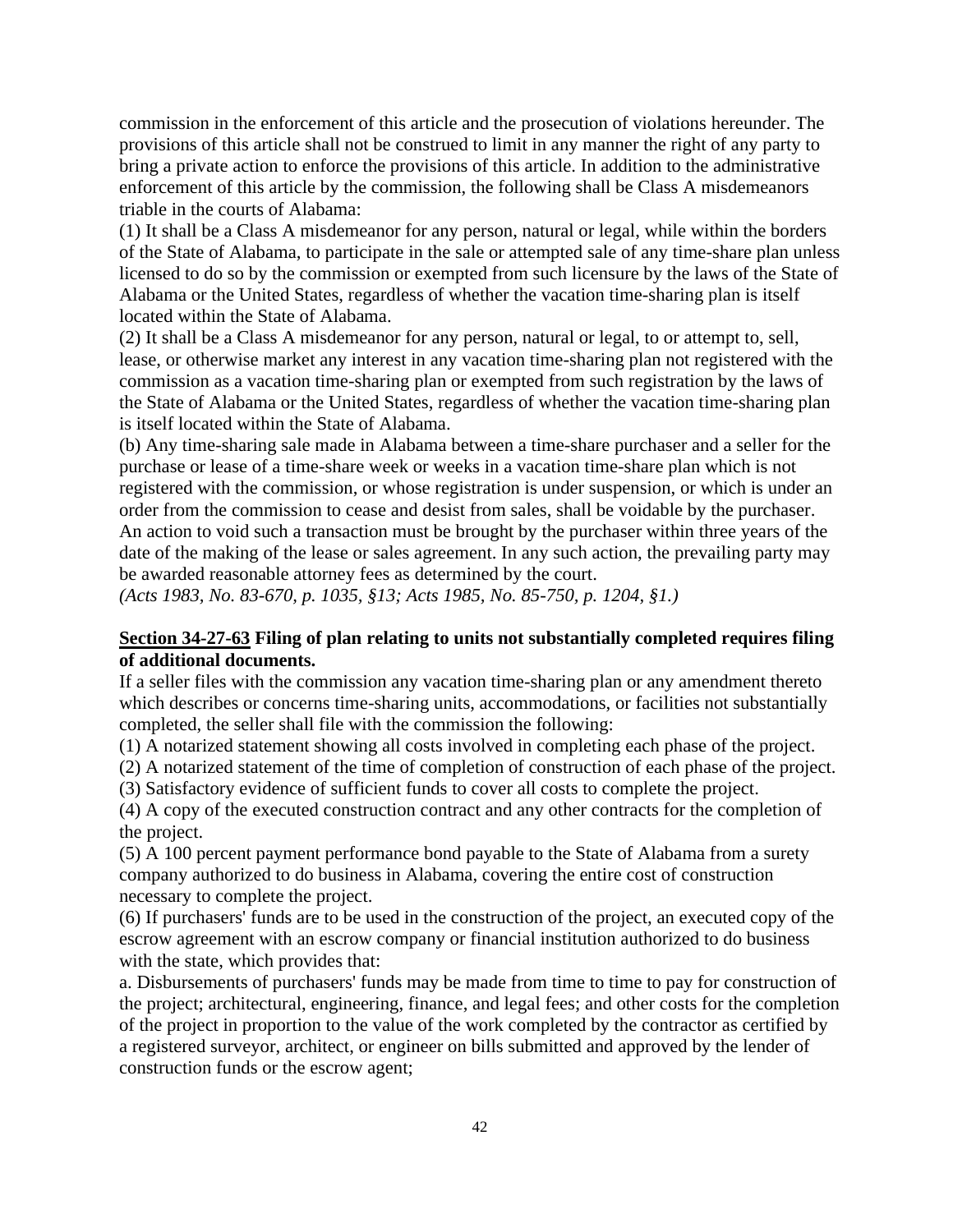b. Disbursements of the balance of purchasers' funds remaining after completion of the project may be made only after either the escrow agent or lender receives satisfactory evidence that the period for filing mechanics' and materialmen's liens has expired, or the right to claim those liens has been waived or other adequate provision has been made for satisfaction of any claimed mechanics' or materialmen's lien; and

c. Any other restrictions relative to the retention and disbursement of purchasers' funds required under the rules of the commission have been met; and

d. Any other materials or information required under the rules of the commission have been provided.

(7) The commission shall not register or issue any order approving any vacation time-sharing plan unless the commission determines, on the basis of materials submitted by the developer, that the time-sharing units, accommodations, or facilities or any additions thereto will be completed.

*(Acts 1983, No. 83-670, p. 1035, §14; Acts 1985, No. 85-750, p. 1204, §1.)*

#### **Section 34-27-64 Registration fees; assessment of costs of investigating violation of article.**

(a) For the registration of all vacation time-sharing plans and the accommodations and facilities affected thereby which are located within the state, there shall be paid to the commission the initial sum of seven hundred fifty dollars (\$750), together with an annual renewal fee of seven hundred fifty dollars (\$750). In addition to submitting an annual renewal fee, each time-sharing plan must submit an audited annual financial statement of the entity or person in whose name the plan is registered done by a certified public accountant and such other materials as the commission shall require for an annual registration renewal. For amendments or changes to each sales promotion including brochures, pamphlets, advertisements, or other materials disseminated to the public required pursuant to subdivision (2) of Section 34-27-51, there shall be paid a fee of twenty dollars (\$20) at the time of submission to the commission for approval. (b) For the registration of all vacation time-sharing plans and the accommodations and facilities affected thereby which are located outside the state, there shall be paid to the commission the initial sum of seven hundred fifty dollars (\$750), together with an annual renewal fee of seven hundred fifty dollars (\$750). All books, files, accounts and other documents pertaining to the advertisement and sale of vacation time-sharing plans located outside the state shall be subject to examination by the commission and the business entity whose documentation is being examined shall pay a fee of five hundred dollars (\$500) plus the actual expenses, including the cost of transportation, of the examiner representing the commission while he or she is absent from this office for purposes of conducting the examination. For amendments or changes to each sales promotion including brochures, pamphlets, advertisements, or other materials disseminated to the public required pursuant to subdivision (2) of Section 34-27-51, there shall be paid a fee of twenty dollars (\$20) at the time of submission to the commission for approval. (c) If the commission determines that the registration or operation of any vacation time-sharing plan violates the provisions of this article in such manner as indicates bad faith or dishonesty, the commission, after notice and hearing, may assess all reasonable costs of the investigation and prosecution of such violations.

*(Acts 1983, No. 83-670, p. 1035, §15; Acts 1985, No. 85-750, p. 1204, §1; Act 2001-310, p. 391, §1.)*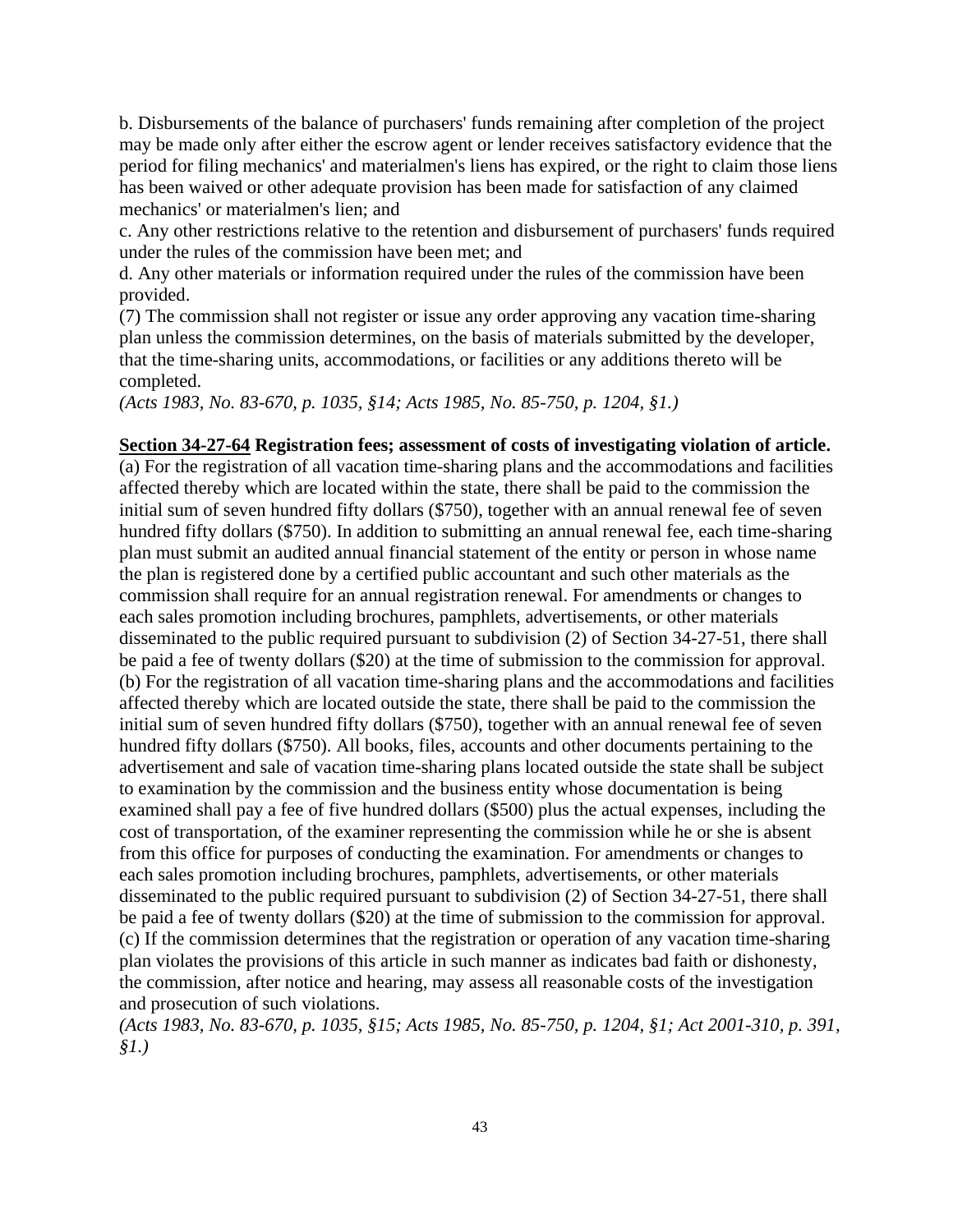### **Section 34-27-65 Proceeds from sale, etc., of lease plan exempt from Transient Occupancy Tax.**

The proceeds from the sale or resale of any vacation time-sharing lease plan shall be exempt from the Transient Occupancy Tax imposed by Section 40-26-1. *(Acts 1983, No. 83-670, p. 1035, §16.)*

## **Section 34-27-66 Examination and license requirements; issuance and renewal of license; inactive status; change of address.**

(a) Any person desiring to act as a seller of vacation time-sharing plans shall file with the commission a written application upon such form as the commission shall designate and shall pass to the satisfaction of the commission the examination hereinafter prescribed.

(b) Prerequisites for taking the vacation time-sharing sales examination are as follows:

(1) Evidence satisfactory to the commission that the applicant bears a good reputation for honesty and truthfulness.

(2) The applicant should not have been convicted of any criminal offense involving moral turpitude or of any felony in this or any other state.

(3) The applicant shall be at least 19 years of age.

(4) The applicant shall be a citizen of the United States or, if not a citizen of the United States, a person who is legally present in the United States with appropriate documentation from the federal government, or shall possess a certification of lawful permanent residence issued by the United States government.

(c) The commission shall prepare and conduct an examination on the fundamentals of this article and related topics and shall schedule such examination at least quarterly. No applicant shall be entitled to examination unless all prerequisites enumerated above have been met as determined by the commission. The minimum passing grade shall be 70 percent.

(d) Every applicant shall pay the sum of seventy-five dollars (\$75) for each examination taken. Should an applicant be scheduled and issued a permit for an examination and fail to appear, the entire amount of the examination fee shall be forfeited. Liability for forfeiture occurs at the time the examination permit is issued. The applicant shall be allowed up to 60 days after notice of passing the examination to either be designated as a qualifying broker or to secure a qualifying broker under whom to be licensed. In the alternative, the applicant may place his or her license on inactive status with the commission within the allotted 60-day period. Every applicant shall also pay a license fee of fifty dollars (\$50) upon successful completion of the examination, provided he or she submits the license fee along with appropriate documentation to the commission within the allotted 60-day period. The 60-day period shall begin on the date which the results of the applicant's examination are made available to the applicant. The results shall be mailed from the commission office, and the applicant shall be considered to have received such notification three days from the date of mailing. Should an applicant not become licensed within 60 days after receiving notification of his or her having passed the examination, he or she shall be required to again meet the requirements of an original applicant before becoming licensed, including the taking and passing of the examination. The commission may contract with any outside source to prepare and conduct vacation time-sharing sales examinations in its behalf and to pay for the reasonable cost thereof from the examination fees collected. (e) Vacation time-sharing sales licenses are due to be renewed annually on or before August 31, on a form prescribed by the commission. September 30 shall be the annual expiration date for such licenses. Any license renewed after August 31 and prior to January 1 of the following year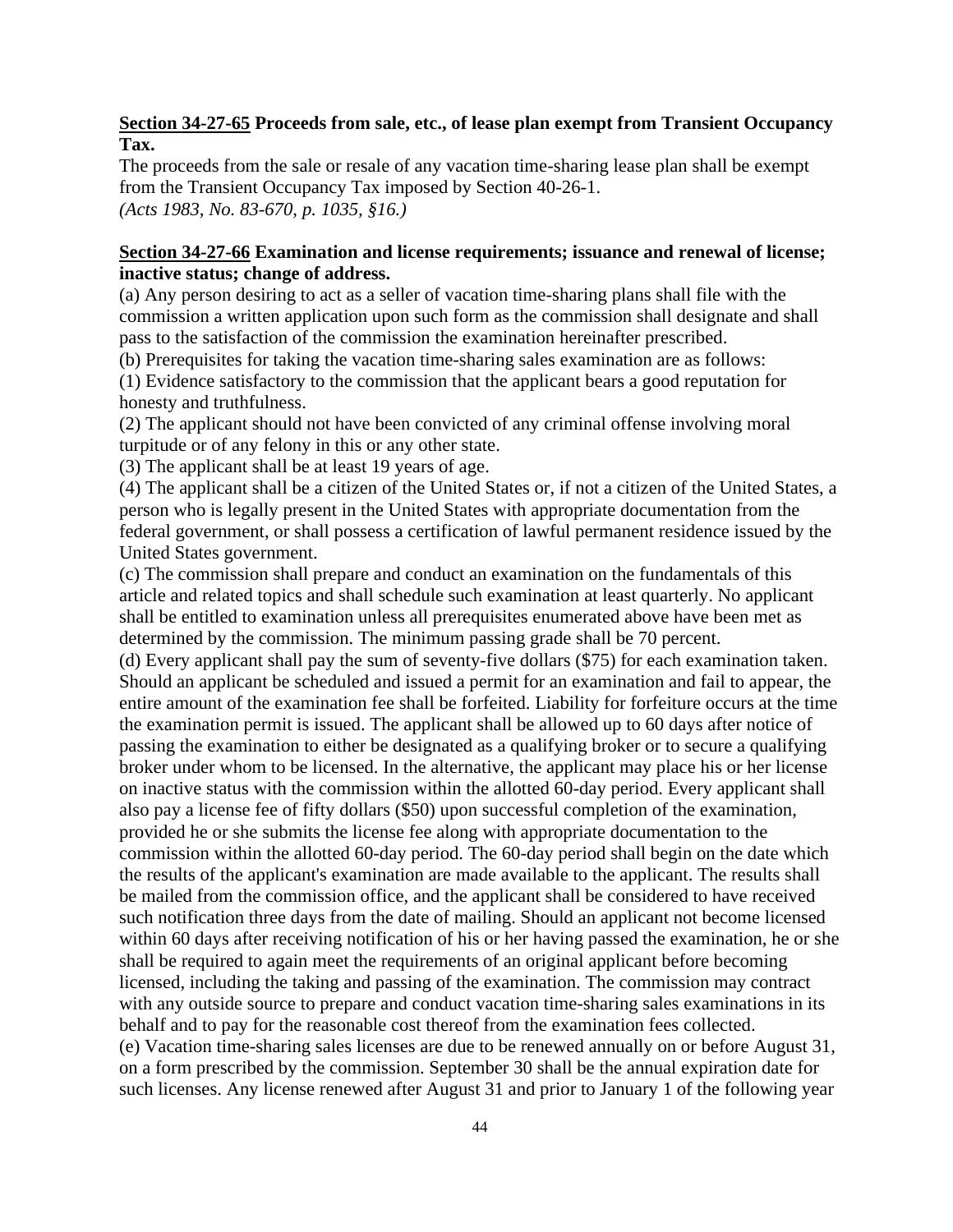shall be subject to a penalty fee of fifteen dollars (\$15) in addition to the annual license fee of fifty dollars (\$50). On January 1 of the year following the expiration of a vacation time-sharing sales license, the license may no longer be renewed, and the former license holder shall be required to again meet the requirements of an original applicant before again becoming licensed, including the taking and passing of the license examination. Upon submission of a renewal request in such form as the commission shall prescribe and payment of a fifty dollar (\$50) renewal fee, the commission shall issue the appropriate license.

(f) The qualifying broker for a vacation time-sharing plan shall meet all the general requirements for a time-sharing sales license and shall have a current, active real estate broker's license issued under the Alabama Real Estate License Law as well as a time-sharing sales license. If the qualifying broker is not licensed on active status with a real estate company, he or she may place his or her real estate broker's license on active status in the name of the timesharing plan.

(g) Each qualifying broker shall supervise each seller licensed under him or her and insure that every seller licensed under him or her, as well as the vacation time-sharing plan for which he or she is the qualifying broker, complies with this chapter, and the broker shall be responsible to any injured party for actual damages caused to such party by any violation of this chapter by any vacation time-sharing plan or seller for whom he or she is acting as qualifying broker. (h) There shall be a license transfer fee of fifty dollars (\$50) for any of the following: A change of qualifying broker; a change of name or address of the vacation time-sharing plan; a change of name of a licensee; a change of employment by a licensee; or the activation of an inactive license.

(i) A representative of the vacation time-sharing plan authorized to do so may designate an office located off the site of the time-sharing project as a branch sales office of the vacation time-sharing plan provided that a qualifying broker is designated for each such branch sales office.

(j) A real estate company licensed by the commission may act as an agent for the purpose of reselling time-shares for persons who each own no more than four unit weeks of a given timesharing plan provided that the contract for such resale shall meet all the requirements of a contract for the initial sale of a vacation time-sharing interest, including the nonwaivable right of the purchaser to cancel the contract within the specified five-day period; and further provided that the qualifying broker for such real estate company be licensed as a time-share seller by the commission and that any sales agent of the company who participates in the sale of time-shares be licensed by the commission as a time-share seller.

(k) No applicant to be a seller of vacation time-sharing plans shall be issued a license by the commission unless the applicant is designated as a qualifying broker by a representative of a vacation time-sharing plan or real estate company authorized to make such a designation, or unless the applicant is sponsored by a duly authorized qualifying broker who has signed a written statement accepting sponsorship of the applicant, or unless the applicant has his or her license issued on inactive status and maintained at the office of the commission.

(l) No vacation time-sharing licensee shall perform any of the acts authorized by such license until the license certificate is in his or her actual possession, if the licensee is a qualifying broker, or in the possession of his or her sponsoring broker, if the licensee is not a qualifying broker.

(m) A licensee may place his or her license on inactive status with the commission for a period of up to 24 consecutive months and may renew his or her license while it is on inactive status.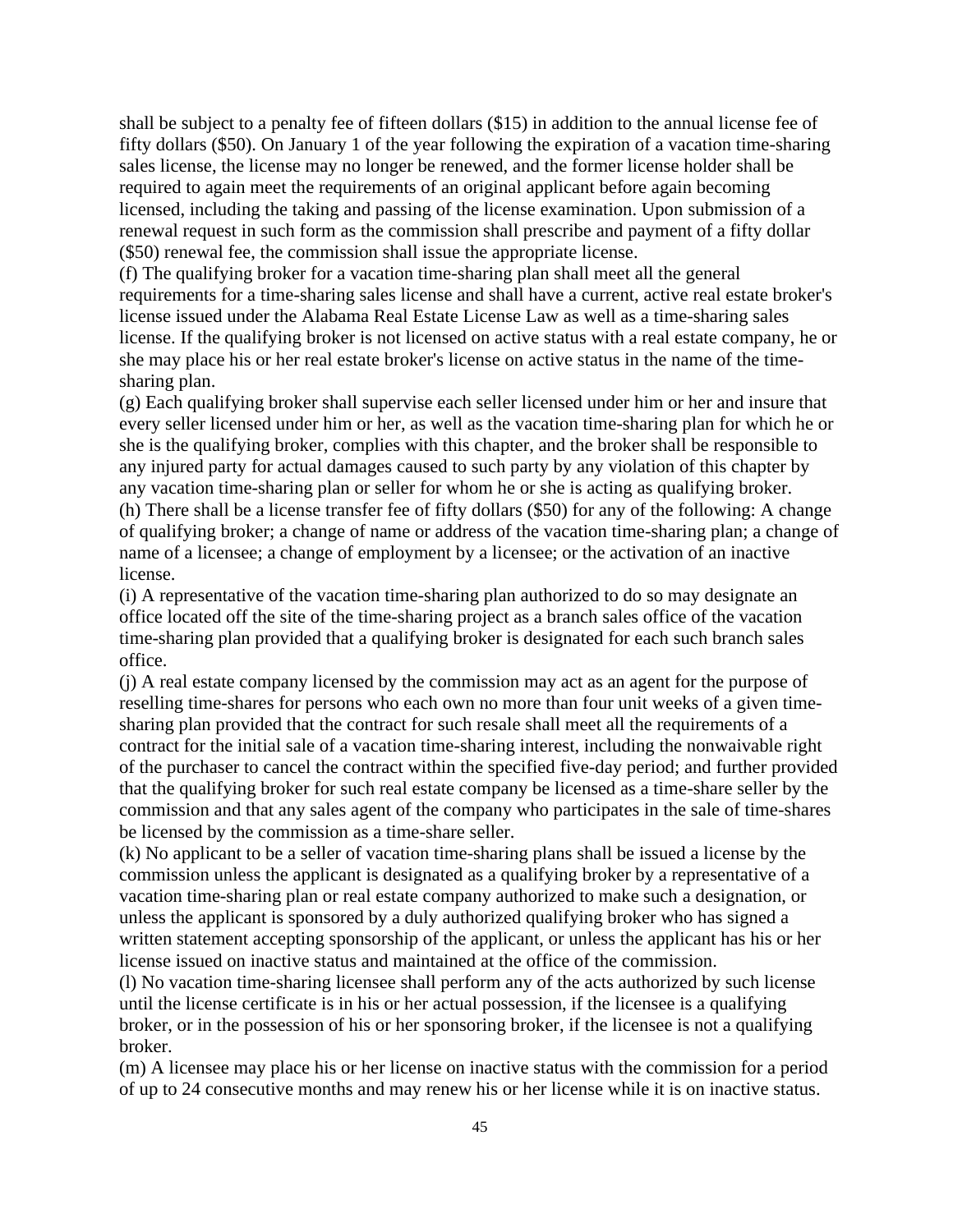No license which is on inactive status shall be reactivated without the commission receiving evidence that the licensee's surety bond is in effect. Any license which has been on inactive status for longer than 24 consecutive months shall automatically expire as of the day following the 24-month period.

(n) Each licensee shall notify the commission of any change of address, business or residential, within 30 days of such change.

*(Acts 1983, No. 83-670, p. 1035, §17; Acts 1984, No. 84-282, p. 472, §1; Acts 1985, No. 85- 750, p. 1204, §1; Acts 1986, No. 86-375, p. 560, §1; Acts 1989, No. 89-284, p. 447, §3; Act 2008-141, p. 214, §3.)*

#### **Section 34-27-67 Registration required of every plan offered for sale.**

Every vacation time-sharing plan for sale or offered for sale in this state shall be registered with the Alabama Real Estate Commission as follows:

(1) Upon receipt of an application for registration in the required form, the commission shall forthwith initiate an examination to determine that:

a. The seller may convey or cause to be conveyed the vacation time-sharing plan offered for sale if the purchaser complies with the terms of the offer.

b. The advertising material and general promotional plan are not false or misleading as determined by the commission.

c. The requirements of this article and the rules of the commission have been fulfilled.

d. The seller has not, or, if a corporation, its officers, directors, and principals have not been convicted of any crime involving land dispositions, any crime of moral turpitude, any securities law violation, fraudulent business activity, or any aspect of the vacation time-sharing business in this state, the United States, or any other state or foreign country within the 10 years immediately preceding the date of application, and has not been subject to any injunction or administrative order within the preceding 10 years involving any of the activities above. (2) Upon receipt of the application for registration in required form, the commission shall issue a notice of filing to the applicant. If within 45 days from the date of the notice of filing, the commission affirmatively determines upon inquiry and examination that the requirements of this article have been met, the commission shall enter an order registering the vacation timesharing plan or rejecting the registration. If no order of rejection is entered within 45 days from the date of notice of filing, the vacation time-sharing plan shall be deemed registered unless the applicant has consented in writing to a delay. No reasonable request for an extension of time by the commission shall be withheld; provided that if the commission determines upon inquiry and examination that any of the requirements of this article have not been met, the commission shall notify the applicant that the application for registration must be corrected in the particulars specified within 15 days. If the requirements are not met within the time allowed, the commission shall enter an order rejecting the registration which shall include the findings of fact upon which the order is based. The order rejecting the registration shall not become effective for 20 days during which time the applicant may petition for reconsideration and shall be entitled to a hearing.

*(Acts 1983, No. 83-670, p. 1035, §18; Acts 1985, No. 85-750, p. 1204, §1.)*

**Section 34-27-68 Commission may seek injunctive relief, etc., for violation of article; investigation; revocation of registration.**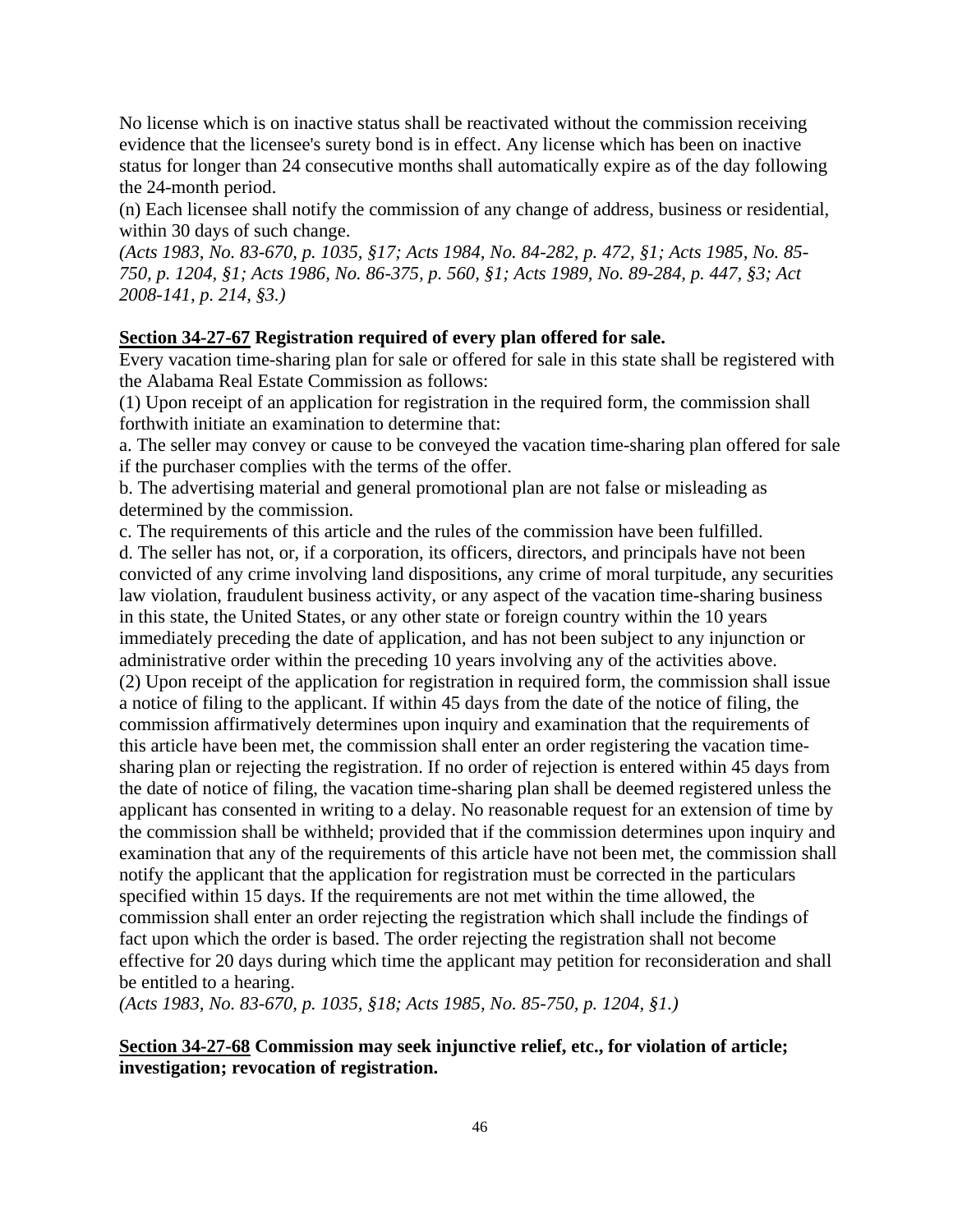(a) If it appears that a person, firm, corporation, or any business entity has engaged, or is about to engage, in an act or practice constituting a violation of a provision of this article or rule or order of the commission, the commission, through the Attorney General, may institute legal actions to enjoin the act or practice and to enforce compliance with this article or any rule or order of the commission or to have a receiver or conservator appointed. To prevail in such action, it shall not be necessary to allege or prove either that an adequate remedy at law does not exist or that substantial or irreparable damage would result from the continued violation thereof. (b) The commission may:

(1) Make any public or private investigation which it deems necessary, either within or outside of this state, to determine whether any person has violated or is about to violate this article or any rule or order hereunder, or to aid in the enforcement of this article or in the prescribing of rules and forms hereunder.

(2) Require or permit any person to file a statement in writing, under oath or otherwise as the commission may determine, as to all facts and circumstances concerning the matter to be investigated.

(3) For the purpose of any investigation or proceeding hereunder, the commission or any officer designated by rule may administer oaths or affirmations, and upon its own motion or upon request of any party shall subpoena witnesses, compel their attendance, take evidence, and require the production of any matter which is relevant to the investigation, including the existence, description, nature, custody, condition and location of any books, documents, or other tangible things and the identity and location of persons having knowledge of relevant facts of any other matter reasonably calculated to lead to the discovery of material evidence.

(4) Upon failure to obey a subpoena or to answer questions propounded by the investigating officer and upon reasonable notice to all persons affected hereby, the commission, through the Attorney General may apply to the circuit court for an order compelling compliance.

(5) Issue an order requiring the seller to cease and desist from any unlawful practice and to take such affirmative action as in the judgment of the commission will carry out the purposes of this article, if, after notice and hearing, the commission determines that a seller has violated any provisions of this article.

(6) Make findings of fact in writing that the public interest may be harmed by delay in issuing an order and in such case may issue a temporary cease and desist order. Prior to issuing the temporary cease and desist order, the commission, whenever possible by telephone or otherwise, shall give notice of the proposal to issue a cease and desist order to the seller. Every temporary cease and desist order shall include in its terms a provision that upon request a hearing will be held promptly to determine whether or not it becomes permanent.

(7) Revoke or suspend the registration of a vacation time-sharing plan if, after notice and hearing, upon a written finding of fact, it determines that the seller or sellers in whose name the plan is registered, or any agent therefor, has:

a. Failed to comply with the terms of any order of the commission; or

b. Been convicted in any court of competent jurisdiction subsequent to filing of the application for registration, of a crime involving fraud, deception, false pretenses, misrepresentation, false advertising, or dishonest dealing; or

c. Had a final judgment rendered against him in any court of competent jurisdiction, when such judgment involved the sale, marketing, or operation of any time-share plan or real estate transaction; or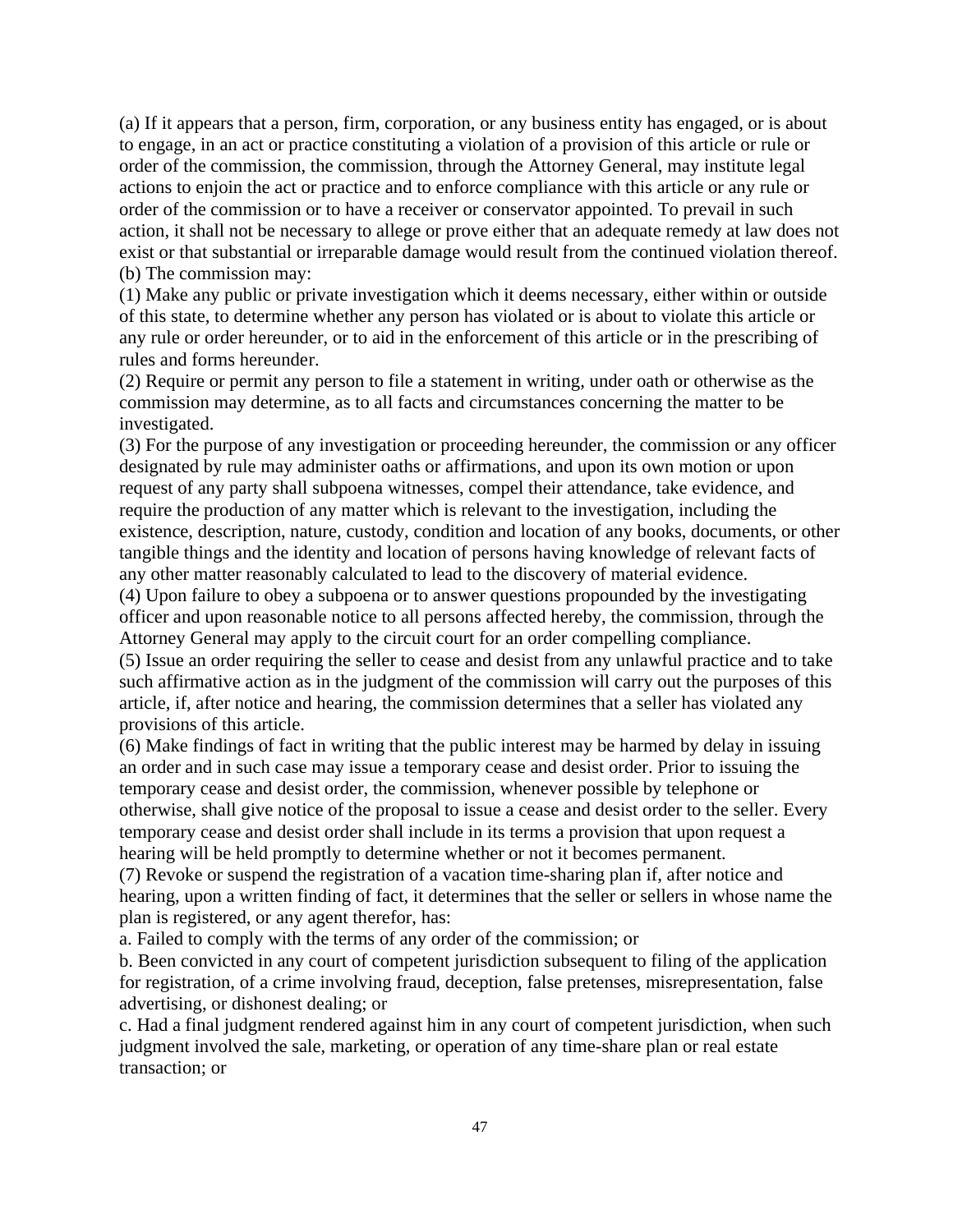d. Disposed of, concealed, or diverted any funds or assets of any person so as to defeat the rights of vacation time-sharing plan purchasers; or

e. Failed to faithfully perform any stipulation or agreement made with the commission as an inducement to grant any registration, to reinstate any registration, or to approve any promotional plan or advertisement; or

f. Made an intentional misrepresentation or concealed a material fact in an application for registration; or

g. Made a misrepresentation or concealed any material fact in the sale, marketing, or operation of a registered time-sharing plan; or

h. Failed to comply with the terms of a sales contract; or

i. Failed to make timely delivery of a deed to any purchaser to whom a deed is due to be delivered; or

j. Violated any other provision of this article or any rule or regulation of the commission. The reinstatement of a registration suspended or revoked as a result of a violation under this article may be made conditional upon the fulfillment of such reasonable conditions as are imposed by the commission.

(8) Issue a cease and desist order instead of revoking a registration if it finds, after notice and hearing, that the seller has been guilty of a violation for which revocation could be ordered. (9) In lieu of, or in addition to, revoking or suspending a registration or issuing a cease and desist order, impose a penalty of not less than \$100 nor more than \$2,000 per violation upon the seller(s) in whose name(s) the plan is registered if it finds, after notice and hearing, that such seller(s), or any agent therefor, has been guilty of a violation for which revocation or suspension could be ordered.

*(Acts 1983, No. 83-670, p. 1035, §19; Acts 1985, No. 85-750, p. 1204, §1.)*

#### **Section 34-27-69 Surety bond; suspension, etc., of license for violation of article; reinstatement; relicensure; board must be notified of initiation, etc., of legal action.**

(a) Every applicant for a license under this article, either original or renewal, shall furnish a surety bond payable to the State of Alabama in the amount of \$5,000 if a time-sharing salesman or \$10,000 if a broker, with a surety company authorized to do business in Alabama, which bond shall provide that the obligor therein will pay up to \$5,000 or \$10,000, respectively, the aggregate sum of all judgments which may be recovered against such licensee for actual loss or damage arising from his or her activities conducted under this article. Said bond shall be filed with the Alabama Real Estate Commission prior to the issuance of such license. A new bond or a renewal or continuation of the original bond shall be required for each licensing period. If a continuous bond is filed with the commission prior to the issuance of such license, no such renewal bond must be filed as long as the continuous bond remains in force and effect. In the event the continuous bond is revoked by the surety company, it shall immediately notify the commission and the licensee shall have 20 days in which to file another bond with the Alabama Real Estate Commission or his or her license shall be suspended until such new bond is filed. (b) If at any time a final judgment is rendered against a licensee under this article and the final judgment shall result from or involve any activity covered by this article, the license of the licensee shall be automatically suspended. A judgment shall be considered final when no further relief is available from the judgment in the appellate courts of Alabama. In case of such suspension of license, the commission shall give notice to the licensee that his or her license is suspended, and the licensee shall deliver this license to the commission for disposition. Upon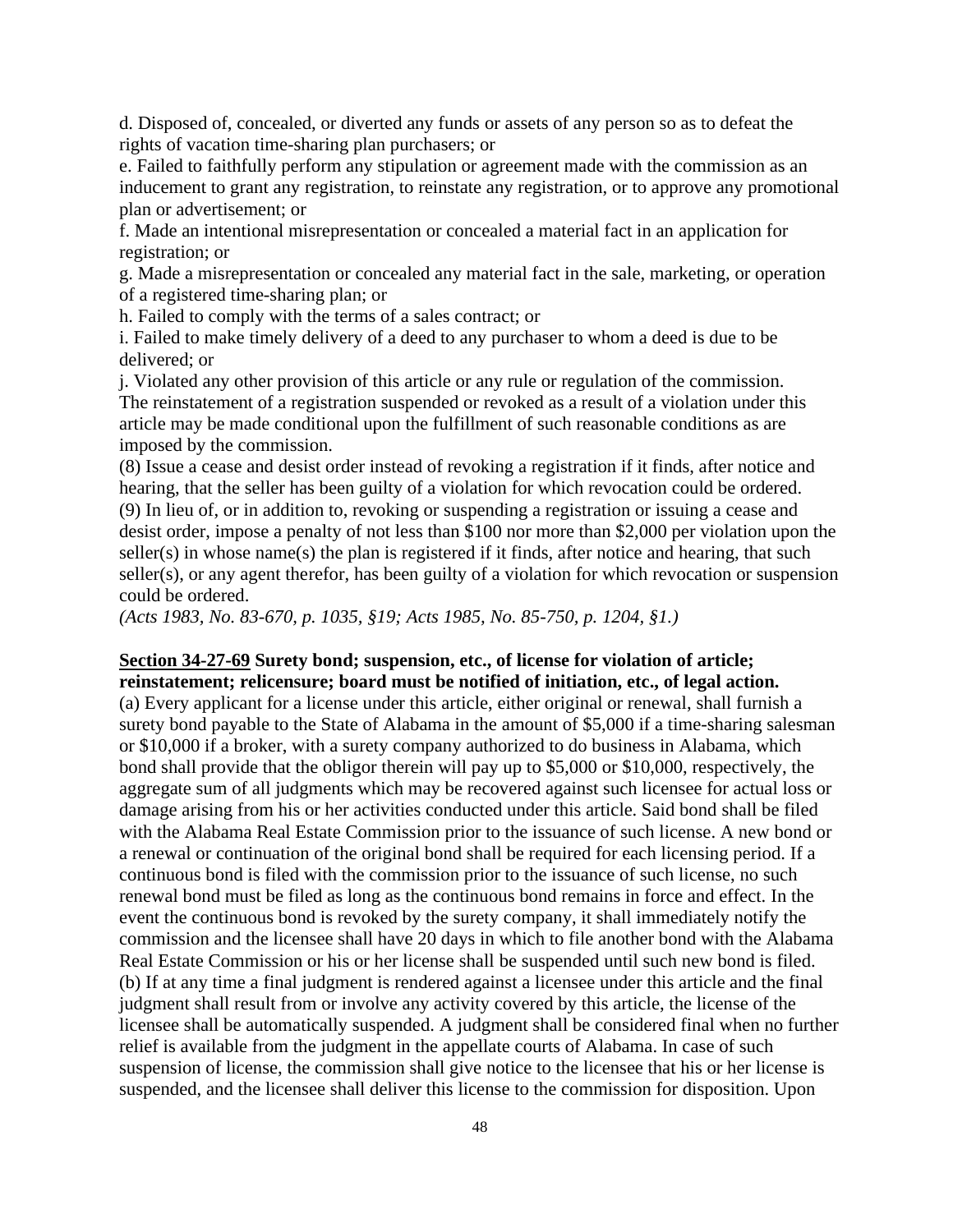request by the suspended licensee, the commission will set a date designating a time and place thereon for a hearing on the question of whether the license under suspension should be revoked, whether the suspension should be continued for a designated period or whether the suspension should be continued until terminated by the commission upon the fulfillment of reasonable conditions imposed by the commission. The hearing shall be conducted in accordance with Section 34-27-37 and such appropriate rules and regulations as may be adopted from time to time by the Alabama Real Estate Commission. No licensee under this article whose license hereunder has been revoked may apply for another license hereunder until at least two years after the date of such revocation; and, in the event of such application for reinstatement, he or she shall meet all the requirements imposed upon an original applicant for a license under this article; and, furthermore, shall not be relicensed without approval of such relicensing by a majority of the members of the Alabama Real Estate Commission. (c) Every licensee under this article shall be required to notify the Alabama Real Estate Commission of any civil or criminal action filed or initiated against such licensee within 10 days of the receipt of notice by the licensee of the pending civil or criminal action when the civil or criminal action involves a transaction under this article, or involves the indebtedness of the licensee concerning expenses incurred in the development or continuation of a time-sharing plan, or involves an alleged act of fraud, theft, misrepresentation, embezzlement, or extortion, or involves an alleged felony. The notification shall be in writing and shall include a copy of any civil complaint or other document alleging a complaint or criminal offense; or, if the licensee is not in possession of such legal documents, the notification shall include a notarized statement by the licensee of the substance of the civil or criminal action.

(d) Every licensee under this article shall be required to notify the Alabama Real Estate Commission of the outcome of any civil or criminal action of the type described in subsection (c) of this section within 10 days of the notice to the licensee of such outcome. This notification shall be in writing and shall include a copy of any judgment, order, or other pertinent document issued by the court having jurisdiction of the matter; or, if licensee is not in possession of such legal documents, the notification shall include a notarized statement by the licensee of the nature of the verdict, settlement, dismissal, or other outcome of the subject civil or criminal action.

*(Acts 1983, No. 83-670, p. 1035, §20.)*

#### **Section 34-27-80 Short title.**

This article shall be known and may be cited as the "Real Estate Consumer's Agency and Disclosure Act." *(Acts 1995, No. 95-211, p. 341, §1.)*

#### **Section 34-27-81 Definitions.**

As used in this article, the following words shall have the following meanings:

(1) AGENCY AGREEMENT. A written agreement between a broker and a client which creates a fiduciary relationship between the broker and a principal, who is commonly referred to as a client.

(2) BROKER. Any person licensed as a real estate broker pursuant to Articles 1 and 2 of this chapter.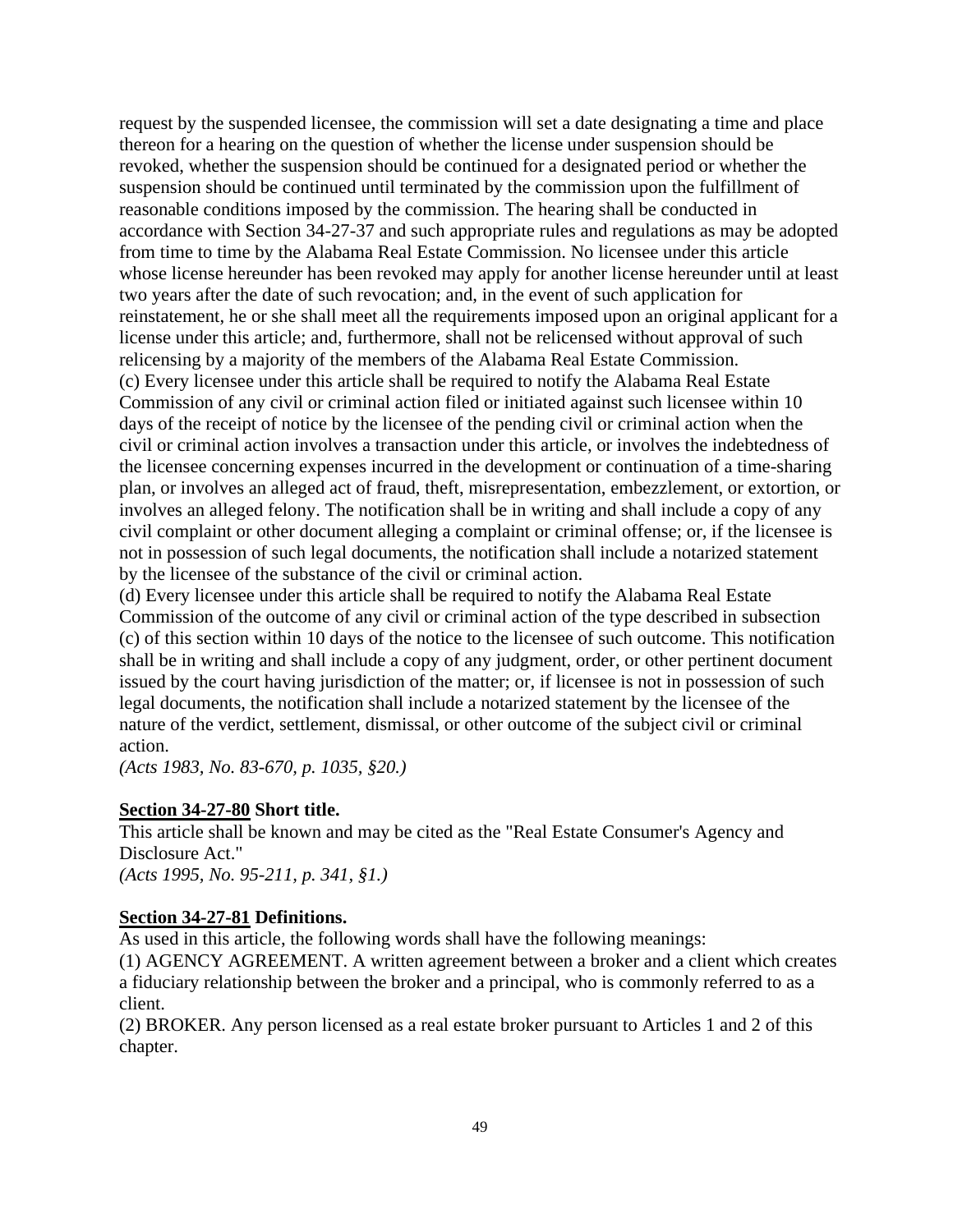(3) BROKERAGE AGREEMENT. A specific written agreement between a brokerage firm and a consumer which establishes a brokerage relationship. The brokerage agreement shall contain a statement of the terms and conditions of the brokerage services to be provided.

(4) BROKERAGE SERVICE. Any service, except for rental or property management services, provided by a broker or licensee to another person and includes all activities for which a real estate license is required under Articles 1 and 2 of this chapter.

(5) CONSUMER. A person who obtains information, advice, or services concerning real estate from a real estate licensee.

(6) CLIENT. A person who has an agency agreement with a broker for brokerage service, whether he or she be buyer or seller.

(7) CUSTOMER. A person who is provided brokerage services by a broker or licensee but who is not a client of the broker.

(8) DUAL AGENCY. An agency relationship in which the same brokerage firm represents both the seller and the buyer in the same real estate transaction. Circumstances which establish a dual agency include, but are not limited to, one of the following:

a. When two or more licensees licensed under the same broker each represent a different party to the transaction.

b. When one licensee represents both the buyer and seller in a real estate transaction.

(9) INFORMED CONSENT. A consumer's agreement to allow something to happen which is based upon full disclosure of facts needed to choose appropriate brokerage services.

(10) LICENSEE. Any broker, salesperson, or company.

(11) LIMITED CONSENSUAL DUAL AGENT. A licensee who, with the written informed consent of all parties to a contemplated real estate transaction, is engaged as an agent for both the buyer and seller. Circumstances which establish dual agency include, but are not limited to, one of the following:

a. When two or more licensees licensed under the same broker each represent a different party to the transaction.

b. When one licensee represents both the buyer and seller in a real estate transaction.

(12) MATERIAL FACT. A fact that is of significance to a reasonable party which affects the party's decision to enter into a real estate contract.

(13) QUALIFYING BROKER. A broker under whom a corporation, partnership, branch office, or lawfully constituted business organization, as the Legislature may from time to time provide, is licensed, or a broker licensed to do business as a sole proprietorship who is responsible for supervising the acts of the company, or proprietorship and all real estate licensees licensed therewith.

(14) REAL ESTATE TRANSACTION. The purchase, sale, lease and rental, option, or exchange of an interest in real estate.

(15) SINGLE AGENT. A licensee who is engaged by and represents only one party in a real estate transaction. A single agent includes, but is not limited to, one of the following:

a. Buyer's agent, which means a broker or licensee who is engaged by and represents only the buyer in a real estate transaction.

b. Seller's agent, which means a broker or licensee who is engaged by and represents only the seller in a real estate transaction.

(16) SUB-AGENT. A licensee who is empowered to act for another broker in performing real estate brokerage tasks for a principal, and who owes the same duties to the principal as the agent of the principal.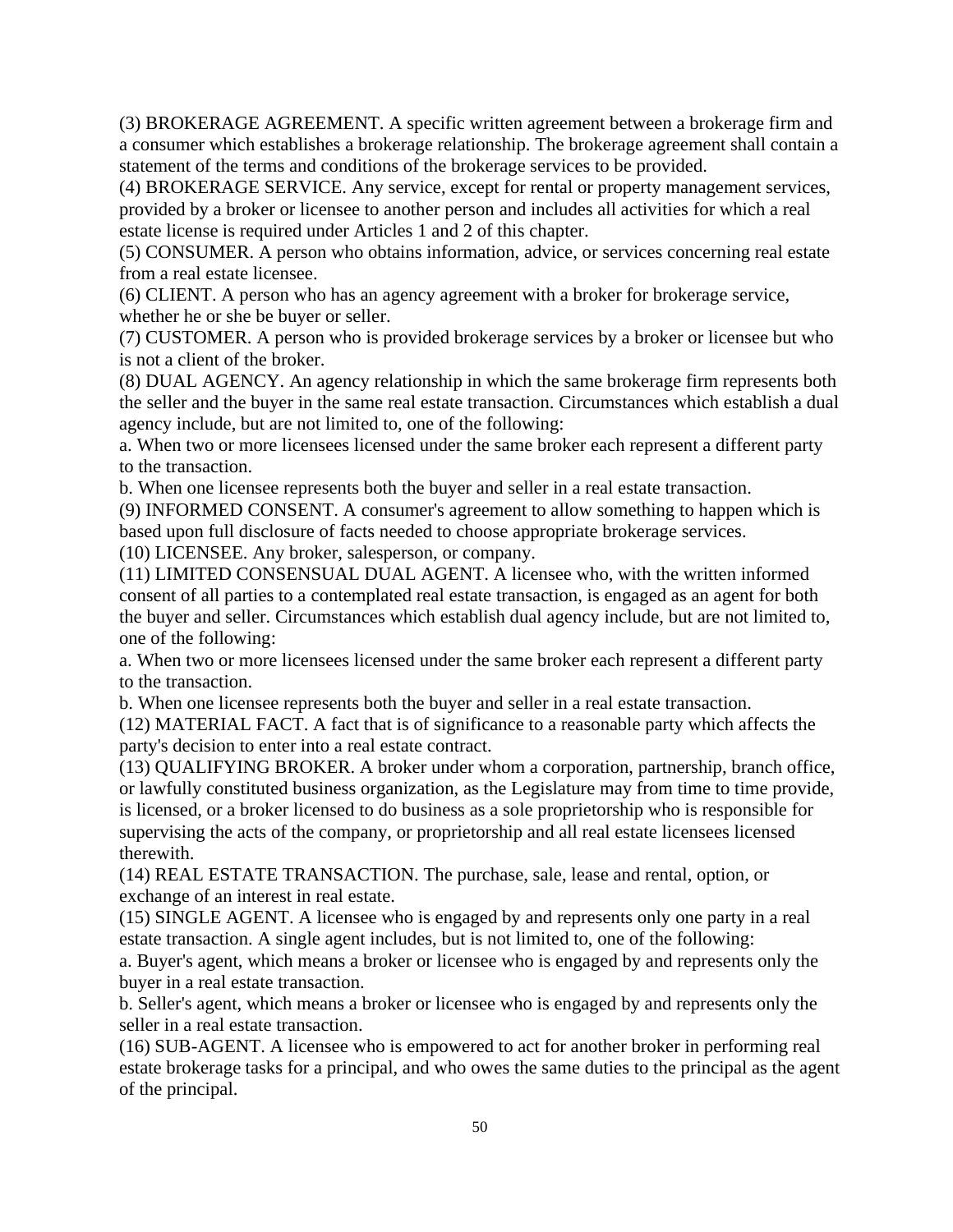(17) TRANSACTION BROKER. A licensee who assists one or more parties in a contemplated real estate transaction without being an agent or fiduciary or advocate for the interest of that party to a transaction.

*(Acts 1995, No. 95-211, p. 341, §2; Act 98-618, p. 1359, §1; Act 2008-141, p. 214, §3.)*

### **Section 34-27-82 Roles and duties of licensees; written disclosure documents; exceptions; brokerage agreements.**

(a) When engaged in any real estate transaction, the licensee may act as a single agent, subagent, a limited consensual dual agent, or as a transaction broker.

(b) At the initial contact between a licensee and the consumer and until such time a broker enters into a specific written agreement to establish an agency relationship with one or more of the parties to a transaction, the licensee shall not be considered an agent of that consumer. An agency relationship shall not be assumed, implied, or created without a written bilateral agreement establishing the terms of the agency relationship.

(c) As soon as reasonably possible and before any confidential information is disclosed to any other person by a licensee, the licensee shall provide a written disclosure form to a consumer for signature describing the alternative types of brokerage services, as identified in subsection (a), that are available to clients and customers of real estate brokerage companies. The licensee shall also inform a consumer as to the specific types of brokerage services that are provided by his or her company. A broker shall not be required to offer or engage in any one or in all of the alternative brokerage arrangements specified in subsection (a). The licensee will provide a written form to the consumer for their signature describing the alternative types of brokerage arrangements available. All rental or property management services are excluded from the requirements of this subsection.

(d) A licensee shall not be required to comply with the provisions of subsection (c) when engaged in transactions with any corporation, non-profit corporation, professional corporation, professional association, limited liability company, partnership, any partnership created under the Uniform Partnership Act (commencing at Section 10-8A-101), real estate investment trust, business trust, charitable trust, family trust, or any governmental entity in transactions involving real estate.

(e) After disclosure, the consumer may make an affirmative election of a specific type of brokerage arrangement that is available from the real estate brokerage company. The brokerage agreement shall contain a statement of the terms and conditions of the brokerage services that the broker will provide. In the absence of a signed brokerage agreement between the parties, the transaction brokerage relationship shall remain in effect.

(f) When serving as a transaction broker, the duties of the licensee to all the parties to a real estate transaction are limited to those which are enumerated in Section 34-27-84. A signed brokerage agreement between the parties or, in the absence of a signed brokerage agreement, the continuation of the transaction brokerage relationship, shall constitute informed consent by the consumer as to the services the consumer shall receive from the broker.

(g) Disclosure forms shall be provided to buyers and sellers. All real estate brokerage firms operating within the State of Alabama shall use the same agency disclosure forms. Disclosure forms describing the alternative types of brokerage services identified above shall be written by the Alabama Real Estate Commission.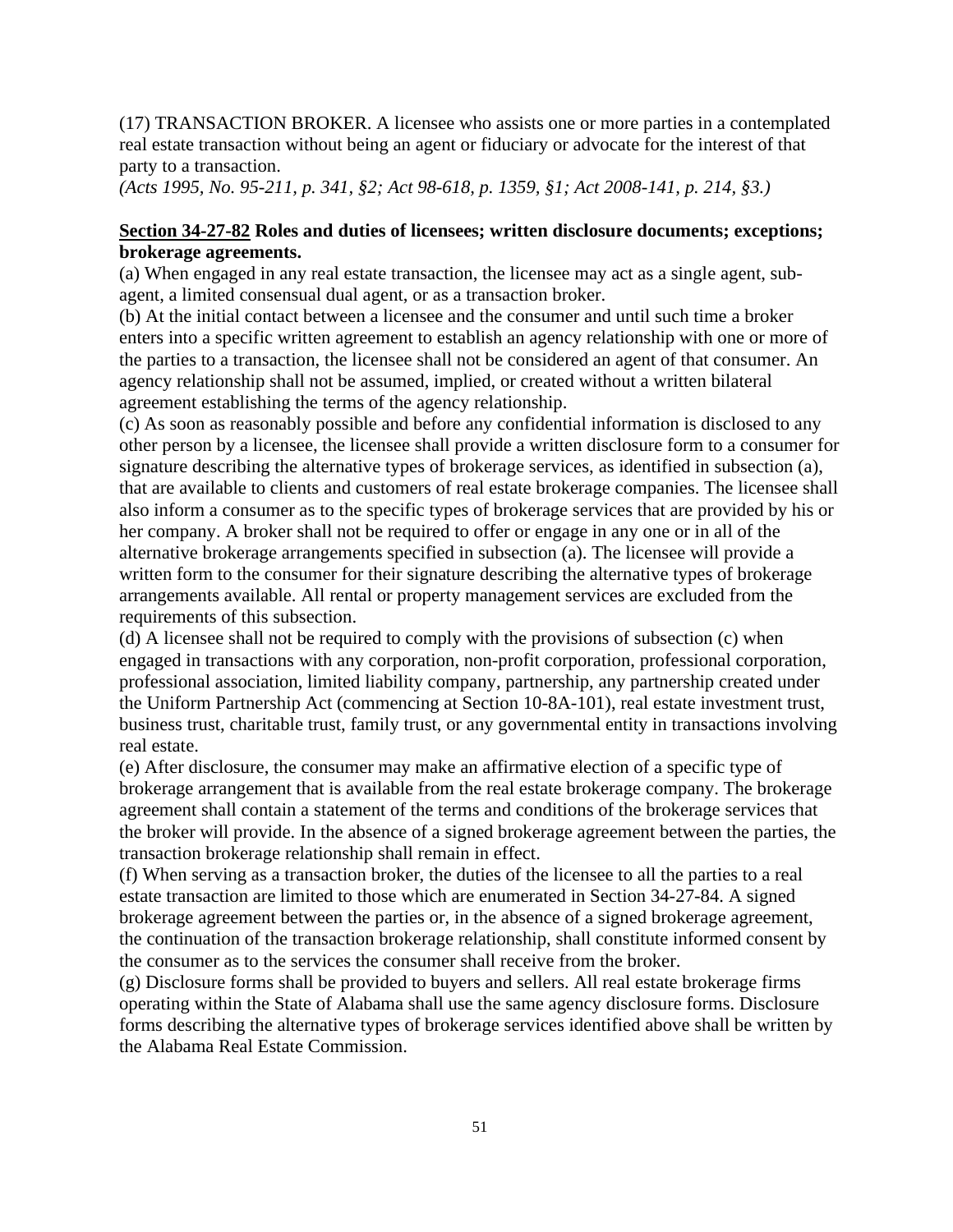(h) Nothing in this section shall prohibit the consumer from entering into a written contract with a broker which contains provisions for services not specifically identified in the written disclosure form.

*(Acts 1995, No. 95-211, p. 341, §3; Act 98-618, p. 1359, §1.)*

## **Section 34-27-83 Agency disclosure office policy.**

Any broker acting in a real estate transaction shall adopt a written agency disclosure office policy which specifically enumerates the types of brokerage service arrangements a licensee may offer or accept.

(a) The qualifying broker for each brokerage company shall provide every licensee a copy of the agency disclosure policy regarding the types of brokerage services offered by their company. This policy shall be explained to all licensees at least once a year.

(b) A form acknowledging receipt of the office policy statement and a satisfactory explanation of its contents shall be signed by each licensee and a copy retained by the brokerage company for three years.

*(Acts 1995, No. 95-211, p. 341, §4.)*

## **Section 34-27-84 Obligations of licensees.**

(a) Licensees shall have all of the following obligations to all parties in a real estate transaction:

(1) To provide brokerage services to all parties to the transaction honestly and in good faith.

(2) To exercise reasonable skill and care in providing brokerage services to all parties.

(3) To keep confidential any information given to the licensee in confidence, or any information obtained by the licensee that the licensee knows a reasonable individual would want to keep confidential, unless disclosure of this information is required by law, violates a fiduciary duty to a client, becomes public knowledge, or is authorized by the party in writing.

(4) To account for all property coming into the possession of the licensee that belongs to any party to the real estate transaction.

(5) When assisting a party in the negotiation of a real estate transaction, to present all written offers in a timely and truthful manner.

(6) To act on behalf of the licensee or his or her immediate family, or on behalf of any other individual, organization, or business entity in which the licensee has a personal interest only with prior timely written disclosure of this interest to all parties to the transaction.

(b) A licensee may provide requested information which affects a transaction to any party who requests the information, unless disclosure of the information is prohibited by law or in this article.

(c) When accepting an agreement to list an owner's property for sale, the broker or his or her licensee shall, at a minimum, accept delivery of and present to the consumer all offers, counteroffers, and addenda to assist the consumer in negotiating offers, counteroffers, and addenda, and to answer the consumer's questions relating to the transaction. *(Acts 1995, No. 95-211, p. 341, §5; Act 2005-314, 1st Sp. Sess., p. 646, §1.)*

## **Section 34-27-85 Services licensees required to provide.**

(a) In addition to the duties enumerated in Section 34-27-84, a licensee shall provide all of the following services to clients: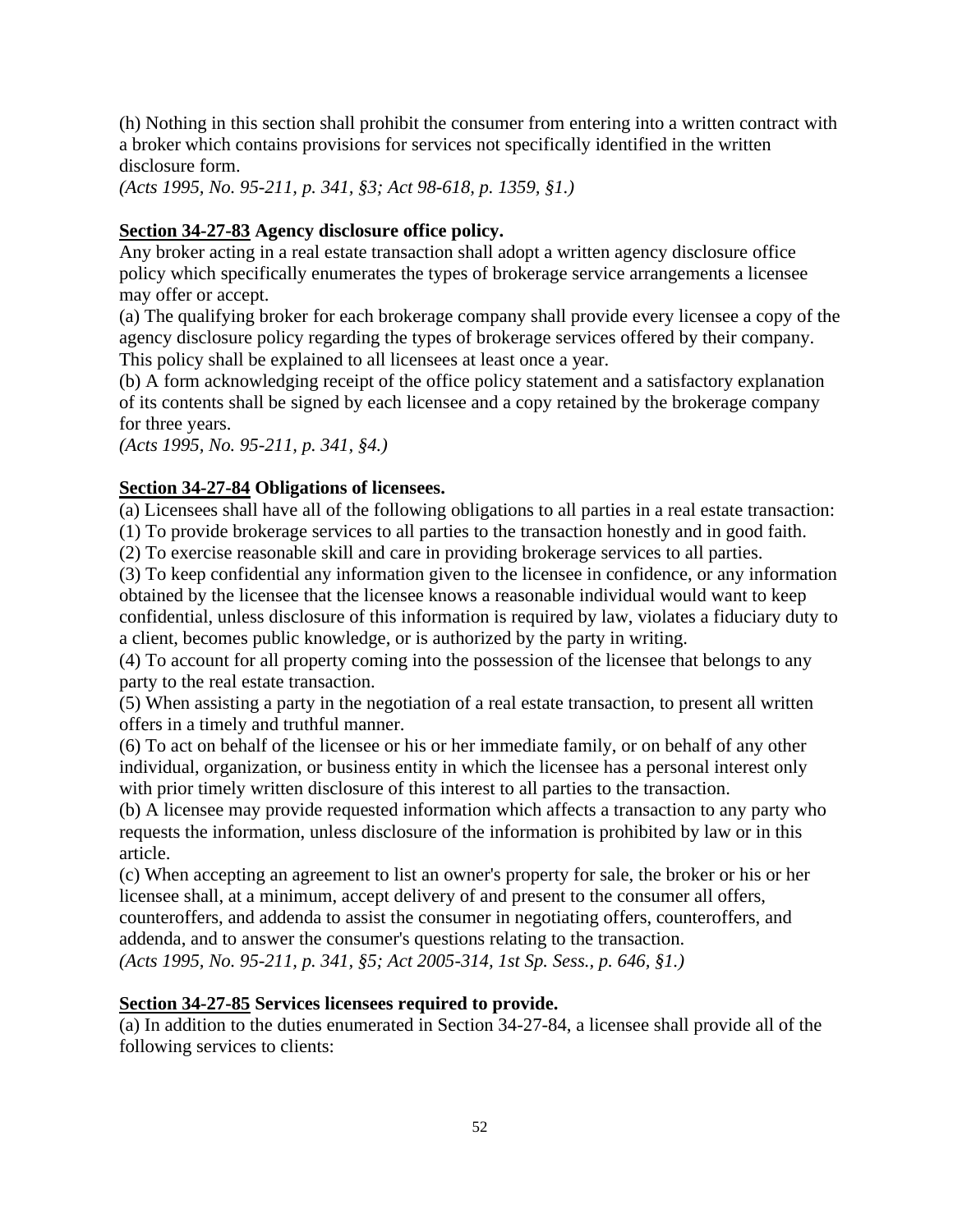(1) Loyally represent the best interests of the client by placing the interests of the client ahead of the interests of any other party, unless loyalty to a client violates the duties of the licensee to other parties under Section 34-27-84, or is otherwise prohibited by law.

(2) Disclose to the client all information known by the licensee that is material to the transaction and not discoverable by the client through reasonable investigation and observation, except for confidential information as provided in subdivision (3) of subsection (a) of Section 34-27-84. A licensee shall have no affirmative duty to discover the information.

(3) Fulfill any obligation required by the agency agreement, and any lawful instructions of the client that are within the scope of the agency agreement, that are not inconsistent with other duties as enumerated in this article.

(b) A broker who represents more than one client in a real estate transaction owes the duties as specified in subsection (a) to each client, except where the duties to one client will violate the fiduciary duties of the licensee to other clients.

(c) A broker may provide brokerage services as a limited consensual dual agent only with the prior written, informed consent of all clients of the broker in the transaction. *(Acts 1995, No. 95-211, p. 341, §6.)*

## **Section 34-27-86 Misrepresentation or false information given by licensee.**

(a) A client is not liable for a misrepresentation made by a broker in connection with the broker providing brokerage services unless the client knows or should have known of the misrepresentation or the broker is repeating a misrepresentation made by the client to the broker.

(b) A licensee shall not be liable for providing false information to a party in a real estate transaction if the false information was provided to the licensee by a client of the licensee or by a customer or by another licensee unless the licensee knows or should have known that the information was false.

*(Acts 1995, No. 95-211, p. 341, §7.)*

## **Section 34-27-87 Duties supersede duties based on common law.**

The duties of licensees as specified in this article or in rules promulgated by the Alabama Real Estate Commission shall supersede any duties of a licensee to a party to a real estate transaction which are based upon common law principles of agency to the extent that those common law duties are inconsistent with the duties of licensees as specified in this article. *(Acts 1995, No. 95-211, p. 341, §8.)*

## **Section 34-27-88 Violations.**

A violation or disregard of any provision of this article shall constitute a violation actionable by the commission pursuant to Section 34-27-36, as amended. *(Acts 1995, No. 95-211, p. 341, §9.)*

## **Section 34-27-100 Definitions.**

For the purposes of this article, the following terms shall have the following meanings: (1) ACTUAL INTRODUCTION. a. When the buyer, seller, landlord, or tenant has been referred to the real estate licensee by the person or entity seeking the referral fee prior to the time the customer has executed a real estate brokerage services disclosure form or waived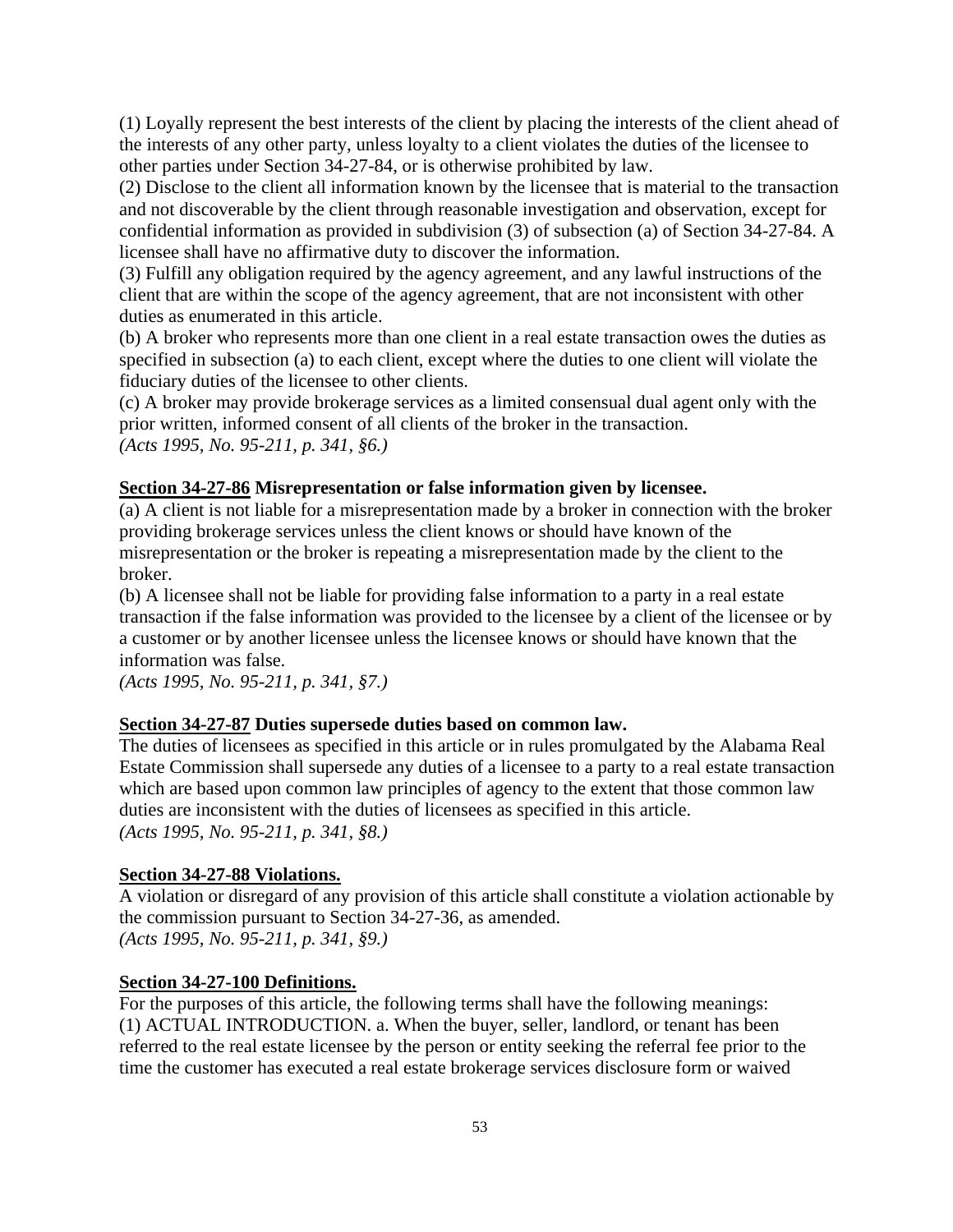execution in writing or the customer has executed a buyer's agency agreement, property listing agreement, or a transaction brokerage agreement; or

b. For real estate transactions in which the law of this state does not require the presentation of a real estate brokerage services disclosure form, when the buyer, seller, landlord, or tenant has been referred to the real estate licensee by the person or entity seeking the referral fee prior to any contact between the buyer, seller, landlord, or tenant and the real estate licensee during which their real estate business has been discussed.

(2) INTERFERENCE WITH A REAL ESTATE BROKERAGE RELATIONSHIP. Demanding a referral fee from a real estate licensee when reasonable cause for payment does not exist. The term "interference with a real estate brokerage relationship" may also include a threat by a third party to reduce, withhold, or eliminate any relocation or other benefits, or the actual reduction, withholding, or elimination of any relocation or other benefit, in order to generate a referral fee from a real estate broker when reasonable cause for payment does not exist. Notwithstanding the foregoing, either of the following shall not constitute interference with a real estate brokerage relationship:

a. Communications between an employer or its representative and an employee concerning relocation policies and benefits.

b. Advising a party of the right to allow a brokerage relationship to expire pursuant to its own terms or not to renew the brokerage relationship upon expiration.

(3) REAL ESTATE BROKERAGE RELATIONSHIP. A relationship entered into between a real estate broker or salesperson and a buyer, seller, landlord, or tenant under which the real estate broker or salesperson engages in any of the acts set forth in Alabama real estate license law, but the relationship does not exist prior to actual introduction of the relationship as provided in subdivision (1).

(4) REASONABLE CAUSE FOR PAYMENT. When an actual introduction of business has been made, a subagency relationship between brokers exists, a contractual referral fee relationship or other agreement exists, or a contractual cooperative brokerage relationship exists.

(5) REFERRAL FEE. Any fee or commission paid by a real estate licensee to any person or entity, other than a cooperative commission offered by a listing real estate broker to a selling real estate broker or by a selling real estate broker to a listing real estate broker. *(Act 2000-210, p. 277, §1.)*

## **Section 34-27-101 Violations; damages.**

(a) No licensed real estate broker shall be required to pay a referral fee or commission when reasonable cause for payment does not exist.

(b) No third party shall knowingly interfere with the real estate brokerage relationship of a real estate licensee.

(c) Any person aggrieved by a violation of any provision of this article may bring a civil action in any court of competent jurisdiction. The damages recoverable in such an action shall be actual damages and, in addition, the court may award an amount up to three times the amount of actual damages sustained as a result of any violation of this article, plus reasonable attorney fees and expenses.

*(Act 2000-210, p. 277, §2.)*